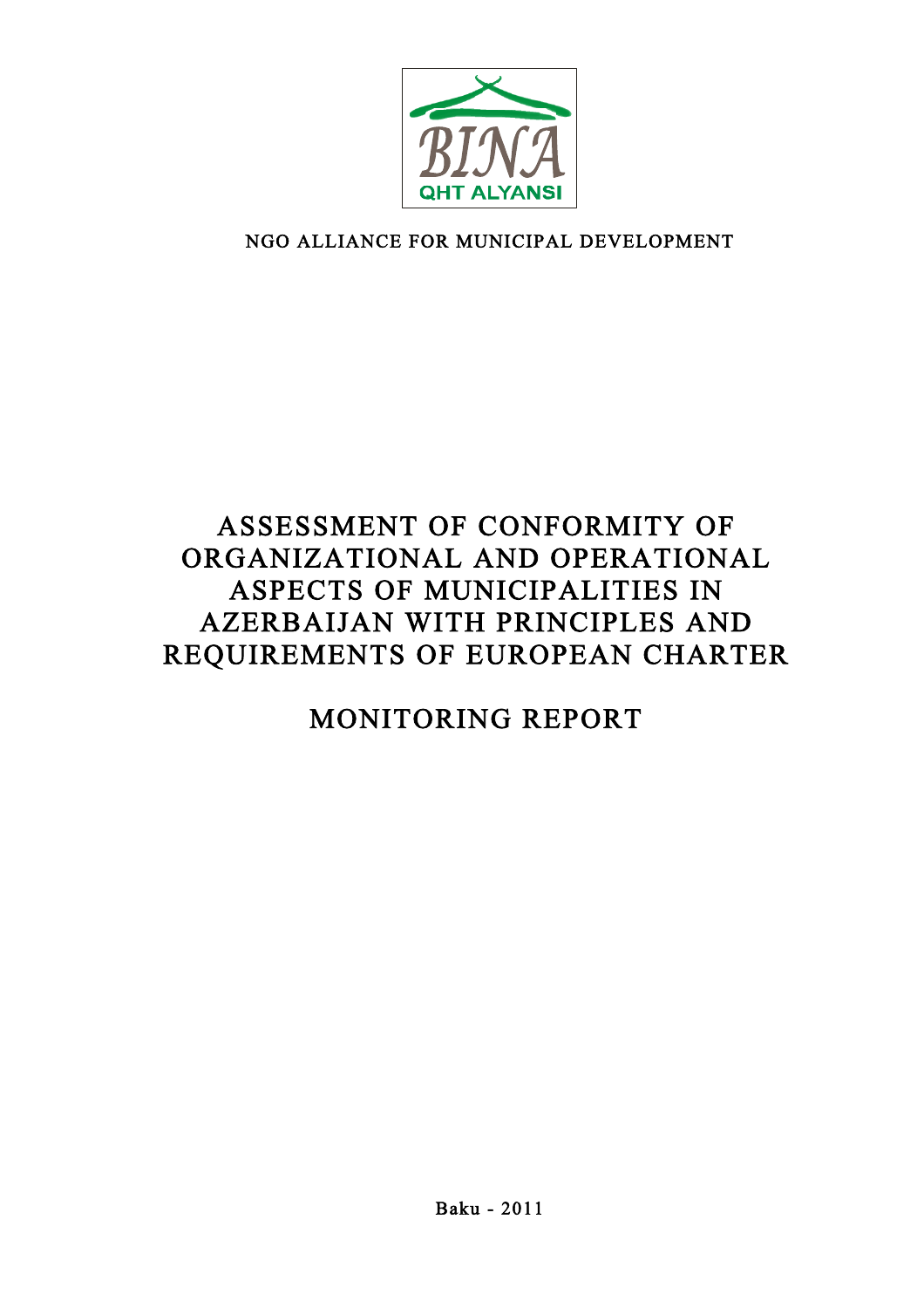

This monitoring report has been prepared by NGO Alliance for Municipal Development under Oxfam-funded project "Strengthening Organizational and Institutional Capacity of Municipalities in Azerbaijan" and Oxfam GB in Azerbaijan is not responsible for the content of the report.

Authors:

Abil Bayramov  $(3, 4, 7, 8$  and  $10<sup>th</sup>$  chapters) Rovshan Agayev  $(1, 2, 6, 7$  and  $9<sup>th</sup>$  chapters) Rajab Imanov (5 and  $11^{th}$  chapters)

Az1065, Azerbaijan, Baku, J.Jabbarli street- 40, Caspian Business Center, 6<sup>th</sup> floor Telephone/fax: (994 12) 437 1244 Web: www.localdemocracy.az

© Non-governmental Alliance for Municipal Development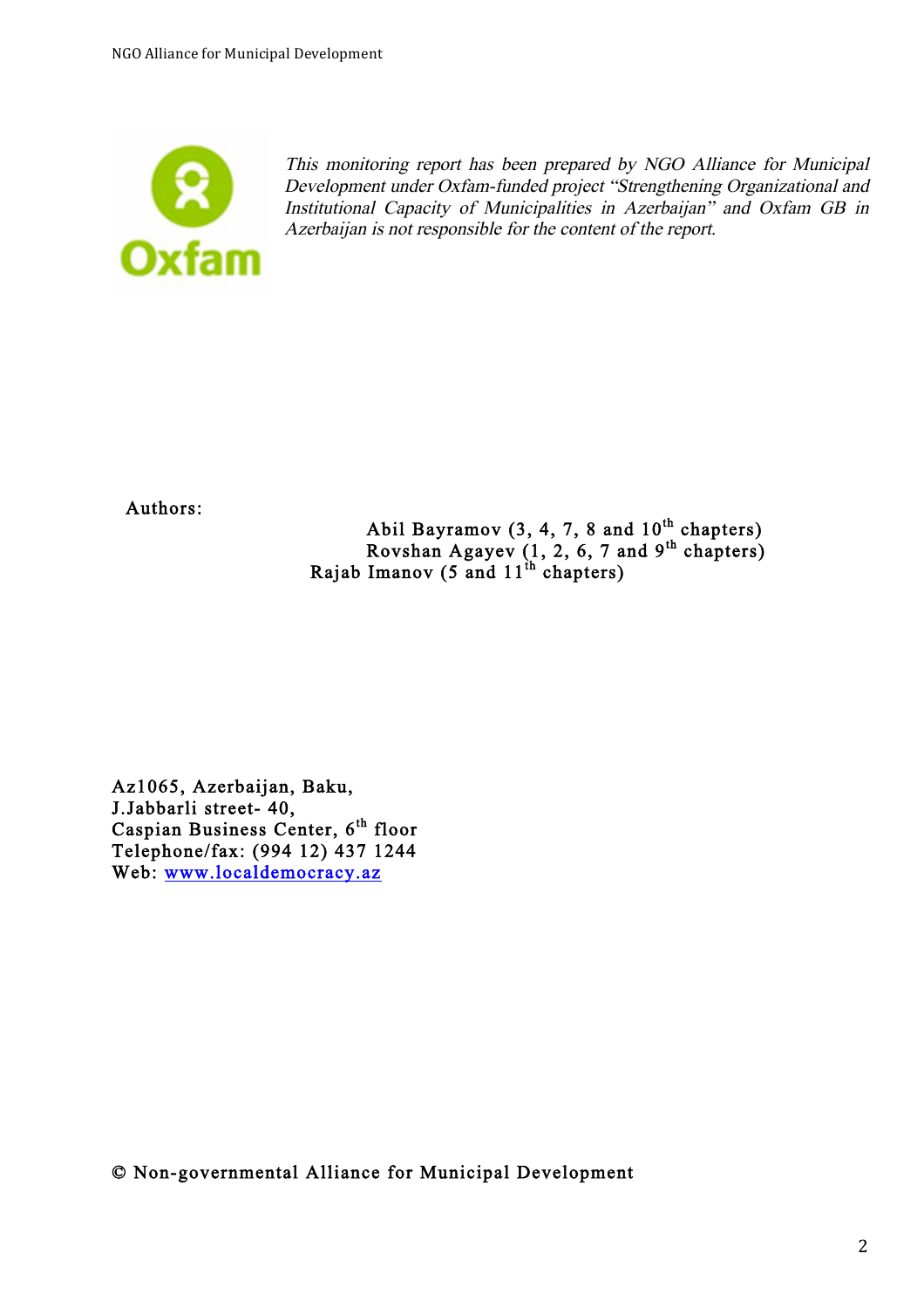### Overview of NGO Alliance for Municipal Development

NGO Alliance for Municipal Development was established in May, 2009 by NGO operating in the field of better local self-governance in Azerbaijan. The alliance primarily seeks to develop and implement sound strategies on better local self-governments (municipalities) and coordinate the efforts of and collaboration between national NGOs in order to strengthen the organizational and institutional capacity of municipalities. The Alliance's mission is to support decentralization and democratic processes.

### The Alliance has the following organizational members:

- "Support for Economic Initiatives" Public Union
- "Towards Civil Society" Center
- "Aran" Humanitarian Regional Development Public Union
- Economic Research Center
- "For the Civil Society" Independent Consultation and Assistance Center
- "Multimedia" Information Systems and Technologies Center
- "Solidarity Among Women" Public Union

The initial funding support for Alliance's activities was provided by Oxfam GB, OSI-Assistance Foundation and Marshal Foundation. The Alliance has a strategic plan with strategic directions of its involvement for 2009-2012 years.

The activities of the Alliance include round tables on a range of local self-governance issues, journalist studies to report on municipal problems via Media broadly, reviewing present situation of local self-governance in Azerbaijan, developing policy papers on various local selfgovernance problems and making recommendations to the government and carrying out advocacy campaigns of suggestions made. Further information about the Alliance can be found on www.localdemocracy.az.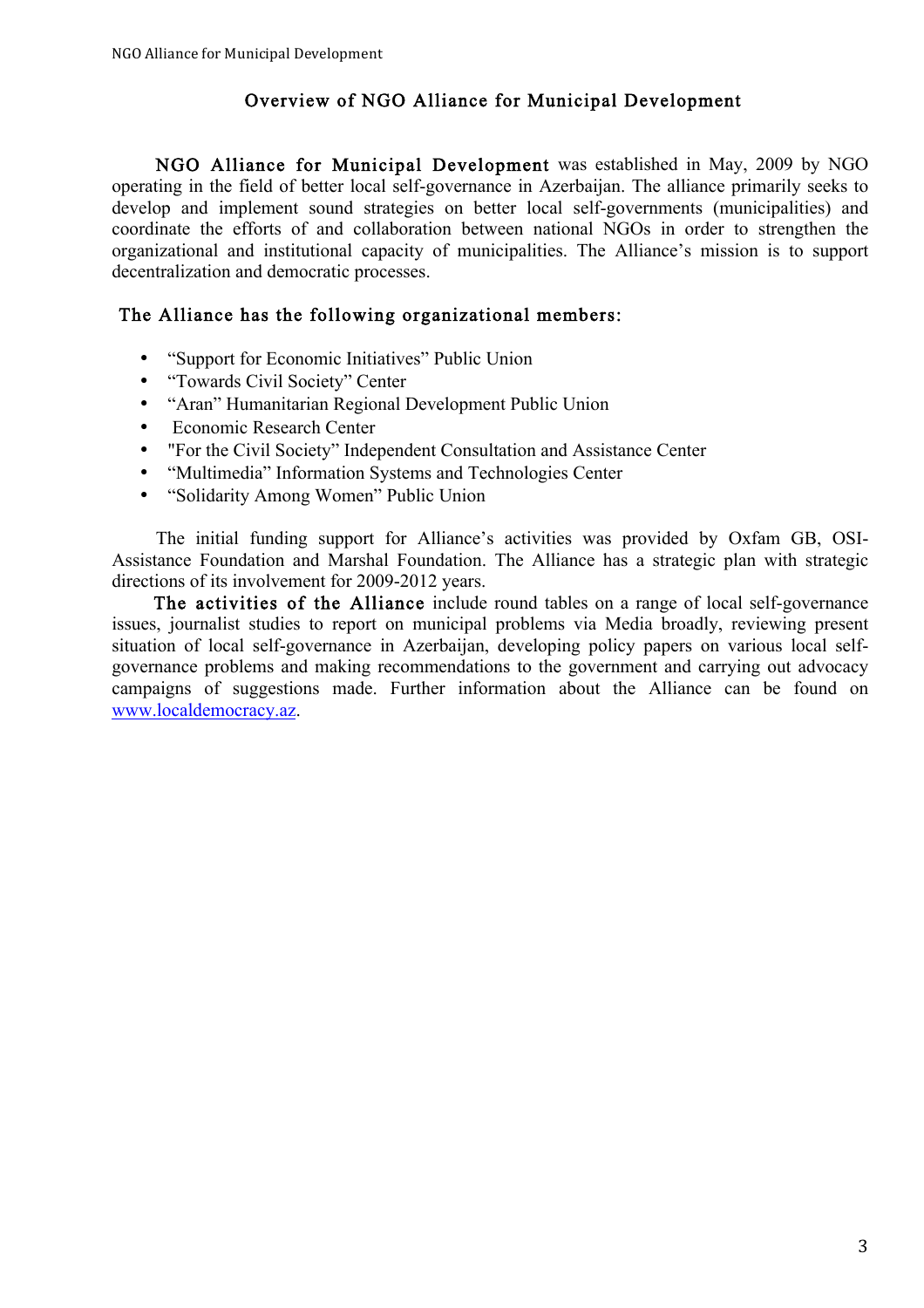# Executive Summary ........................................................................................................................... 5 Introduction ..................................................................................................................................... 11 Status and scope of competence of municipalities in Azerbaijan ................................................ 13 Financial resources of local self-governments in Azerbaijan………………............................... 16 Administrative supervision over municipalities……………......................................................... 19 Relations between municipalities and executive committee bodies............................................. 21 Municipality property: property provision and protection……………..................................... 23 Municipal associations ................................................................................................................. 25 Status, working conditions, and allowances of elected municipal councilors and municipal servants………………………………………………………………………………………........... 28 Municipal personnel ………………………………........................................................................ 31 Status of Baku as capital city and formation of elected city council ………............................... 33 Regional administration in Azerbaijan …................................................................................... 36 Public participation and accountability …………......................................................................... 38 Reference .......................................................................................................................................... 42

Contents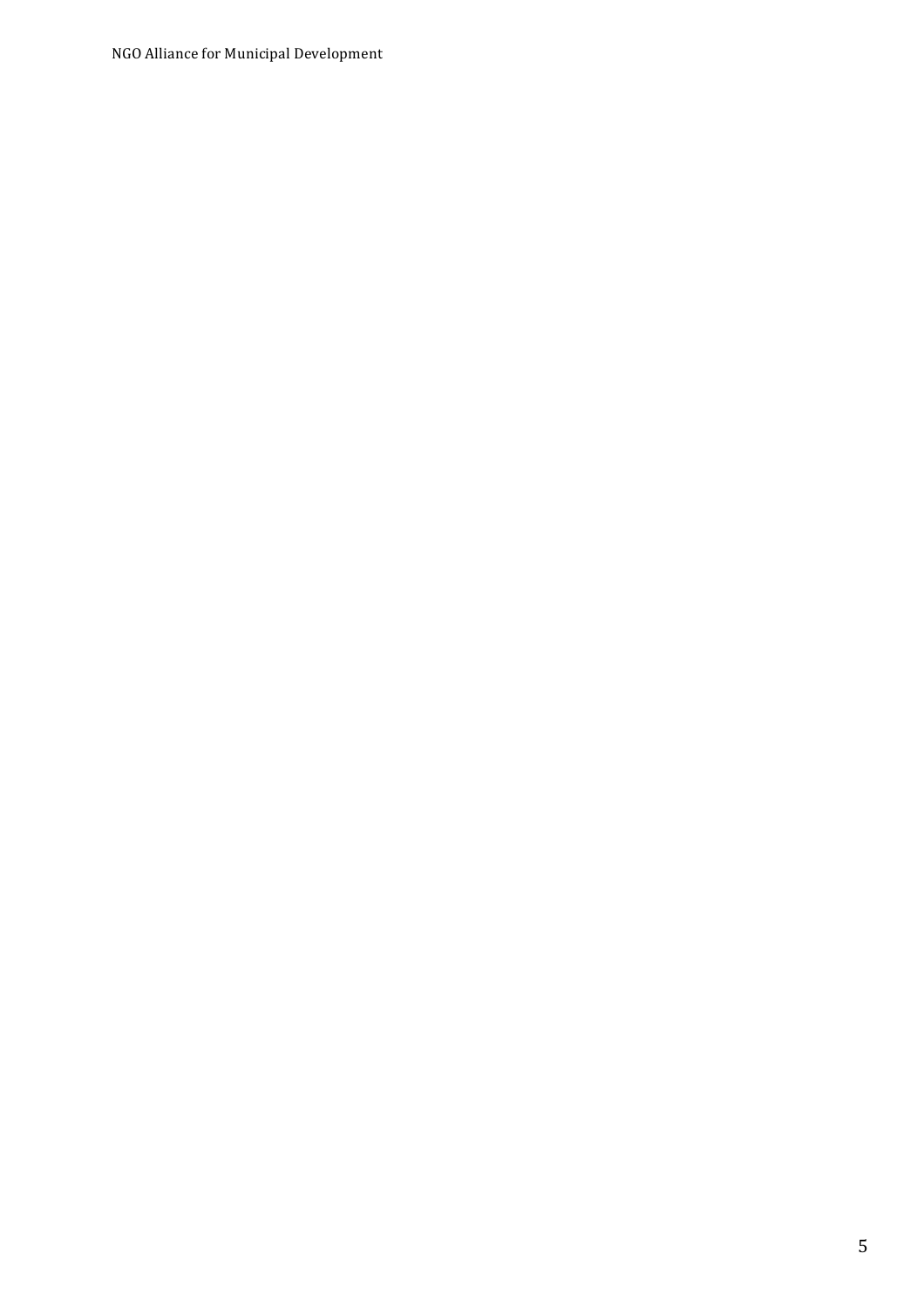#### Executive Summary

# Major Findings

It is already  $10<sup>th</sup>$  anniversary of the country's membership to European Charter of Local Self-Government. By joining the Charter in December 2001, Azerbaijan undertook various commitments regarding better self-governance in the country (signing 25 out of 30 articles of the  $1<sup>st</sup>$  chapter of the Charter). Over the past period, a number of laws and other normative acts have been enacted establishing the legislative basis of forming and developing local self-governance in the country, three municipal elections held, as well as, some measures taken to establish and develop municipalities in practice.

This report is based on the monitoring which tried to determine the extent to which the legislative basis of local self-governance and municipalities already established in the country are in line with the principles and requirements of the Charter.

Upon developing this report, the monitoring group composed of the member organizations of the Alliance reviewed European Charter of Local Self-Government, explanatory "notes" of Council of Europe's experts to the provisions of the Charter, relevant documents developed by various institutions of Council of Europe dealing with various aspects of local self-governance, recommendations and commentaries of European Congress of Local and Regional Authorities, Minister's Committee and other institutions aimed at resolving specific problems of local selfgovernance in both Azerbaijan and other countries, held the expertise of laws forming the legalnormative basis of municipalities' operations in Azerbaijan, and studied existing various challenges associated with municipalities.

According to the conclusion that the monitoring group has arrived at, the following are the major challenges uncovered upon assessing the current legislation of municipalities, as well as, the real situation of the establishment, running and development of municipalities against the background of European Charter's principles, requirements and recommendations:

- The legally defined status and scope of competence of municipalities in Azerbaijan in the Constitution and law on "status of municipalities" do not enable municipalities either to have a status of real authority or be identified as a body part of the entire public administration;
- The real scope of competence of municipalities is confined to maintaining the municipal roads, delivering social assistance to low-income citizens that are not covered by the state social programmes, maintaining cemeteries and organizing funerals;
- There is a problem of overlapping responsibilities in local governance of Azerbaijan in that the legislation assigns the same responsibility to a state body along with municipalities;
- Municipalities in Azerbaijan suffer from extremely weak financial potential. The per capita incomes of local budgets in the country amounted to around 3.2 manats in 2010. Although a number of income sources are identified for municipalities in the legislation, a significant majority of these sources are not sustainable and do not bring in high income;
- The amount of transfers for municipalities from state budget is very low. The distribution mechanism of transfers among municipalities is flawed and it is thus unclear which criteria are referred to upon distributing the transfers among various municipalities and assessing the their needs for financial resources;
- In the recent years, some state bodies are endorsing stiffer control of state bodies over municipalities;
- Cases of municipalities having to provide reports not required by the legislation are becoming more common, i.e., local executive committees unlawfully require that municipalities provide a monthly report on the land turnover and a biannual report on their financial status;
- The fact that there is no legislation governing the relations between local state bodies and municipalities leads to the breach of the entitlement to local self-governance;
- Imprecise division of responsibilities between municipalities and local state executive committees, as well as, incomplete and unexceptional responsibilities of municipalities are often the source of conflicts;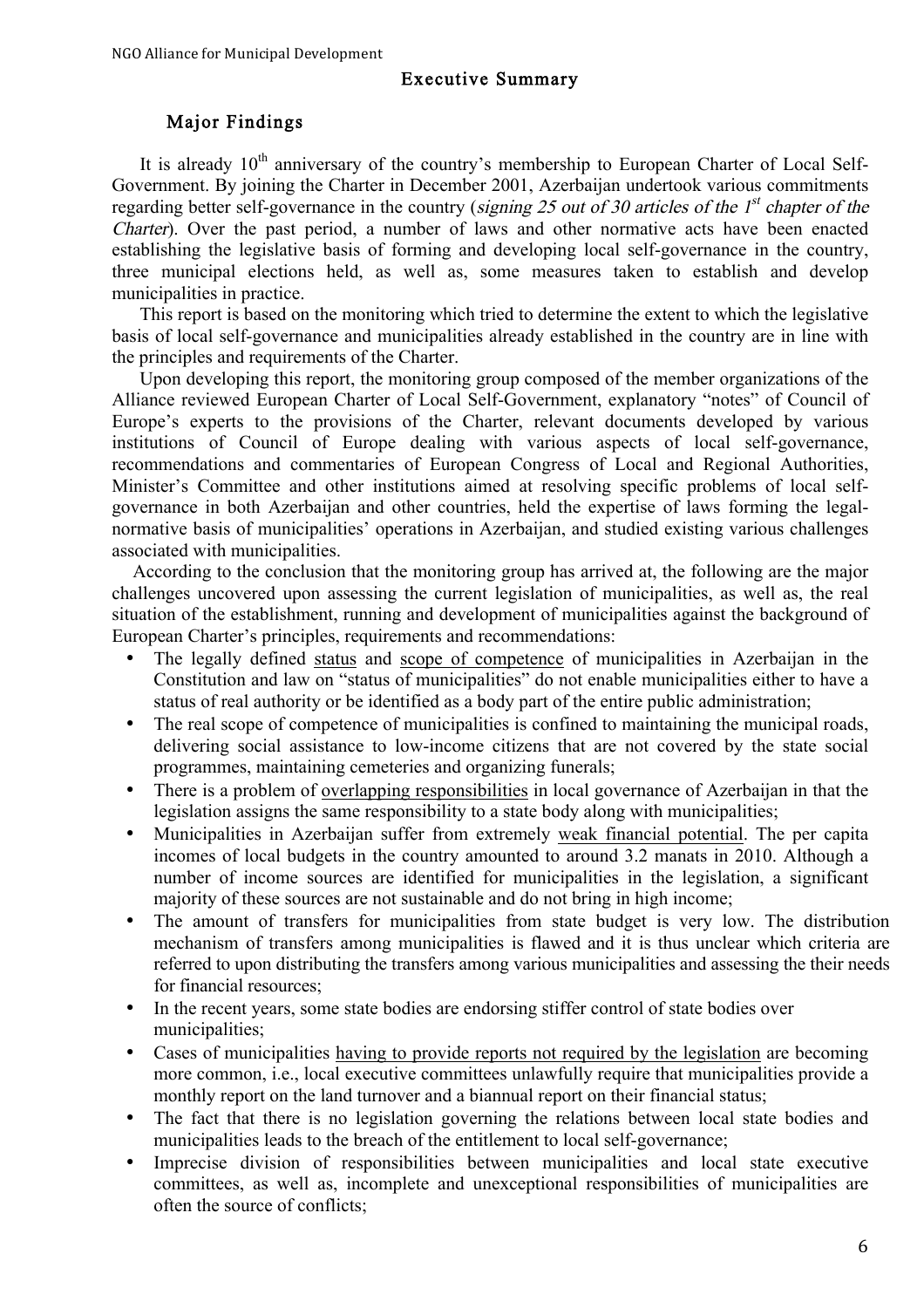- The relations between municipalities and local executive committees are based on the principles of «dominance» and «dependence»;
- Cases of executive committees hindering municipalities to dispose their budget funds independently are becoming more common;
- Municipalities have not yet received documents verifying their properties including administrative buildings, as well as, their rights to these properties. Although it is 11 years since the inception of municipalities in Azerbaijan, a great majority of municipalities do not have an administrative building yet. The central apparatus of most of the village municipalities is accommodated in several rooms in the building of the representation of executive committee;
- Three (urban, village and town) national associations established as municipal unions operate weakly and do not have notable operations in the field of defending municipalities interests and putting forward an advanced concept or strategy of local self-governance;
- There are serious gaps and problems in the legislation governing the status and responsibilities, and rights and obligations of municipal servants;
- The existing skills of personnel do not allow for the efficient organization of local selfgovernance. The major reason is because there is no system of training and retraining municipal personnel;
- There is no clarity around the formation principles of municipalities in Azerbaijan. Since no administrative-territorial division (village, settlement, district and town) of local self-governments is considered, there is no practice of differentiation of municipal responsibilities based on the administrative-territorial division;
- Although various forms of public control over municipalities are applied in Azerbaijan, they cannot be considered advanced from the standpoint of efficient organization of municipalities' activities. There are grave problems in both intra-municipal control and public control over municipalities.

The relevant chapters of the report deal with these problems in more details.

# Recommendations

The authors of the monitoring report hold that the existing problems can be resolved and municipalities can be developed through carrying out comprehensive reforms for administrative and fiscal decentralization and improving the relevant legislation in line with the principles and requirements of European Charter. The following are recommended as crucial components of local self-governance development:

# Status and competence of Municipalities:

- The legislation must provide for the norms defining the status of municipalities;
- In line with the European Charter of Local Self-Government, the exceptional responsibilities must be assigned to municipalities and the clear-cut division of responsibilities between local state executive bodies and municipalities must be provided.
- Contours of responsibilities that exceptionally belong to municipalities and that can be transferred from state bodies to municipalities must be clearly defined in the legislation.

# Financial potential of municipalities:

- In order to achieve financial resources that will match municipalities' responsibilities, legal basis for the application of the mechanism "minimum budget provision";
- Municipalities must be provided with sustainable financial sources so that they can carry out their responsibilities, and possibilities of the application of shared-taxes system must be considered by making changes to the legislation;
- Taxation mechanisms, especially property taxes from physical persons must be improved so that municipalities can make an efficient use of the existing tax sources;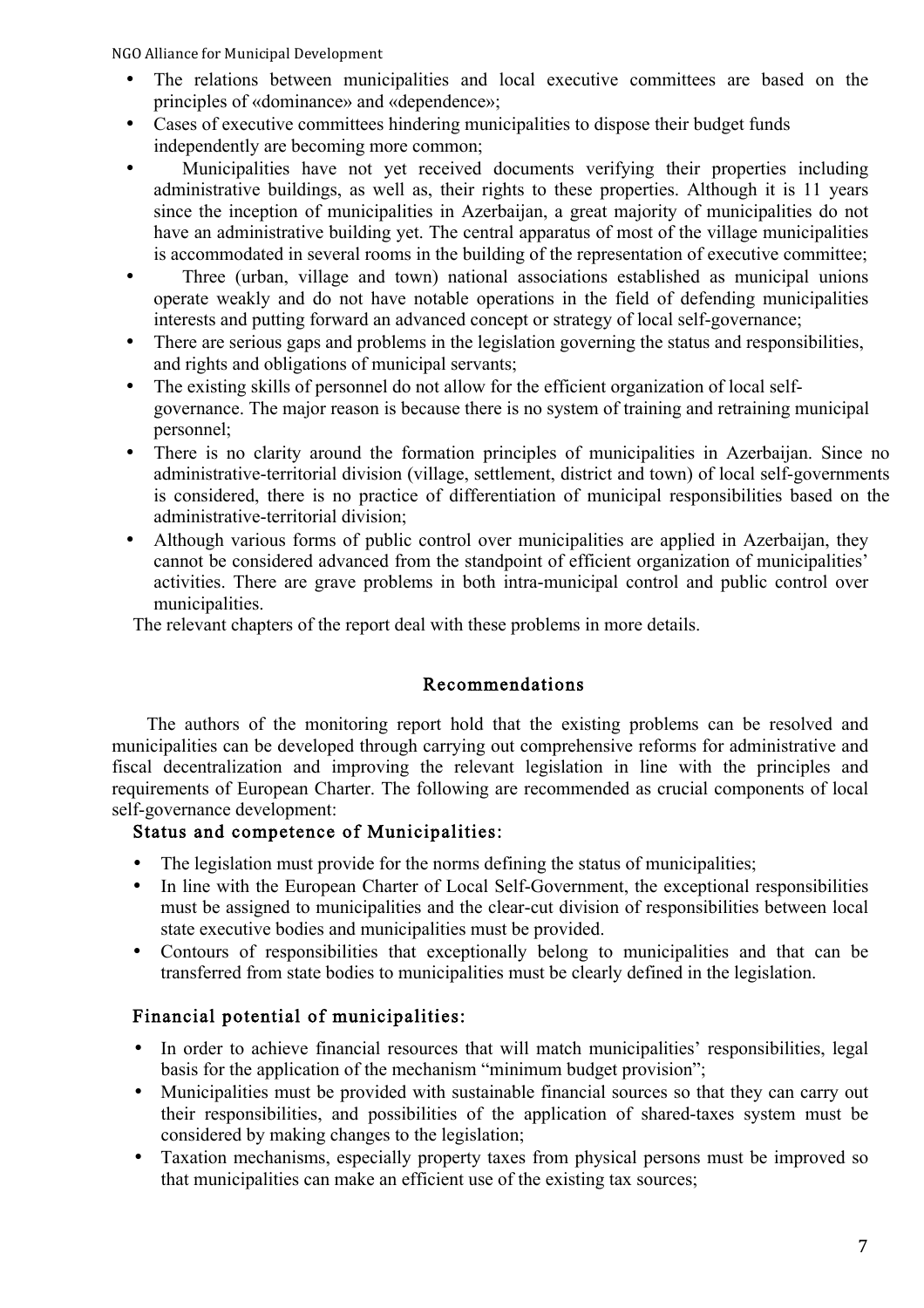- Current mechanisms of transfers from the state budget to municipalities must be improved, conditional transfers along with unconditional ones must be provided and the amount of transfers be increased considerably;
- Effective mechanisms must be developed to give credits to municipalities on favorable terms, and the establishment of various funds supporting the development of municipalities should be promoted.

# Administrative supervision over municipalities:

- The ambiguities regarding the accountability of municipalities in the existing legislation must be revoked;
- Concrete limits must be established for responsibility of municipalities when they breach the requirements of accountability;
- The provisions about the mechanisms of supervision over municipalities that contradict the principles of "European Charter of Local Self-Government" must be removed from the legislation;
- The administrative supervision over municipalities must be carried out only to ensure the compliance of municipalities with laws and constitution and must not be used as a means of pressure to them.

# Relations between municipalities and local state executive committees:

- The division of responsibilities between municipalities and local state bodies must be precisely done and in doing so, a special legislative act must be adopted or the existing legislation must be modified to regulate these relations.
- As one of the components of removing the overlap of responsibilities in local governance, the local executive bodies must be shut down and their respective responsibilities be transferred to municipalities.

# Property provision and inviolability of municipalities:

- According to the law on "property transfer to municipal ownership", the state must provide all the municipalities with administrative buildings in a short time;
- The authorities must finalize the documentation for the municipal property, especially for the municipal lands located in the capital;
- Flexible and effective mechanisms must be developed for the municipalities to acquire properties within the limits set by the law;
- The law on the transfer of properties to municipalities must provide for the transparency and fairness in the process of the transfer and management of properties once they are acquired by the municipalities;
- The legislative acts must regulate the transfer of properties in such a manner that the delegated properties would not be extra burden for municipalities.

# Municipal Associations:

- Municipal associations must be accepted as an equal of the central government in the processes of developing state policy on local self-governance processes of developing state policy on local self-governance and real legal mechanisms for such a partnership must be designed;
- In order to ensure the regular consultations between central government and municipalities, a consultative body must be established on a permanent (as well as public) basis;
- Real basis must be created for national municipal associations to operate independently;
- In accordance with the European Charter of Local Self-Government, the national legislation must provide for the right of municipal associations to join international organizations;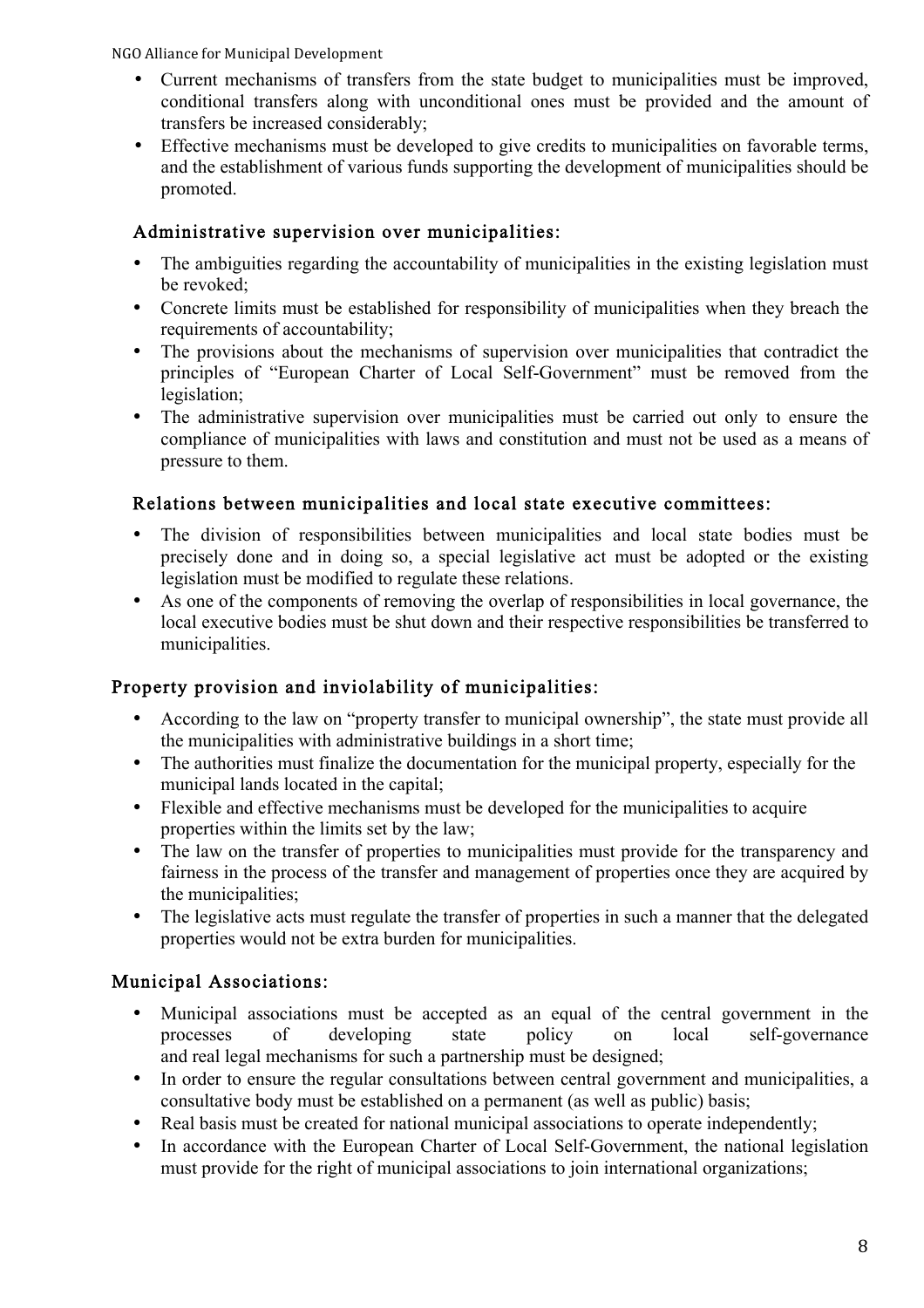- Municipal associations must develop their medium and long-term action plan, as well as, strategy identifying the particular dimensions of their operations so that they will become a more professional institute;
- The associations must mainstream information technologies, especially create its website, in order to contact their members virtually and in an operative manner and provide online services to municipalities;
- Associations must be held accountable before member municipalities and build their operations on the basis of transparency and accountability principles;
- Inter-municipal cooperation within each district, town or regions must be promoted and municipalities must be completely free from any administrative pressure in choosing the form of cooperation;
- The associations must continually review the municipal legislation, and present legislative initiatives to the parliament based on the conducted reviews and received feedbacks.

# Status, working conditions and benefits of elected personnel and servants of municipalities:

- The sustainability of salary benefits to the municipal members working on a permanent basis during the period in which they serve on a permanent must be guaranteed;
- The core principles of municipal service must be reflected in the law and municipal servants be defined;
- The law must outline the hiring conditions to the municipal service and specify the time when the status of municipal servant is granted;
- The legislation must outline principles and criteria to evaluate and motivate the performance of municipal servants;
- The gaps related with the municipal service must be removed;
- The legislation must also provide for the duty of municipal servants to report on their incomes and properties;
- The legislation must also provide for the basis of legal responsibility of the municipal servants and their implementation mechanisms.

# Better qualified municipal personnel:

- The law on "municipal service" must be improved specifying the qualifications for the specific positions at municipalities and conditions of the recruitment process;
- A training system of municipal staff must be established with improved curriculum and the accreditation of training programmes must be carried out;
- A special institute under the Academy of Public Administration with a broad profile of specializations of local self-governance in order to retrain local self-government servants and raise their qualifications;
- Re-training courses must be provided if needed. Therefore, municipal associations and relevant state authorities must develop a mechanism to accurately and constantly assess the needs;
- The Cabinet of Ministers must stipulate the standards of occupational qualifications for the municipal service. In doing so, it is possible to design a questionnaire for municipal servants, similar to the one already designed for various professions (e.g. education and health-care servants);
- Municipal associations must create a database for training and retraining local self-government staff, which will annually record those who study for or graduate from bachelor's or master's in local self-governance, and the number of those who are retrained in local self-governance issues and list of topics covered in the trainings during the year. when such information is missing, it get practically impossible to assess the current situation of the staff preparedness of municipalities and plan development priorities for them;
- National Strategy of retraining and enhancing the skills of municipal staff must be worked out,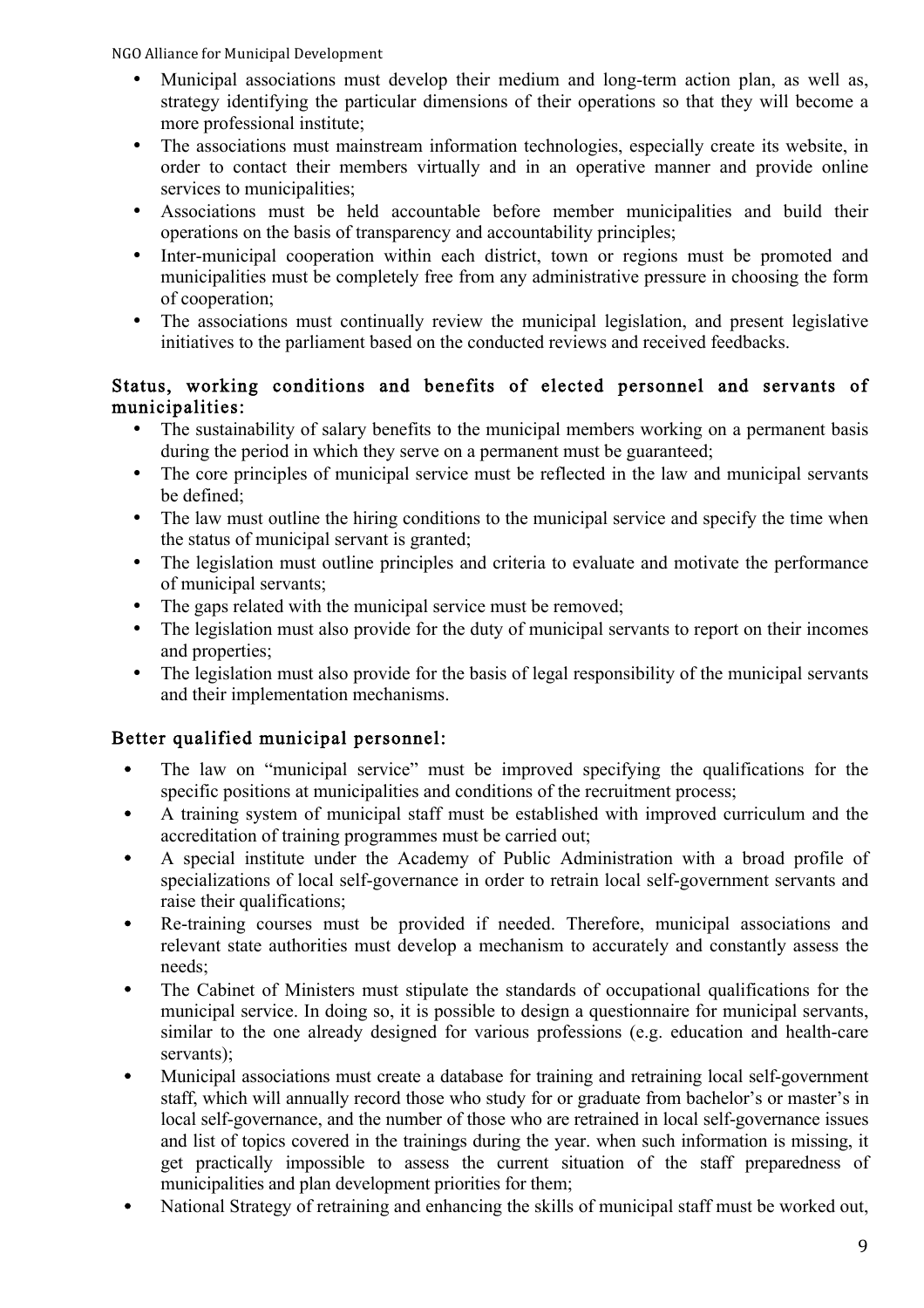and regional training and education centers must be established to span municipal staff more broadly.

# Status of Baku as a capital city and formation of the City Council:

- Legal barriers for the establishment of a single municipality in Baku city must be removed and a special law be adopted about "status of Baku city" to regulate the complex relations around the status of Baku city;
- The Election Code must outline the terms of elections to the City Council of Baku City specifying the number of elected persons depending on the type of local self-governance and representation norms of administrative units within the territory of the capital city;
- The law must also clearly divide the responsibilities between Baku Municipality to be created and Baku City Executive Power and regulate the its relations and coordination with other state bodies;
- The law on the status of municipalities must precisely define the responsibilities of Baku City Municipal Council, status of the City Administration that will be created with the decision of the Council, structure and scope of competence of local administrative units;
- Baku Municipality must be provided with necessary funding sources to fulfill its duties and operate effectively.

# Organization of regional administration in Azerbaijan:

• Discussions must be launched regarding the transition to the regional administration and possibilities of adapting the existing local governance to regionalization for the purpose of more efficient local self-governance in Azerbaijan.

# Public participation and accountability:

- Provisions for the municipalities to be accountable and public participation must be added to the legislation;
- The provisions about the public participation and accountability in the existing legislative acts must be made more concrete and accurate and real mechanisms of their application must be developed with a clearer purpose;
- Mechanisms of penalties in case of the breach of principles of accountability and public participation must be made precise;
- The government must stimulate municipalities to operate in a transparent and accountable manner in front of the public, as well as, actively involve the public, especially women and youths in decision-making processes;
- Specific positions must be outlined in the legislation for municipalities to have a unit which will work with the public;
- An action plan must constantly be designed to address the awareness-raising of both municipalities and citizens about the public participation and accountability in local selfgovernance.

# Future Perspectives

The future perspectives of local self-governance reforms depend on the initiatives and attempts of the government, municipal associations, civil society institutes and international organizations. There are already signs of the government intending to make reforms. For example, in the 2008-2015 state programme of poverty reduction and sustainable development in the Azerbaijan Republic, increasing the financial and personnel capacity of municipalities, improving mechanisms of public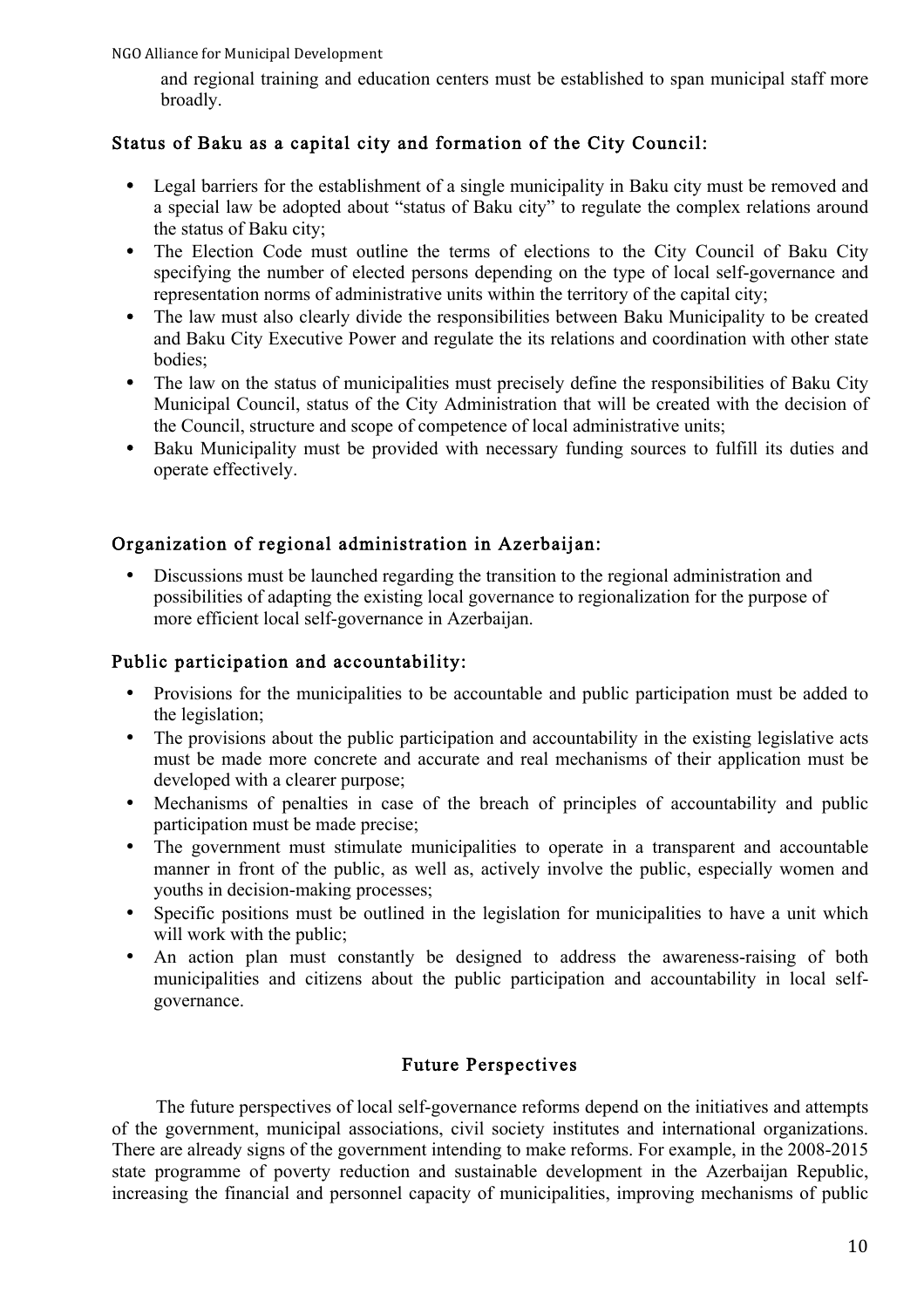control over municipalities and granting a status of municipality to big cities etc, are considered as key aspects of the reforms.

The Parliament is expected to initiate discussions over a number of issues regarding the changes to the legislation of local self-governance and transfer of responsibilities from the existing executive committees to municipalities. The recent political statements at higher levels about the importance of stronger municipalities, activities being carried out on the way to designing the law of the Azerbaijan Republic on "Baku Municipality", increased amount of state budget transfers to municipalities in 2012 (from 3.5 million manats to 5 million manats) and other similar initiatives are the basis of hope for the development of municipalities.

European Congress of Local and Regional Authorities have declared a monitoring mission in 2012 to check the degree to which Azerbaijan has fulfilled its commitments arising from the membership to the European Charter of Local Self-Government. The NGO Alliance for Municipal Development hopes that the municipal legislation in Azerbaijan will have been improved by the time the monitoring is held.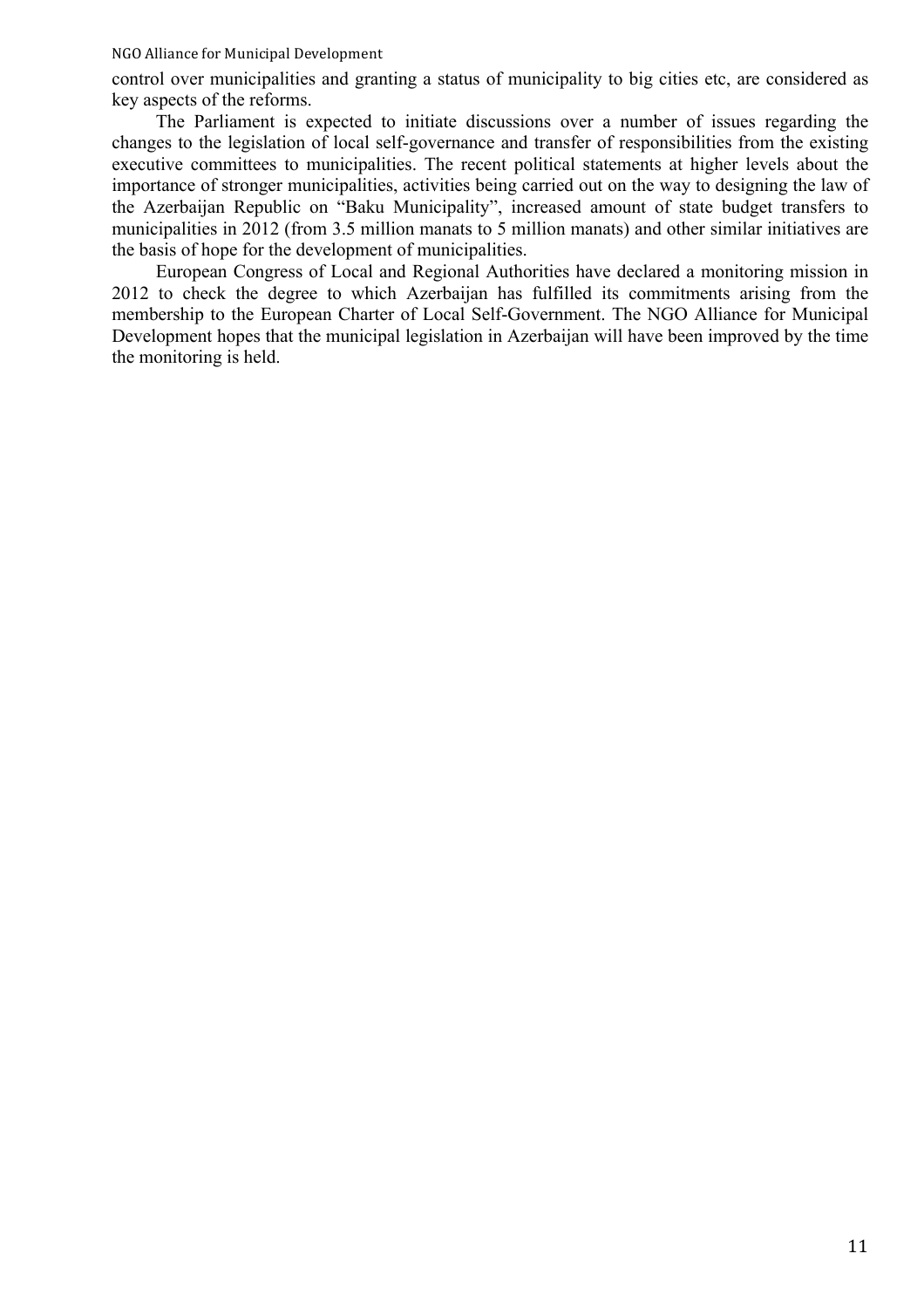### INTRODUCTION

The future perspectives of local self-governance reforms depend on the initiatives and attempts of the government, municipal associations, civil society institutes and international organizations.

It is already 12 years since the municipalities started to operate for the first time in Azerbaijan and around 30 pieces of legislation have been enacted to regulate the operations of municipalities during this period. Along with the laws and other normative acts (presidential decrees, decisions of Cabinet of Ministers, etc.), the European Charter of Local Self-Government has become an integral part of the legislation of the Azerbaijan Republic. This international document entered in force through the adoption of the law of  $25<sup>th</sup>$  December, 2001 on the "approval of European Charter of Local Self-Government", which entered into force from the 1<sup>st</sup> August 2002.

By ratifying the Charter, Azerbaijan undertook a number of commitments with regard to local self-governance. Even before the Charter was actually ratified, the commitment (local selfgovernance must be stipulated in the country's legislation and possibly in the constitution) envisaged in its  $2<sup>nd</sup>$  Article had been fulfilled. The fourth section of Azerbaijan's constitution of 1995 (Articles 142-146) deal entirely with local self-governance and were followed by the enactment of a number of legislative acts governing the municipalities functions. Some of the other commitments were fulfilled following the Recommendation 126 (May 21, 2003) of the European Congress of Local and Regional Authorities. In accordance with the Recommendation 126, the law of 30 December, 2004 modified and adapted the notion of local self-governance to Article 3 of the European Charter and towards the end of 2006, municipalities associations were founded. Yet, a range of commitments still remain unfulfilled so far.

Various organizations have written reports and commentaries about the fulfillment of the commitments and the functioning of the local self-governance system in the country, among which the 2003 report and Recommendation 126 of the European Congress of Local and Regional Authorities are of special importance. However, following 2003, not considering come trips to Azerbaijan and statements of Congress representatives, no follow-up monitoring has been held and reports prepared by the Congress (except for the one about the 2009 municipal elections). As for the national NGOs, in 2009-2011, NGO Coalitions, including "NGO Alliance for Municipal Development" have prepared and presented to the public the reviews about the existing situation of local self-governance in Azerbaijan. "NGO Alliance for Municipal Development" is intended to continue to assess the existing situation of local self-governance on an annual basis.

This year, the Alliance has carried out the monitoring and assessment of the legislation and practice of local self-governance in the country on the background of the principles of European Charter of Local Self-Government.

The assessment was based on the principles of European Charter and the degree of the fulfillment of commitments taken by Azerbaijan, as well as, explanatory "comments" of Council of Europe's experts to the provisions of the Charter.

Covering fundamental issues regarding the local self-governance, the monitoring report is of the following 11 chapters:

- Status and scope of competence of municipalities in Azerbaijan;
- Financial resources of local self-governments in Azerbaijan;
- Administrative supervision over municipalities:
- Relations between municipalities and executive committee bodies;
- Municipality property: property provision and protection;
- Municipal associations;
- Status, working conditions, and allowances of elected municipal councilors and municipal servants;
- Municipal personnel;
- Status of Baku as capital city and formation of elected city council;
- Regional administration in Azerbaijan;
- Public participation and accountability.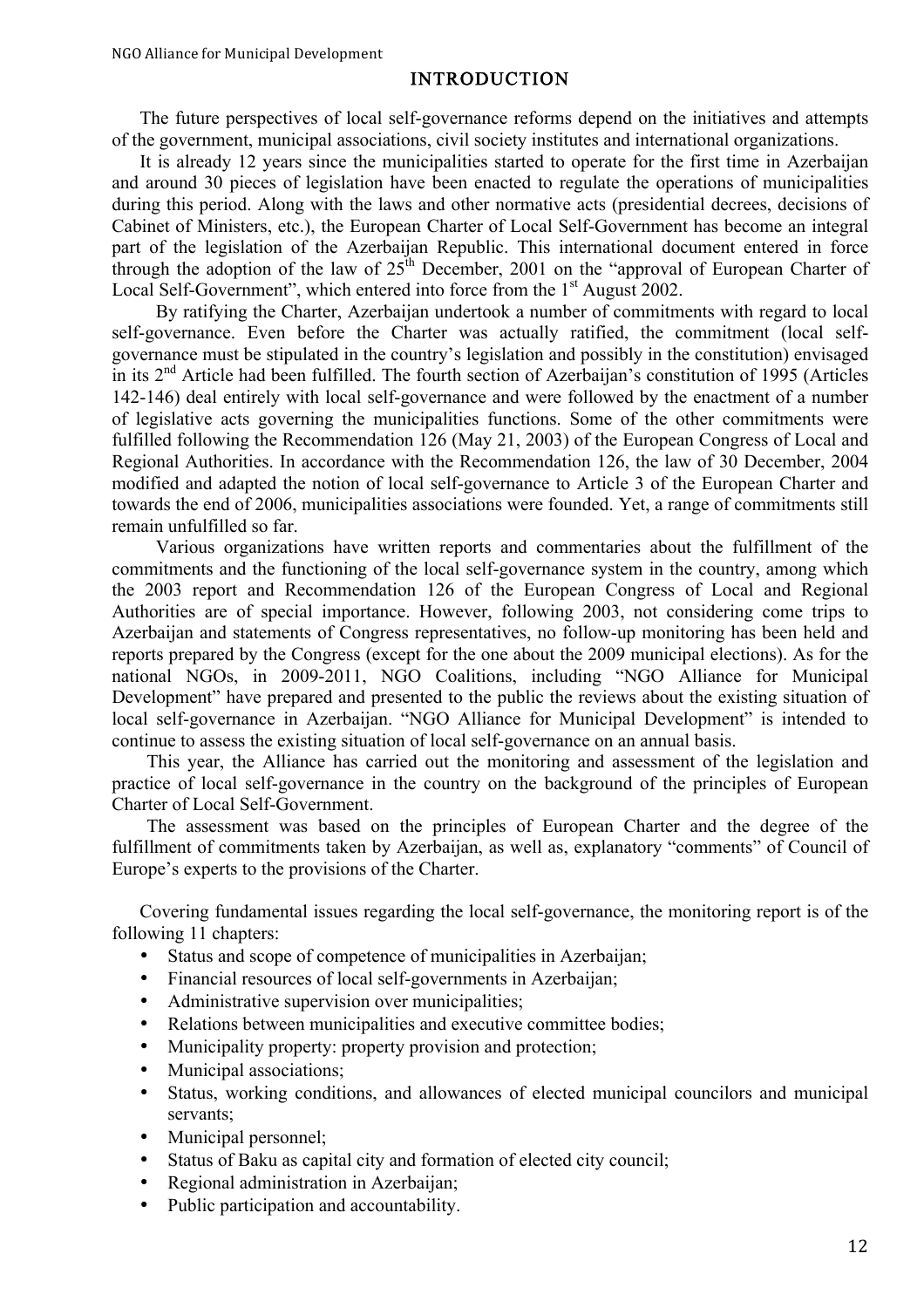Each chapter consists of 3 sections: the first section on "relevant papers of the Council of Europe" deals with the commitments arising from the principles and requirements of the European Charter, recommendations and commentaries of various Council of Europe bodies. The second chapter "Current situation in Azerbaijan" explores the extent to which relevant issues are reflected in the legislation of Azerbaijan, level of compliance of legal provisions and mechanisms with the principles of the Charter and particular recommendations, and the major problems encountered by municipalities. The third section "Recommendations" of each chapter proposes specific recommendations to resolve the problems in question.

The monitoring reviewed the conceptual attitude of the government towards local selfgovernance, exploring the reflection of Charter's requirements in the national legislation and the implementation mechanisms of legal provisions, and identifying those provisions of the Charter which are not covered in the national legislation. Further, it reviews the statistics about the municipalities across years and results from the survey and interviews in the regions.

The monitoring has been conducted and the report has been prepared by a group of experts of Alliance-member organizations. The authors of the monitoring report thank to Oxfam GB in Azerbaijan for their support to preparing the report.

It is our hope that this report will be useful in judging the real situation of established municipal institutions in Azerbaijan accurately, improving the municipal legislation, making public and communicating the myriad of challenges currently encountered by municipalities to relevant state bodies, launching the discourse and achieving the solution to these challenges and ultimately, strengthening the municipalities in the country.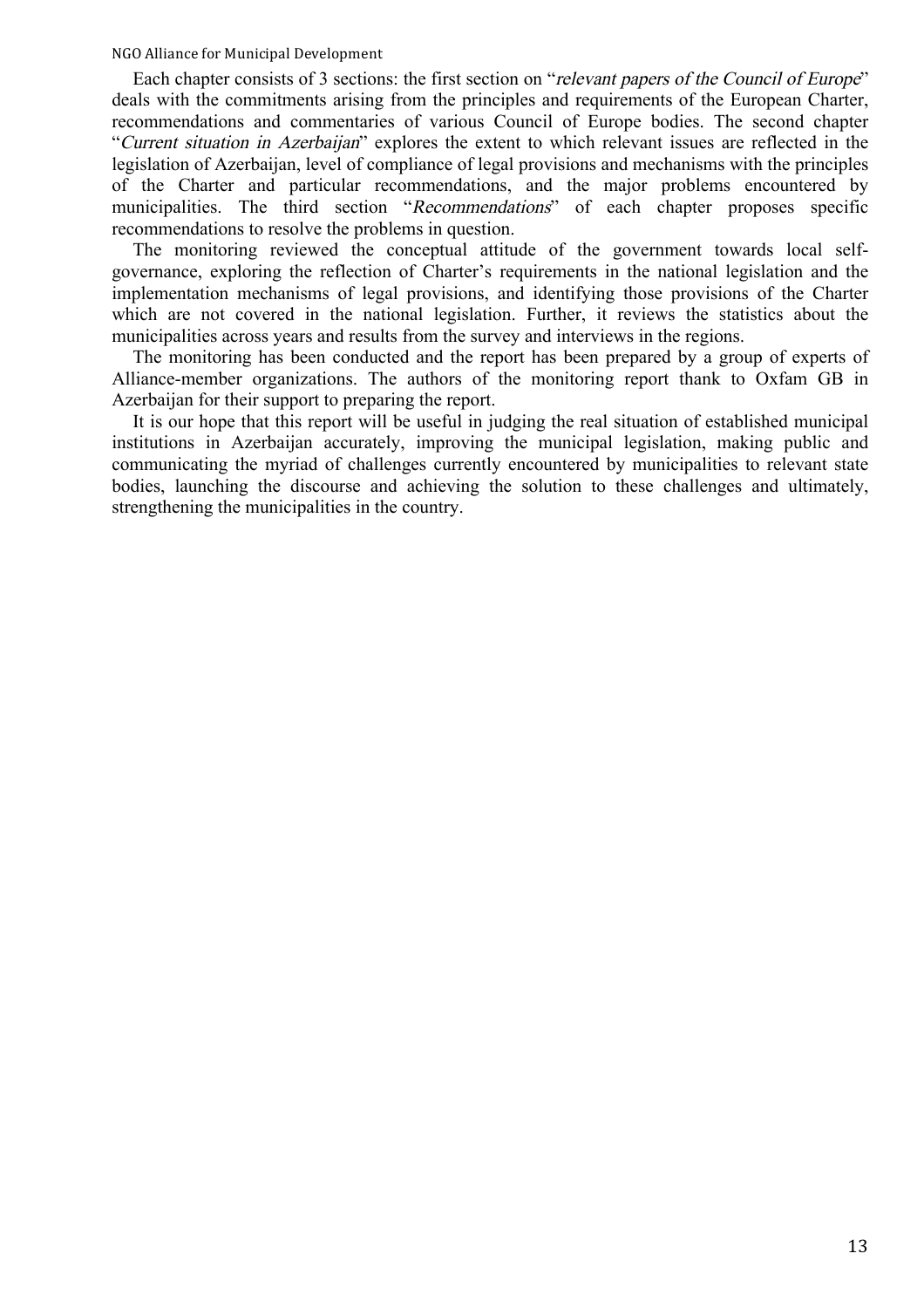# 1. STATUS AND SCOPE OF COMPETENCE OF MUNICIPALITIES IN AZERBAIJAN

### 1.1. Council of Europe papers about the status of municipalities

The status of municipalities is defined by the Council of Europe Charter of Local Self-Government, which envisages local self-governments as public administration institutions with responsibilities. The preamble of the Charter states that Council of Europe considers local authorities with real responsibilities that can provide an administration which is both effective and close to the citizen. Article 3 of the Charter on the concept of local self-government gives the definition of local authorities clearly specifying their role. This provision states that "local self-government denotes the right and the ability of local authorities, within the limits of the law, to regulate and manage a substantial share of public affairs under their own responsibility and in the interests of the local population." Also, the explanatory notes developed by the Council of Europe experts about the Charter shows that the meaning of responsibility to manage a substantial share of public affairs as stipulated by Article 3 of the Charter is that the functions of local authorities are not confined to the fulfillment of the orders of the upper-tier government bodies. These functions in fact denote that local authorities are part of the overall public administration and function independently of the higher tiers of the government.

The sections of the Charter specifically dealing with the responsibilities of municipalities are the following:

- The basic powers and responsibilities of local authorities shall be prescribed by the constitution or by statute. However, this provision shall not prevent the attribution to local authorities of powers and responsibilities for specific purposes in accordance with the law.
- Local authorities shall, within the limits of the law, have full discretion to exercise their initiative with regard to any matter which is not excluded from their competence nor assigned to any other authority.
- Public responsibilities shall generally be exercised, in preference, by those authorities which are closest to the citizen. Allocation of responsibility to another authority should weigh up the extent and nature of the task and requirements of efficiency and economy.
- Powers given to local authorities shall normally be full and exclusive. They may not be undermined or limited by another, central or regional, authority except as provided for by the law.
- Where powers are delegated to them by a central or regional authority, local authorities shall, insofar as possible, be allowed discretion in adapting their exercise to local conditions.

These provisions mean delegating a broader scope of competence and decision-making discretion to municipalities in addressing local issues.

The appendix on "responsibilities of local authorities" of Recommendation 79 (2000) of the Council of Europe on "The financial resources of local authorities in relations to their responsibilities: a litmus test for subsidiarity" contains the following recommendations for the member states $<sup>1</sup>$ :</sup>

- One of the main prerequisites for the implementation of the principle of subsidiarity is the establishment of local authorities with "the ability, within the limits of the law, to regulate and manage a substantial share of public affairs under their own responsibility and in the interest of the local population".
- It would be appropriate for sectoral legislation to clarify, for each particular field, the precise extent of the responsibilities of central government and those of each relevant level of local government.

<sup>-&</sup>lt;br>1 <sup>1</sup> Recommendation Full text: https://wcd.coe.int/wcd/ViewDoc.jsp?id=929243&Site=Congress&BackColorInternet=C3C3C3-BackColorIntranet=CACC9A&BackColorLogged=EFEA9C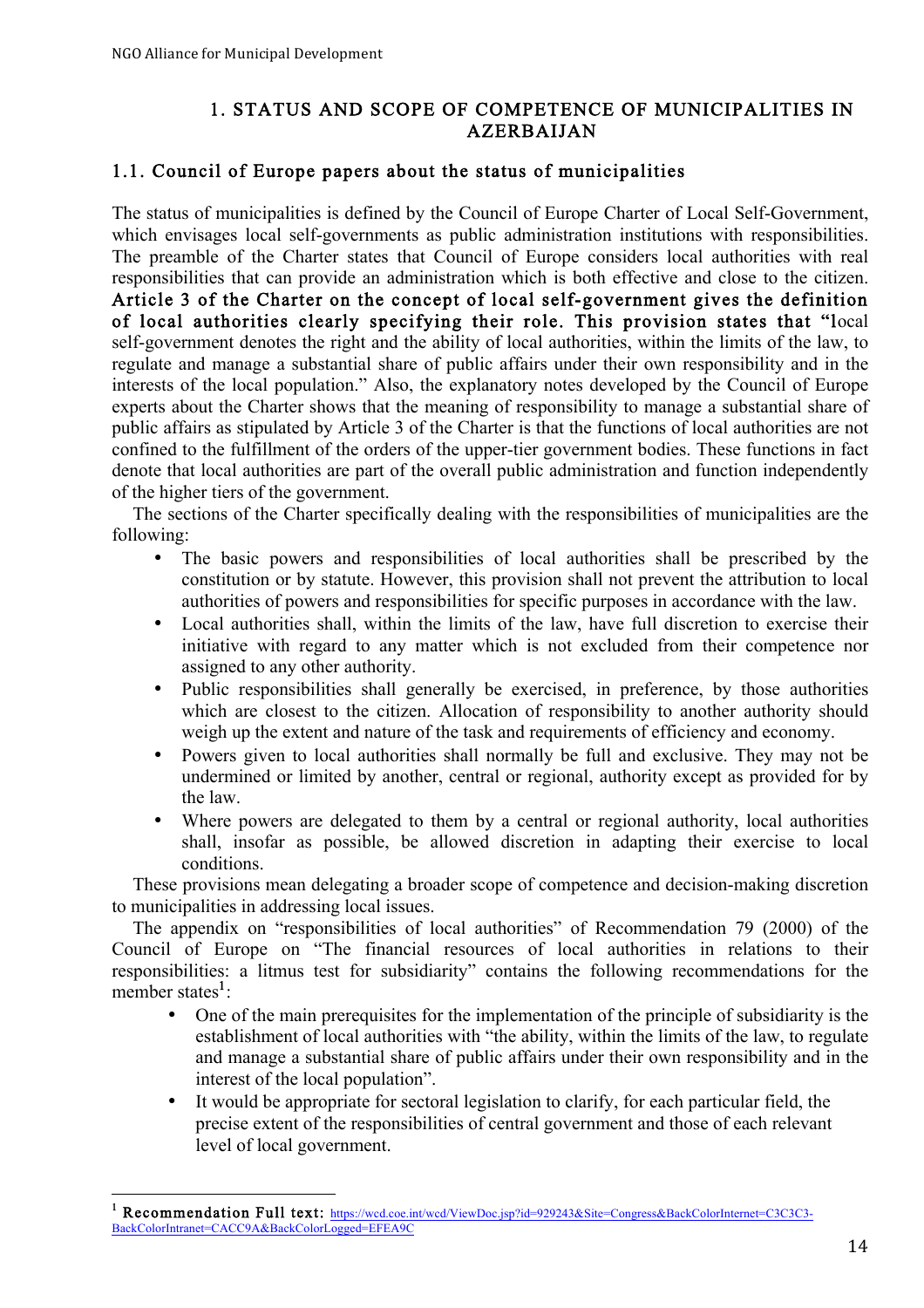Laws laying down the general conditions for the existence and functioning of local authorities should also include provisions on the principles governing local authorities' responsibilities. This would immediately encourage citizens to regard local selfgovernment not merely as a matter of administrative procedure but rather as something with a very tangible impact on particularly important aspects of their everyday lives. Such laws should list the suggested responsibilities of local authorities, with information on content and application being set out in other, more specific laws.

The study of the European Committee on Local and Regional Democracy (CDLR) under Council of Europe on "local authorities competences in Europe" in 2007 states that local self-governance is a independent system. Yet, their level of independence hinges on the competence and resources local self-governments have. As per CoE's approach, if the local authorities do not possess power necessary to fulfill their competences using the resources efficiently, they will function as institutions carrying out the orders of the higher-tier authorities<sup>2</sup>.

The recommendations of Council of Europe Congress of Local and Regional Authorities to various member states propose concrete legal mechanisms about the reflection of the Charter' provisions about the local authorities' competences and status in the national legislation. For instance, Recommendation 157 (2004) on local and regional democracy in Georgia states that crucial competences of education, health-care, social security and culture are directly related with local interests and the removal of these competences from the scope of responsibilities of municipalities creates the risk of perceiving municipalities as secondary bodies<sup>3</sup>.

### 1.2. Current Situation in Azerbaijan

The status and competences of municipalities in Azerbaijan are defined through the Constitution and law on «status of municipalities». as per Article 1 of the law on «status of municipalities», local self-governance is such a system of organizing local affairs of citizens in Azerbaijan that it gives a chance to citizens to realize their discretionary right to addressing local issues independent and carry out some of the public affairs as identified by the Constitution (Article 144). Yet, this notion does not allow stipulating municipalities in the legislation either as institutions with real power or as part of the overall public administration. Such an ambiguity around the status of municipalities is reflected in the limited competences of municipalities. In real life, all of the functions (utilities, renovation of the territory, certification and registration of citizens living in municipal territories, social service provision, water supply, etc.) that are usually referred to as "natural competences" of municipalities are carried out by local state executive committees. At present, the real scope of competences of municipalities in the country is confined to maintaining the municipal roads, delivering social assistances to people not covered by the state social programs, maintaining cemeteries and organizing funerals.

Article 8.2.2 of Recommendation 126 (2003) of Council of Europe on "local and regional democracy in Azerbaijan" states that municipalities have extremely limited responsibilities in Azerbaijan and a significant portion of public affairs have not been made part of their competences in contrast to the European Charter of Local Self-Government<sup>4</sup>. Since this recommendation was passed, no change has occurred in the legislation of Azerbaijan about the increased competences of municipalities.

There is also a problem of overlap in the responsibilities of local governance in that one and the same responsibility is delegated to another state body along with municipalities. For instance, the law on «status of municipalities» envisages responsibilities for the municipalities to organize and

 $2 \times$ Local authority competences in Europe». Study of the European Committee on Local and Regional Democracy (CDLR). Situation in 2007. http://www.coe.int/document-

<sup>1</sup>ibrary/default.asp?urlwcd=https://wcd.coe.int/ViewDoc.jsp?-id=1377639<br>
Full text of the recommendation:<br>
https://wcd.coe.int/wcd/ViewDoc.jsp?id=976391&Site=Congress&BackColorInternet=C3C3C3&BackColorIntranet=CACC9A&-BackC

Full text of the recommendation:<br>ttps://wcd.coe.int/wcd/ViewDoc.jsp?id=931129&Site=Congress&BackColorInternet=C3C3C3&BackColorIntranet=CACC9A&BackColorLogged=EFEA9C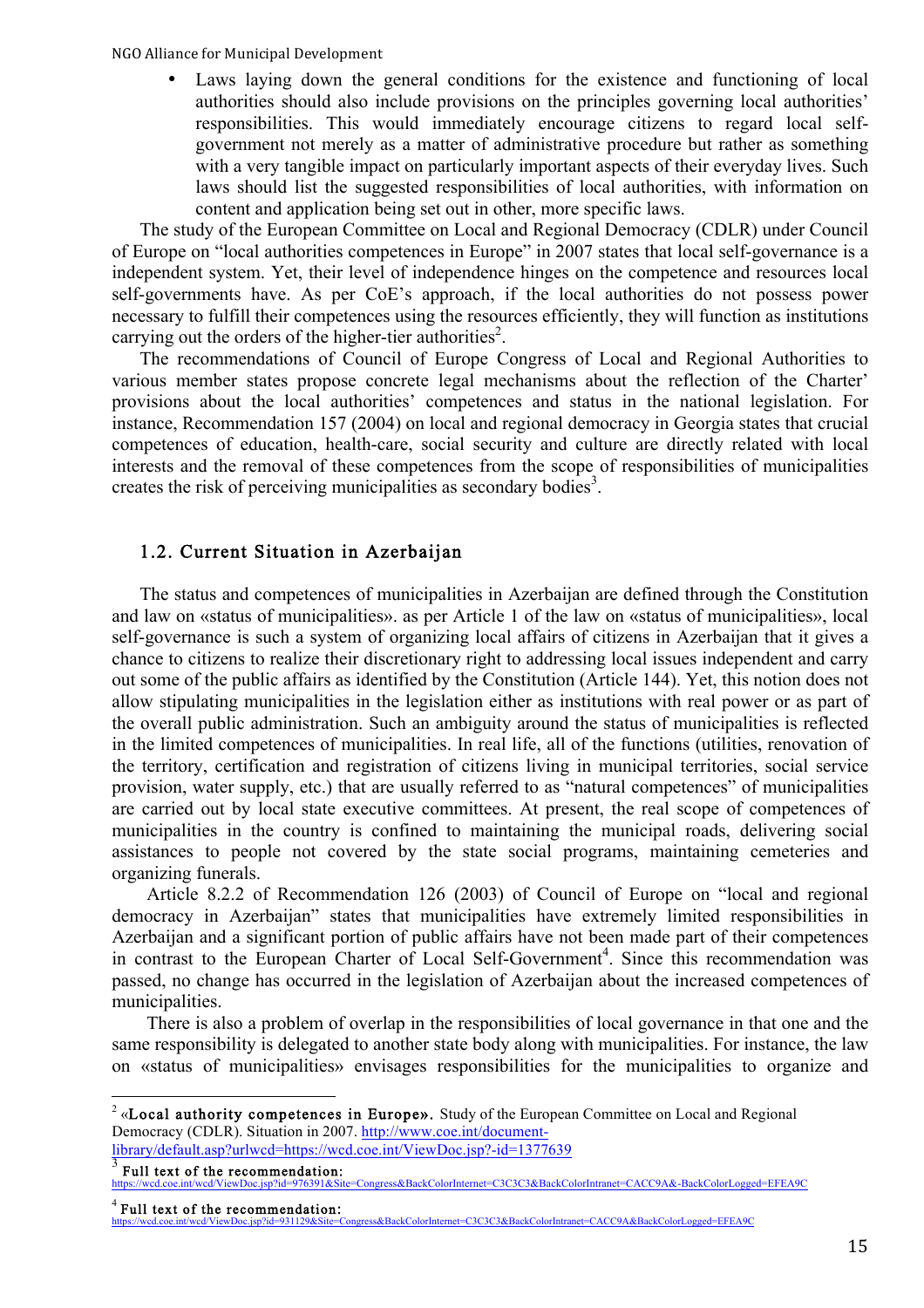maintain sanitary enterprises, collect, transport and process wastes. On the other hand, the Article 12 of the law on «Manufacturing and residential wastes» states that it is local state executive bodies who are in charge of the transportation and processing of residential wastes. The same problem exists in the field of running water supply and sewage network, which is contradictory to Article 4 of the Charter that underlines the exceptional responsibilities for the municipalities.

Lastly, relations between local self-governments and executive bodies are governed by the principles of "dominance" and "dependency". Municipalities and representations of executive bodies are running in parallel even in small administrative territorial units, which will lead to less effective governance and create favorable conditions for the executive bodies to keep municipalities under the informal control. The existing organizational principles of public administration in Azerbaijan are the legacy of the USSR inasmuch as territorial units called "soviets" in the soviet time are just replaced by the territorial executive representations that are organized in each of the administrative territorial unit.

The absent legal mechanisms governing the relations between municipalities and local state executive bodies at times result in the breach of the right to local self-governance, which is mentioned in the Recommendation 126 (2003) of European Congress of Local and Regional Authorities. The recommendation states that there is a need to enact a separate legislative act to regulate the relations between municipalities and executive bodies. During the period since this recommendation was adopted, no changes has occurred in the said direction. The constitutional basis of local executive committees, which have more competences relative to municipalities, is Article 124 of the Constitution, which states that local executive power is fulfilled by the heads of the executive bodies. The appointment and dismissal of the heads of executive bodies and determination of the competences of local executive bodies are all decided by the President of Azerbaijan. The Regulations on "local executive power" approved through the presidential decree of June 16, 1999 define the scope of activities, organizational structure and competences of local executive bodies. As per the regulations, heads of the executive bodies carry out executive power in respective territorial units in the districts, towns and regions. There are representatives of executive bodies in the towns, settlements and villages with an attachment to the region, who are appointed by the head of the local executive office.

The regulations grant a broad scope of competences to local executive committee heads, which cover issues on socio-economic development, utilities, construction, transport, communication, agriculture, use of lands, social protection of the people, provision of rule of law, naming of streets and squares, environmental protection, etc. a portion of competences stipulates in the regulations and granted to local executive committees are also recognized superficially as competences of municipalities. The imprecise division of competences between municipalities and local executive bodies is the source of frequent conflicts, which is a serious threat to the effective administration.

### 1.3. Recommendations

In the light of the mentioned problems related with the status and competences of municipalities in Azerbaijan, the following recommendations are proposed:

- Legislative norms stipulating the status of municipalities as the local government bodies;
- Exceptional competences shall be granted to municipalities in line with the requirements of the Charter of Local Self-Government and a clear division of responsibilities shall be done between municipalities and local executive committees,
- Boundaries of responsibilities peculiar to municipalities and those that can be transferred to municipalities by the state bodies shall be clearly specified.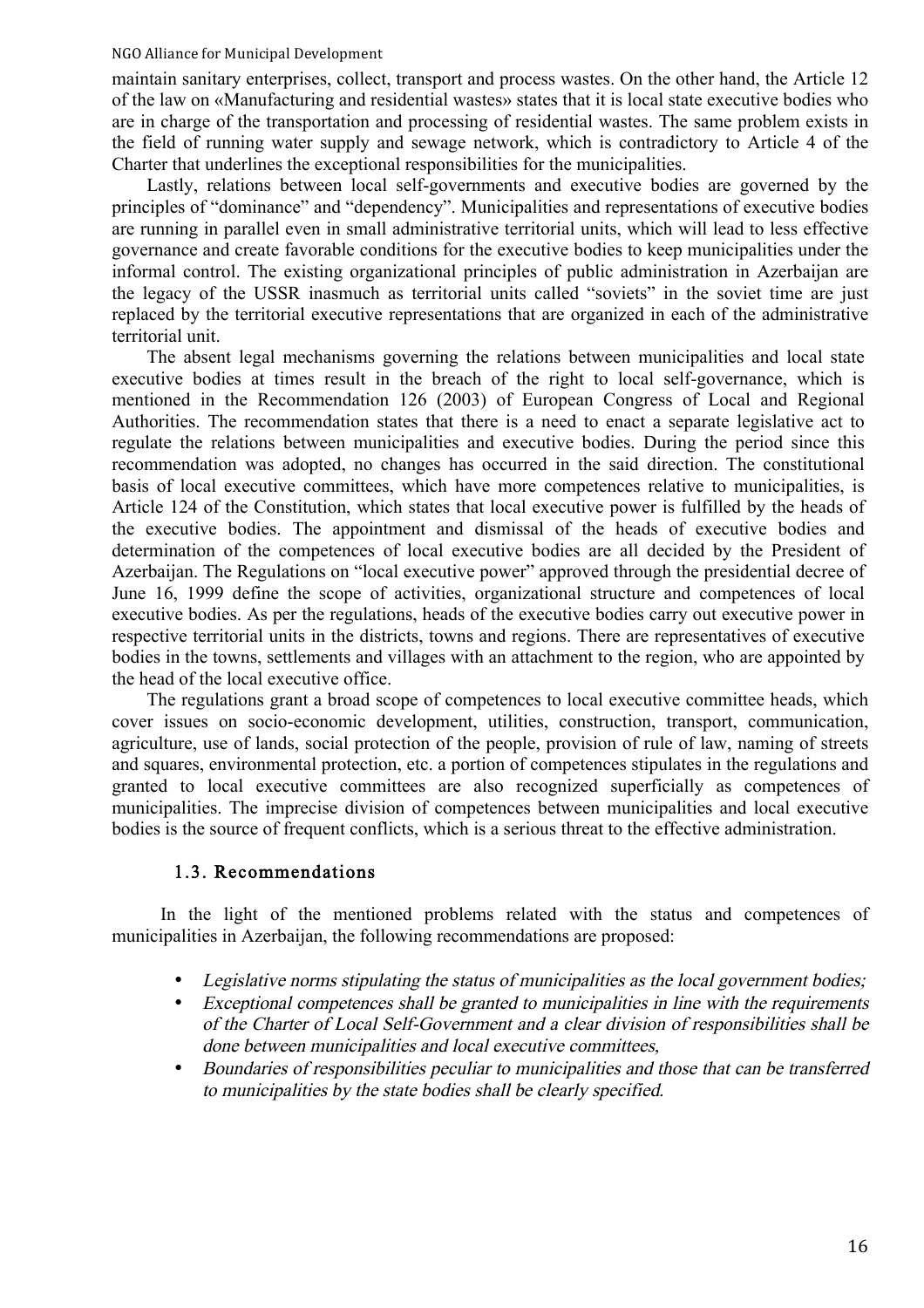### 2. FINANCIAL RESOURCES OF LOCAL SELF-GOVERNMENTS IN AZERBAIJAN

### 2.1. Council of Europe papers on the formation of financial potential of municipalities

Article 9 of the Charter of Local Self-Government is fully concerned with the financial resources of local authorities with the following provision:

- Local authorities shall be entitled, within national economic policy, to adequate financial resources of their own, of which they may dispose freely within the framework of their powers.
- Local authorities' financial resources shall be commensurate with the responsibilities provided for by the constitution and the law.
- Part at least of the financial resources of local authorities shall derive from local taxes and charges of which, within the limits of statute, they have the power to determine the rate.
- The financial systems on which resources available to local authorities are based shall be of a sufficiently diversified and buoyant nature to enable them to keep pace as far as practically possible with the real evolution of the cost of carrying out their tasks.
- The protection of financially weaker local authorities calls for the institution of financial equalization procedures or equivalent measures which are designed to correct the effects of the unequal distribution of potential sources of finance and of the financial burden they must support. Such procedures or measures shall not diminish the discretion local authorities may exercise within their own sphere of responsibility.
- Local authorities shall be consulted, in an appropriate manner, on the way in which redistributed resources are to be allocated to them.
- As far as possible, grants to local authorities shall not be earmarked for the financing of specific projects. The provision of grants shall not remove the basic freedom of local authorities to exercise policy discretion within their own jurisdiction.
- For the purpose of borrowing for capital investment, local authorities shall have access to the national capital market within the limits of the law.

 The appendix on "responsibilities of local authorities" of Recommendation 79 (2000) of the Council of Europe on "The financial resources of local authorities in relations to their responsibilities: a litmus test for subsidiarity" summarizes the existing gaps in the local financial of member states. It also proposes some recommendations aimed at improving the system. The major problem that cuts across various countries is that the share of tax collections is very limited in the total pool of incomes and central budget transfers comprise a bigger share in the municipal budget compared to the revenues from the peculiar sources of income. The taxes delegated to municipalities are not profitable insofar as they do not generate remarkable revenues to the local budgets, there are legal barriers for municipalities to borrow, and there are not consistent criteria regarding the purpose and forms of the fiscal equalization. The Congress recommends the following to resolves these gaps:

• Municipalities shall be able to form the significant portion of their budget resources with peculiar resources of the taxes and fees. By «peculiar resources», the Congress means those financial resources that are formed through the independent decisions of local selfgovernments and those over which municipalities have a discretionary power. In the case of taxes, municipalities shall be independent in determining the tax rate on condition that they consider the tax burden of their citizens.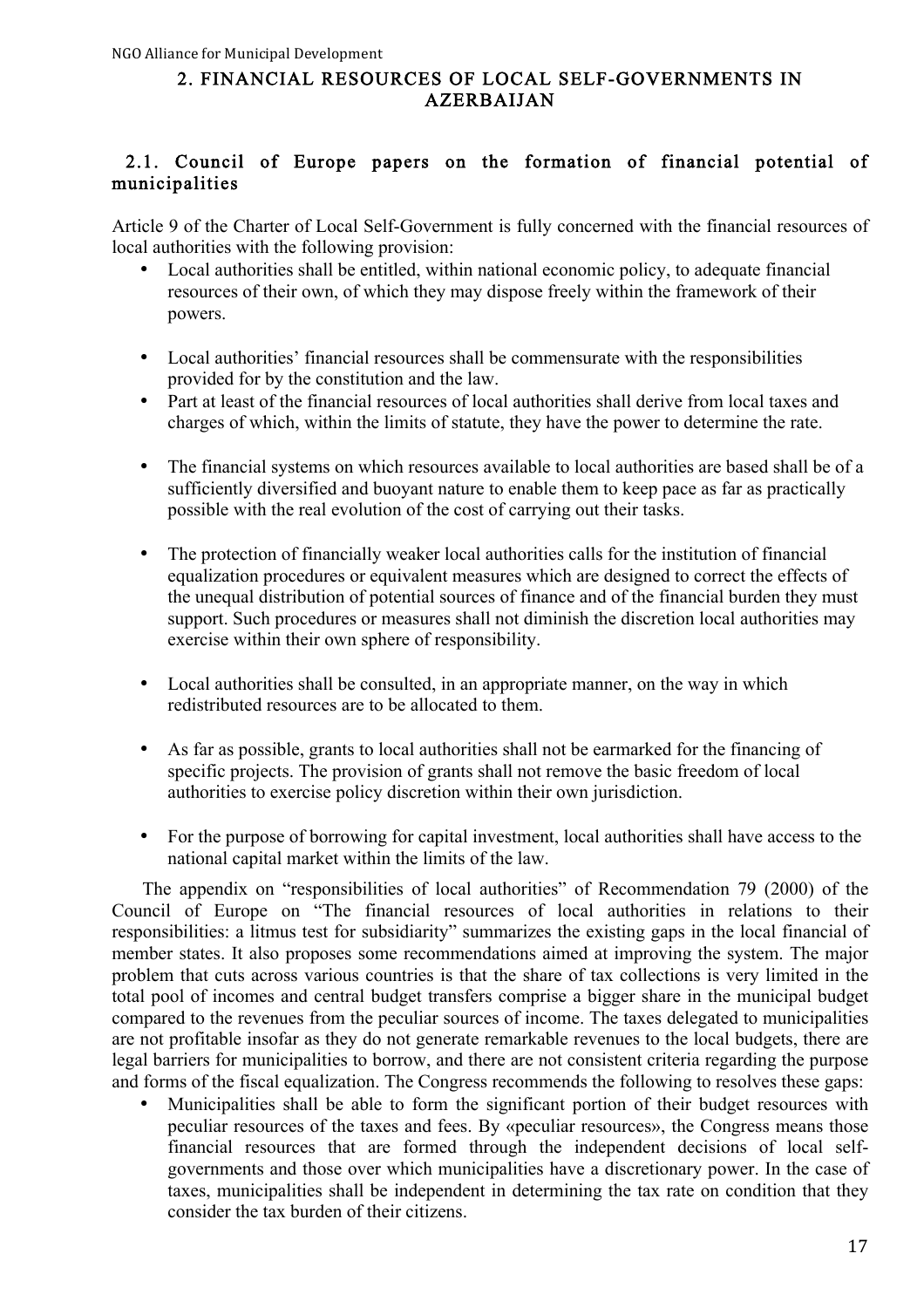- Exclusive taxes that will be calculated and collected by municipalities shall be identified for municipalities.
- Municipalities shall be assigned tax sources that are profitable and will bring high profits.
- Shared-taxes shall be applied to be collected by public bodies and transferred to the local budgets.
- Central government transfers shall not target at limiting the local autonomy and accurate and consistent criteria shall be developed for the purposes of fiscal equalization.
- Both vertical (between central or regional governments and municipalities) and horizontal (among municipalities) fiscal equalization tools shall be provided.

### 2.2. Current situation in Azerbaijan

Municipalities have considerably weak financial potential in Azerbaijan with a total of 28.9 million manats of municipal incomes in  $2010<sup>5</sup>$ . The last year's per capita incomes of municipalities made up 3.2 manats, affirming that municipalities in Azerbaijan do not possess adequate funds to carry out even their limited functions. The current share of total incomes of municipalities within the consolidated state budget of Azerbaijan is even less than 0.2 per cent.

The existing legislation – Tax Code, laws on "local (municipal) taxes and fees", "financial basis of municipalities", "budget system" - establish a number of income sources for the municipalities in Azerbaijan. Yet, in practice a great majority of these income sources do not help to form sustainable and high revenue sources.

The statistical overview of the financial situation of municipalities demonstrates that despite the fact that over ten revenue sources are specified in the legislation, only two of them play a significant role in the local budgets and of the total budget funds of municipalities in 2010, 7.1 million manats or 24.5 per cent came from land taxes. When contrasted to the amount of lands municipalities possess, the inflows from this source of revenue are markedly limited. The official statistics state that there are 1.7 million hectares of land under the private ownership, including 1.44 million hectares with agriculture orientation and 260 thousand hectares of yard. It means that on average land taxes are 4 manats per hectare. The tax rate of land has not changed over 10 years.

Of the total budget incomes of municipalities in 2010, 12.2 million manats or 42.5% came from the lease and sales of municipal lands. Despite the large amount of agricultural lands under the municipal ownership, they cannot act as significant sources of revenues for the local budget. As per the land legislation, lands fit for agriculture purposes cannot be privatized. They can be leased out to physical and legal persons through certain fees. There were 1.13 hectares under the municipal ownership with agriculture orientation in 2010 and municipalities were able to make a total income of 3.9 million manats or 3.4 manats per hectare $6$ .

The property taxes made up 2.7 million manats of income or 9.3 per cent of the local budget revenues in 2010. About 85 per cent of the property tax inflows are from 5 big towns – Baku, Ganja, Sumgayit, Mingachevir and Shirvan.

The other five sources of income – profit taxes of municipal enterprises, mining taxes from local construction materials, advertisement duties, fees from resorts and hotels, and parking fees – contributed to the local budget revenues by 4.5 per cent or 1.3 million manats.

The state budget transfer to municipalities are negligible too insofar as they comprised 13.3 per cent of the overall municipal revenues in 2010. The "dotasiya", which is a kind of unconditional transfer, amounted to 3.8 million manats or 2.2 thousand manats per municipality in 2010. However, the problem is not only about the small amount of transfers. The distribution mechanisms of the unconditional transfers remain unimproved inasmuch as the criteria of the distribution of transfers among municipalities and how the needs of municipalities for financial resources are calculated are not clear. In accordance with the law on "budget system", the number of people residing in the territory of a municipality is considered upon calculating the sum of unconditional transfer for that municipality. Nevertheless, the studies show that this principle is not followed in practice. For example, in 2010 not

<sup>&</sup>lt;sup>5</sup> Statistical Bulletin on the implementation of municipal budgets. January-December 2010. SSC, Baku, 2011. Page. 5  $\degree$  Statistical Bulletin on the implementation of municipal budgets. January-December 2011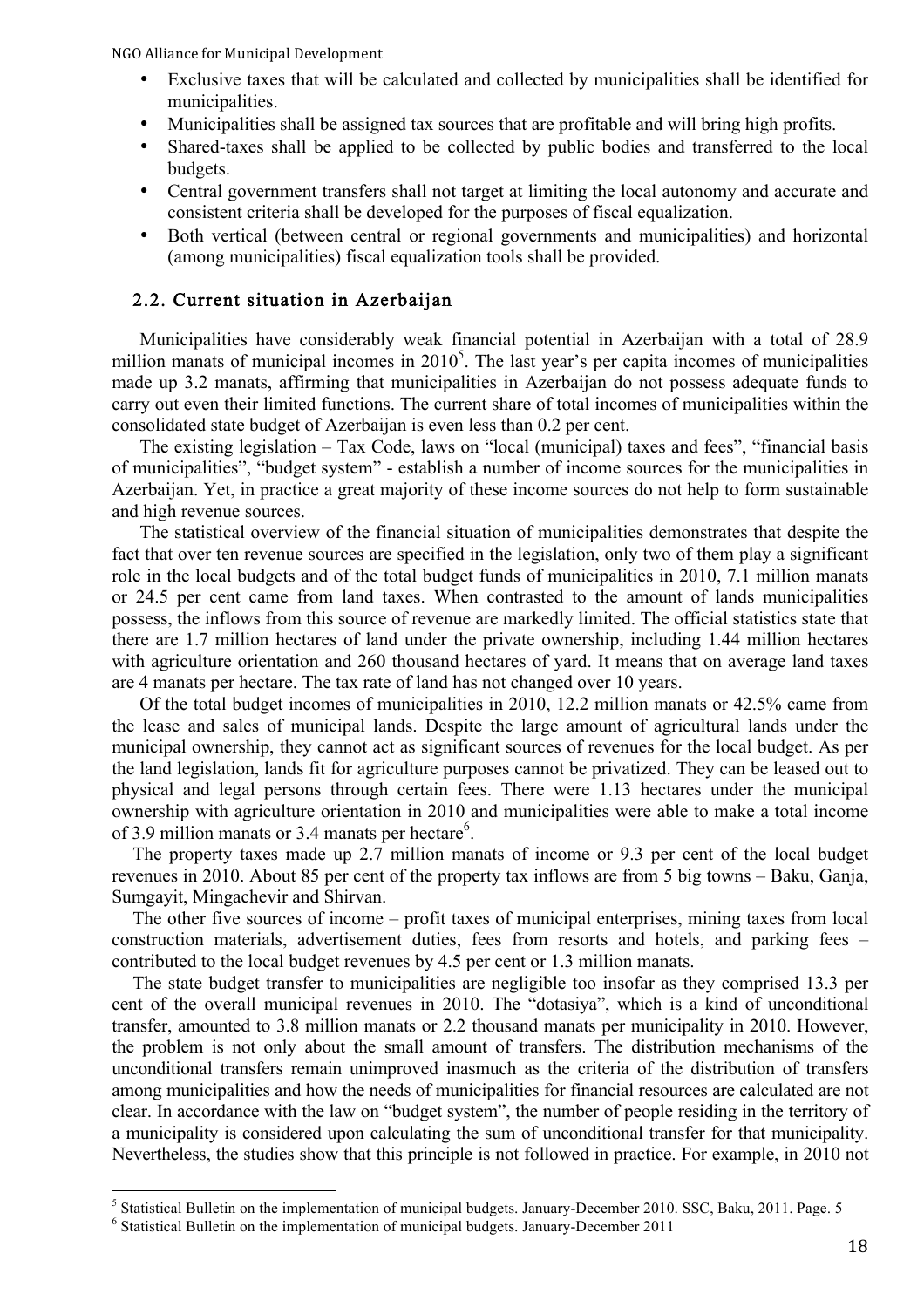conditional transfers were granted to the municipality in Naftalan town, and the unconditional transfers in the amount of 6 cents per person were given to the municipality in Ganja town. While the per capita sum of the unconditional transfers in Sumgayit town made up 6 cents, it was 3-4 cents for around 30 districts. The sources of extreme differences in the amounts of transfers to some districts are still unknown. For instance, there live 570 thousand people in six towns that constitute Shaki-Zagata economic region and a total unconditional transfer of 257 thousand manats (or 0.5 manats per capita) was apportioned to the local budgets in the region, while Shamkir district with a total population of 193 thousand people, which is twice 2.5 times as small as the Shaki-Zagatala region received 477 thousand manats of unconditional transfers (2.5 manats per person). There are no criteria to consider the financial condition of municipalities and level of mobilization of internal financial resources by different municipalities upon calculating the amount of unconditional transfers and distributing them across individual municipalities.

There is no legislation necessary for the conditional transfers to municipalities. Also, the legislation does not specify clear guidelines and criteria for the spending directions of transfers to municipalities. The law on "budget system" states that municipalities shall be entitled to conditional transfers from the state budget to resolve local issues. Article 32.2.2 of this law points out that when municipalities cannot afford to finance local socio-economic development programmes from their local budgets unconditional and conditional transfers shall be apportioned.

Despite the realistic needs the municipalities have, there are not effective mechanisms ensuring the access of municipalities to credits. Because of this, the financial condition of municipalities gets even weaker in Azerbaijan. Even those countries with the same level of transition as Azerbaijan have developed successful practices of giving credits to municipalities. In many countries, the governments create municipality development funds or banks to simplify the access of municipalities to financial markets.

Credits are important for the development of local infrastructure and more effective management of municipalities. They are also useful enabling municipalities to work with financial tools and create necessary staff and incite collaboration with the private sector. That is why borrowing has been one of the key aspects of decentralization reforms in a number of world countries, enabling municipalities to be entitled to borrowing just like other government bodies.

For the time being, the lacking access of municipalities to credits is attributable to the weak financial potential of municipalities in Azerbaijan insofar as municipalities are not capable of repaying and their existing budgets are not enough to cover their existing expenditures, as a result of which financial institutions are reluctant to give credits to municipalities. Moreover, municipalities are not commercial entities and it is impossible for them to take credits under commercial terms. There must be mechanisms to facilitate the granting of credits to municipalities under favorable conditions because these credits are aimed at developing public services.

The weaker financial potential of municipalities in Azerbaijan was reflected in Recommendation 126 of European Congress of Local and Regional Authorities, which states that in order to formulate a significant part of the financial resources of municipalities with taxes, municipalities competences in collecting local taxes must be increased, municipalities must be assigned profitable tax sources and be granted full discretion over spending the local budget resources and transfers from the state budget. The congress holds that clear, objective and precise mechanisms need to be developed so that state budget transfers can be distributed among municipalities in a balanced manner. During the time since this recommendation was adopted, no change has happened to strengthen the financial capacity of municipalities in the country.

#### 2.3. Recommendations

Considering the problems related with the weak financial capacity of municipalities in Azerbaijan, the following are recommended:

• Legal basis shall be established so as to apply the mechanism of "minimum budget provision" with the final aim of forming the financial resources of municipalities that match their competences;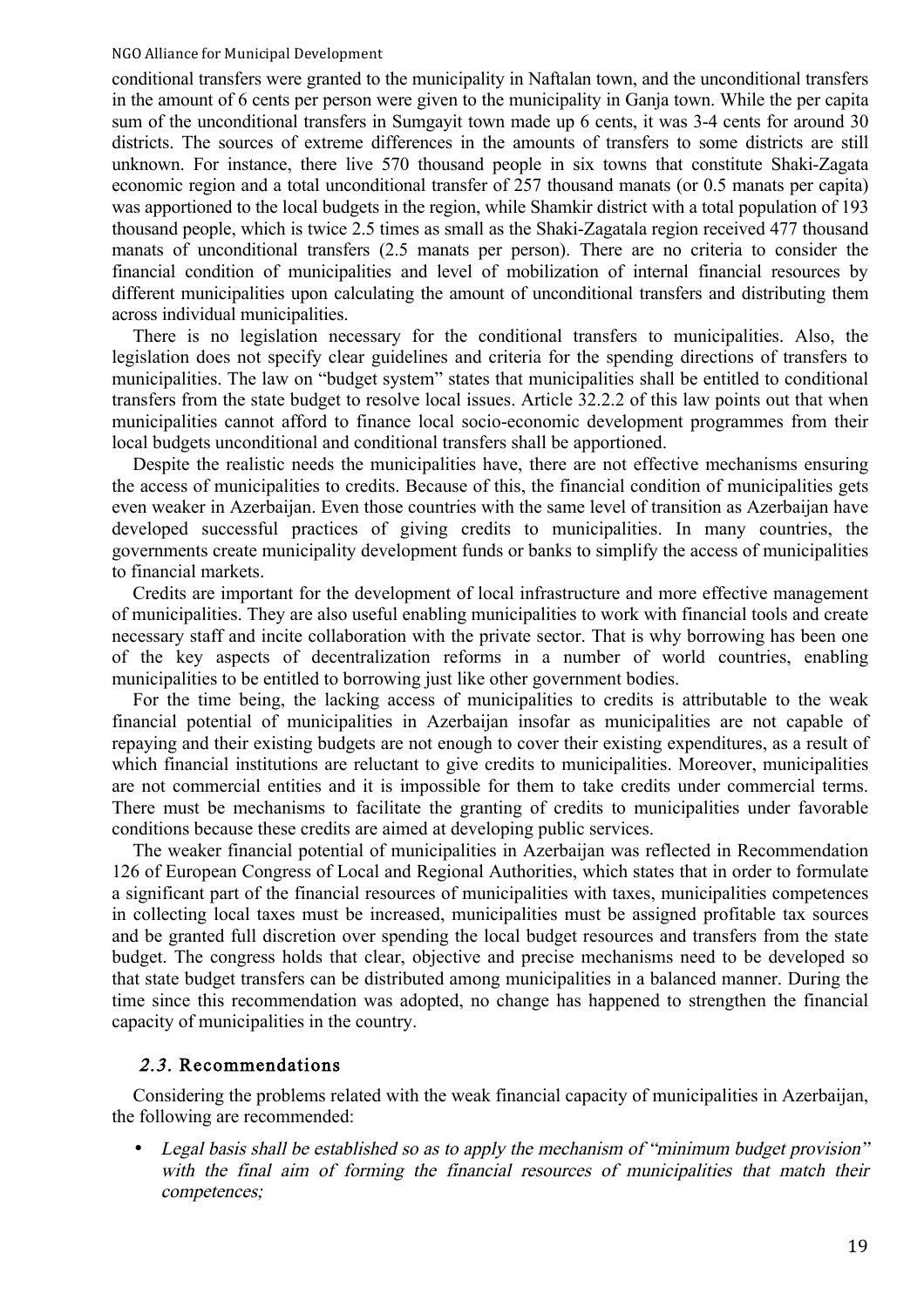- Municipalities shall be delegated sustainable financial sources to carry out their competences and opportunities shall be sought to apply tax-sharing by making changes to the law;
- Tax-collection mechanisms, especially those of property taxes from physical persons shall be improved for municipalities to make an effective use of the existing sources of taxes;
- Existing mechanisms of state budget transfers shall be improved, conditional transfers along with unconditional ones shall be provided to municipalities and amount of transfers shall be increased considerably too;
- Appropriate mechanisms shall be developed to give credits to municipalities under favorable conditions and establishment of various financial funds supporting municipalities' development shall be promoted.

# 3. ADMINISTRATIVE SUPERVISION OVER MUNICIPALITIES

### 3.1. Council of Europe's papers on administrative supervision over local authorities

In European Charter of Local Self-government and other documents of Council of Europe, the primary purpose of administrative supervision over municipalities is defined to "ensure the compliance of municipalities with laws and constitution". CoE's recommendations to individual states emphasize the compliance with Article 8.3 of the Charter.

Article 8 of the Charter of Local Self-Government on Administrative supervision of local authorities' activities provides the following:

- Any administrative supervision of local authorities may only be exercised according to such procedures and in such cases as are provided for by the constitution or by statute.
- Any administrative supervision of the activities of the local authorities shall normally aim only at ensuring compliance with the law and with constitutional principles. Administrative supervision may however be exercised with regard to expediency by higher-level authorities in respect of tasks the execution of which is delegated to local authorities.
- Administrative supervision of local authorities shall be exercised in such a way as to ensure that the intervention of the controlling authority is kept in proportion to the importance of the interests which it is intended to protect.

Council of Europe Committee of Ministers' Recommendation R(98) 12 to member states on administrative supervision of local authorities' action (adopted at session 641 of Committee of Ministers on September 18, 1998) recommends that member states carry out the following appropriate activities:

- Extend the application of the principles enshrined in Article 8 of the Charter to all forms of supervision of local authorities' action;
- Recognize the essential role of political supervision by citizens and to foster the implementation of this supervision, through, inter alia, the use of the instruments of direct democracy considered appropriate;
- to strengthen the transparency of local authorities' action and to ensure, in general, the public nature of decisions which engender financial costs to be borne by the community, as well as the real possibility for citizens and legal persons concerned to have access to these decisions in conformity with the procedures established according to the law;
- In accordance with Article 7, paragraph 1, of the Charter, to allow administrative sanctions concerning local authorities' representatives (suspension or dismissal of local elected representatives and dissolution of local bodies) only exceptionally, to accompany their use with the appropriate guarantees, in order to ensure their compatibility with the free exercise of local electoral mandates, and to give preference to procedures where the supervisory authority, or a named ad hoc authority, intervenes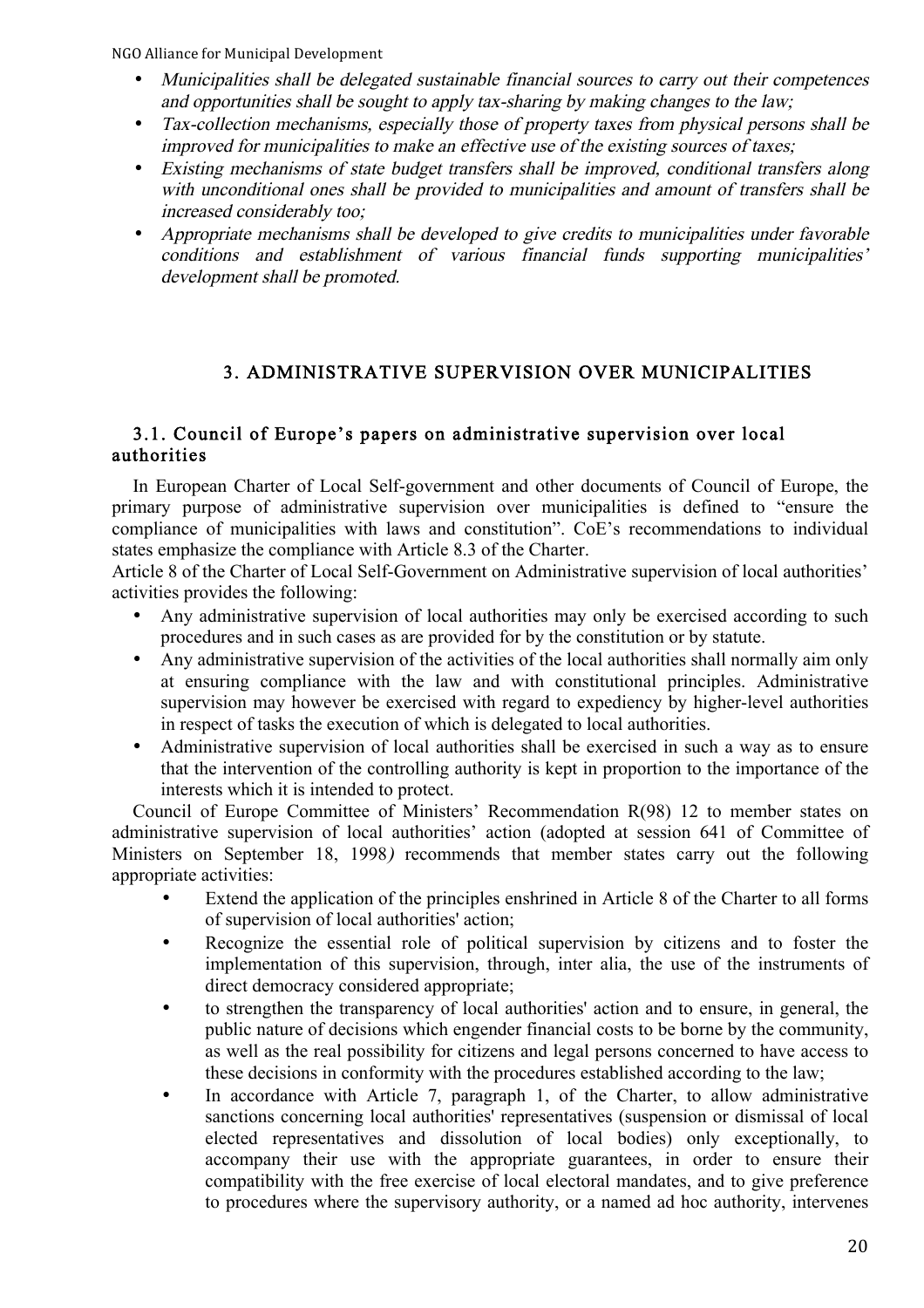in the place of the authority at fault, thus reducing cases where administrative sanctions could be adopted against the latter;

• Provide procedures that local bodies can themselves initiate for solving their internal conflicts, and envisage the intervention of the supervisory administrative authorities only when these procedures achieve no result;

The governments of the states to which this document is addressed are recommended to carry out legislative reforms if necessary in order to provide the consistency between the supervision systems and division of initiatives and achieve more efficient supervision systems.

### 3.2. Current situation in Azerbaijan

The municipal legislation in Azerbaijan enshrines administrative supervision, along with the public supervision, of the municipalities' activities. This supervision is governed by the law on "administrative supervision of municipalities' activities", which states that the purpose of administrative supervision of municipalities is to guarantee the compliance of municipalities and their officials with the constitution and normative-legal acts in the country. Administrative supervision is essentially under the state control and carried out by the Center of Work With municipalities under Ministry of Justice, which prepares and submits annual reports to the parliament.

Article 4 of the law on "administrative supervision of municipalities' activities" (adopted 13 May 2003, Number 454) specifies the terms of administrative supervision and at the same time proposes some conditions to organize the supervision in an efficient manner. For example, Article 4, paragraph 4 states that the administrative supervision cannot limit the right of municipalities to address local issues independently within the limits of the law. Also, in accordance with Article 4, paragraph 5 of the law, the intrusion into municipalities' activities, upon carrying out administrative supervision, shall be in line with the purposes as specified in the law. No doubt that these principles are important to build a supervision system that can ensure the efficient municipal governance.

However, unfortunately, Article 5 of the law that outlines the criteria for the implementation of administrative supervision paves the groundwork for the violation of these principles in practice in that it considers any requests of physical or legal entities who claim that a municipality has caused damage to them. It is contradictory to the purpose of administrative supervision carried out by the Ministry of Justice Center for work with Municipalities and creates basis for unnecessary intrusions into the municipalities' activities. Actually, physical or legal entities, as well as, the state bodies that claim that a municipality has caused damage to them have the right to go directly to the court.

Some state bodies have been known to propose even stiffer administrative supervision of municipalities by state government bodies. For example, Ministry of Justice has addressed to the Parliament to get necessary funding in order to establish and carry out the financial and budget expertise of municipalities. The Ministry has proposed changes to the legislation, which is inconsistent with the legislative acts governing the activities of Accounting Chamber. In accordance with Article 2 of the law on "Accounting Chamber", the supreme auditing body in the country can carry out supervision over the spending of state budget transfers by municipalities for the pre-defined purposes. If the wrongdoing with criminal elements is uncovered during the supervision, the Chamber has the authority to send over the materials to the Chief Prosecutor's Office. As per Article 16 of the law, Accounting Chamber is to carry out the financial and budget expertise of municipalities upon the request from Ministry of Justice, prepare a report and if needed, follow up with an audit. Obviously, if this initiative gets implemented, there will be one more state body authorized to carry out financial and budget supervision of municipalities.

The changes made to the constitution through the  $18<sup>th</sup>$  March 2009 referendums presuppose the reporting of municipalities before the Parliament. The purpose of these changes is not clear and therefore, many experts consider them as contrary to Article 8 of the Charter of Local Self-Government. Not surprisingly, European Congress of Local and Regional Authorities strictly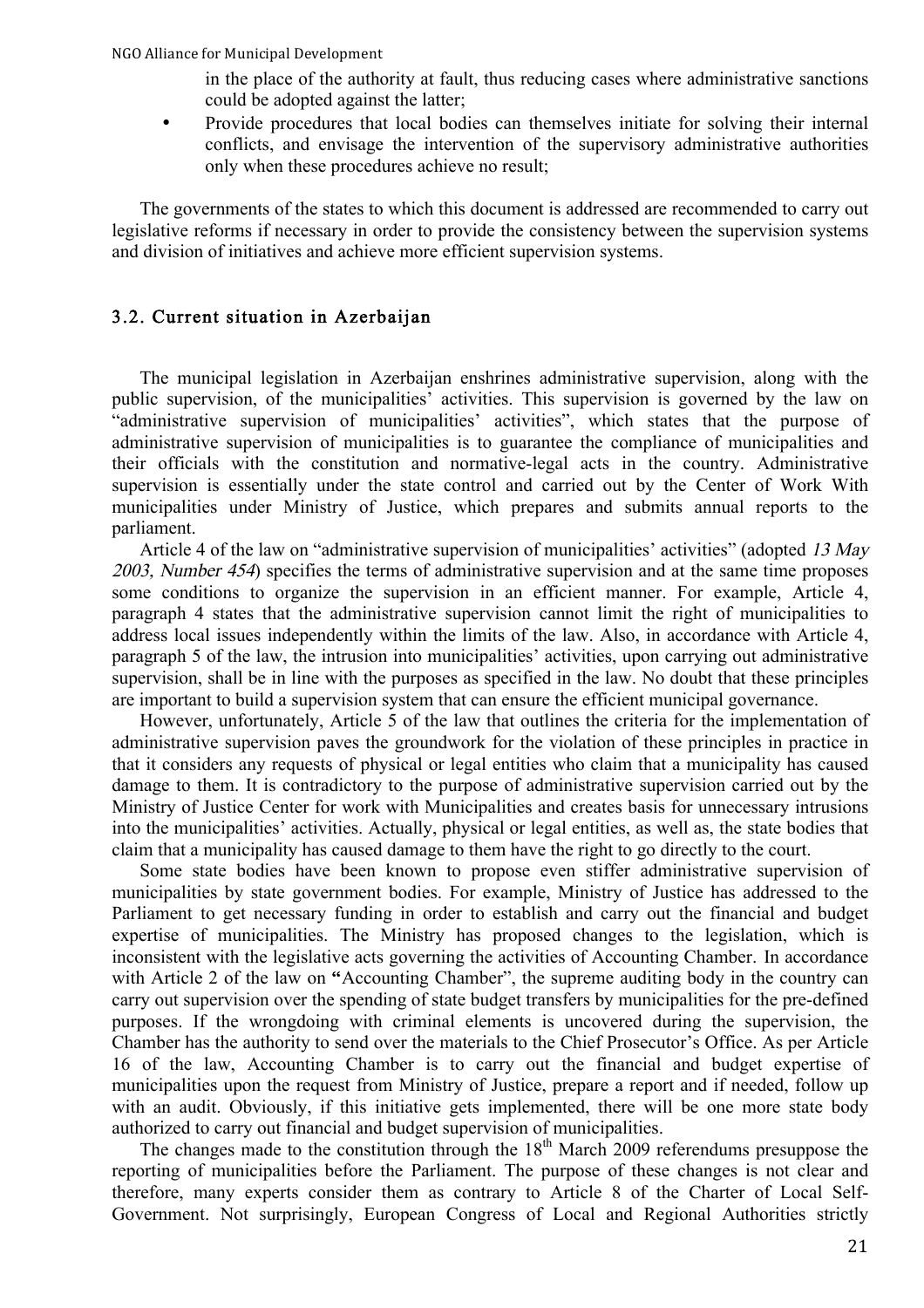objected to the proposition of these changes for the referendum. Later –  $5<sup>th</sup>$  March 2010 – a law was adopted on the changes and additions to some legislative acts of the Azerbaijan Republic in relation to the application of Referendum Act of the Azerbaijan Republic on "changes and additions to the Constitution of the Azerbaijan Republic" that was enacted as a result of the referendum on  $18<sup>th</sup>$ March 2009. With this law, a new article 52.2 on "Reporting of Municipalities" was added to the law on the "status of municipalities", according to which, municipalities are to report about the following activities of theirs to the Parliament:

- 1) The implementation of additional competences assigned to municipalities by the legislative power in accordance with Article 144, paragraph 2, of the Constitution;
- 2) The use of state budget funds that are transferred to local budgets in the events as specified by the law.

Even with all of these, things still remain unclear about the purpose of the reporting of municipalities before the parliament.

One of the critical issues regarding the reporting of municipalities is that they are required to submit reports which are not stipulated in the law. Municipalities are to submit reports to the Ministry of Justice, Ministry of Taxes, State Social Protection Fund, and State Statistics Committee and they already do so. However, local executive committees ask for the reports from the municipalities about the turnover of lands on a monthly basis and their financial situation on a biannual basis, which are totally against the legislation and serve to limit municipalities' autonomy.

It is important to note that «2008-2015 State Programme of Poverty Reduction and Sustainable Development in the Azerbaijan Republic contains better mechanisms of public and state supervision of municipalities' financial and operational activities. However, the programme does not specify what these better mechanisms are. Under the said programme, civil society will be strengthened and NGOs will be supported so that communities take part more in addressing local problems and community-based development is nurtured.

### 3. 3. Recommendations

Given the exiting situation of the administrative supervision of municipalities in Azerbaijan, the following are recommended for the implementation:

- Uncertainties about the reporting of municipalities in the legislation shall be eradicated;
- The limits of the responsibility of municipalities for breaking the rules of reporting shall be precisely specified;
- Exiting provisions about administrative supervision of municipalities that contrast with the principles of the Charter shall be removed from the legislation;
- Administrative supervision of municipalities shall be carried out only for the purpose of ensuring their compliance with the laws and constitution and shall not be used as further means of pressure over them.

### 4. RELATIONS BETWEEN MUNICIPALITIES AND EXECUTIVE COMMITTEE BODIES

### 3.1. Council of Europe papers about the relations between local state bodies and local self-governments

As earlier mentioned (Section 1), Article 4 of the Charter of Local Self-Government outlines some requirements regarding the competences of local authorities, underlining the exclusive responsibilities for municipalities and importance of considering efficiency and economies of scale upon transferring responsibilities from one tier of government to another. Further, it emphasizes the following:

• Where powers are delegated to them by a central or regional authority, local authorities shall, insofar as possible, be allowed discretion in adapting their exercise to local conditions.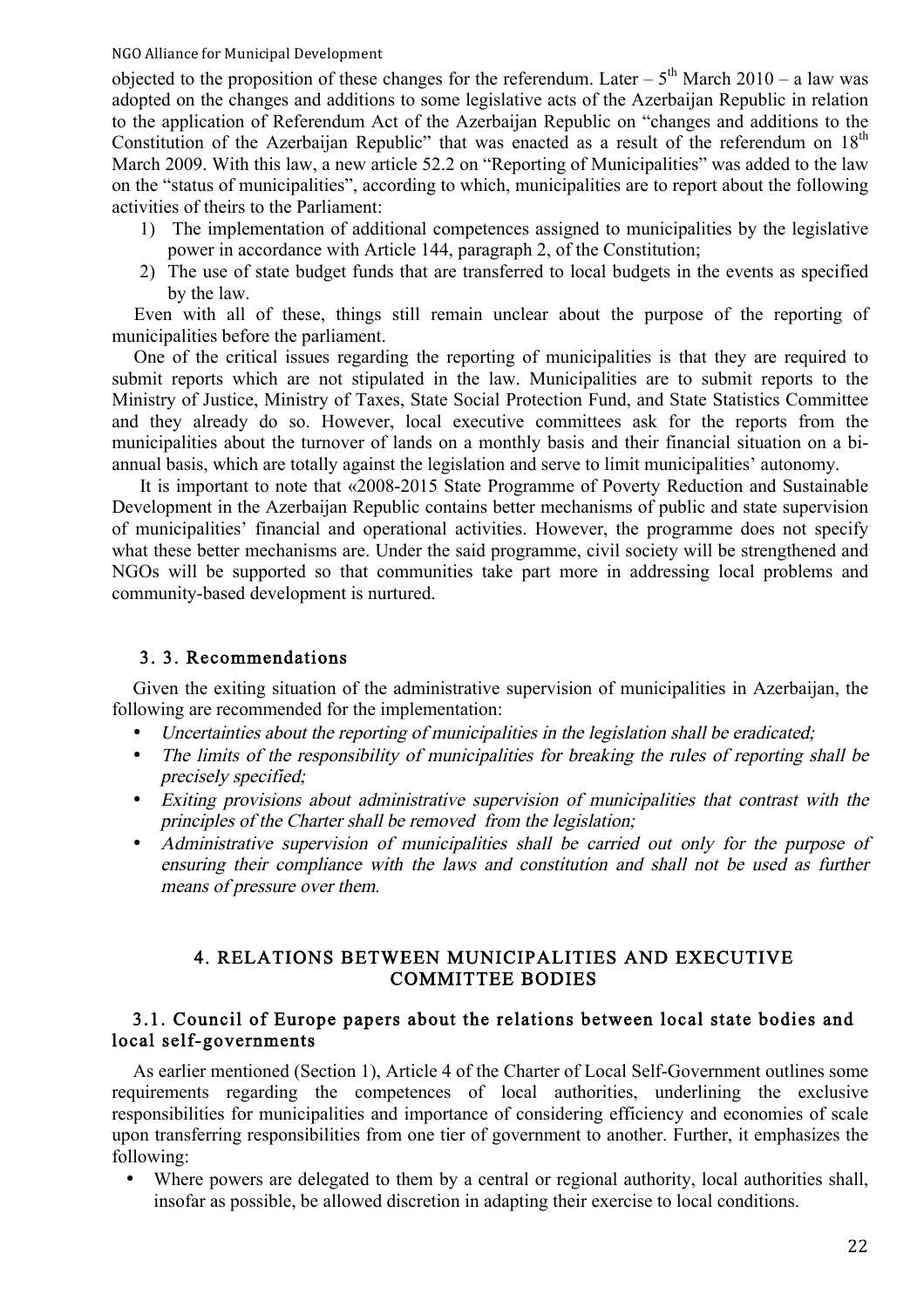• Local authorities shall be consulted, insofar as possible, in due time and in an appropriate way in the planning and decision-making processes for all matters which concern them directly.

Recommendation 126 of the Congress of Local and Regional Authorities on the "local and regional democracy in Azerbaijan" states that the gaps in the relations between municipalities and local state bodies, which are described in Article 8.1.2 of the Recommendation and the lack of legislation governing their relations lead to the breach of right to local self-governance in practice.

The Congress has recommendations for the authorities in Azerbaijan to adopt a law clearly specifying the regulating principles for relations between these two bodies in the fields where they are to work in parallel.

#### 4.2. Current situation in Azerbaijan

Since 1999 when municipalities were first established in Azerbaijan, the local governance has been implemented by two different local bodies – local executive powers (committees) and municipalities.

The basis of local executive powers is enshrined in the Constitution (Article 124), which states that local governance is implemented by heads of local executive powers who are appointed and fired and whose responsibilities are set directly by the president. Approved with the presidential decree of 16 June, 1999, the legislation on "local executive powers (committees)" provides for the scope of competence, as well as, the organizational structure and responsibilities of local executive bodies. As per this law, heads of executive bodies are in charge of implementing executive governance within the appropriate boundaries of administrative territorial units in regions, towns and urban regions. In the towns with an attachment to the region, in settlements and in villages, there are representations of the executive power bodies, which are headed by those who are appointed by the head of the corresponding executive committee.

This law gives broad competences to local executive powers. Yet, some of the competences clearly enshrined in the legislation as pertaining to the local executive powers are also recognized, on the surface, as responsibilities of municipalities too. The unclear division of responsibilities between municipalities and local executive powers, as well as, the incomplete and non-exclusive responsibilities for the municipalities very often result in conflicts, where it is basically municipalities whose rights are violated as a rule because as mentioned above the relations between municipalities and local executive bodies are governed by the principles of «dominance» and «dependency».

On the other hand, there is an overlap in the competences insofar as the same responsibilities are granted to other state bodies along with the municipalities by the legislation. For example, the law on «status of municipalities» identifies organization and maintenance of sanitary enterprises, waste collection, transportation and processing as responsibilities of municipalities, whereas the law on «residential and manufacturing waste» (Article 12) and Article 6 on «Guidelines of cleaning the residential areas in accordance with sanitary, hygienic and ecological norms, and temporary preservation, transportation and rendering harmless of residential wastes» approved through Cabinet of Ministers' Decree 74 identify the transportation and processing of the residential wastes as the responsibility of local executive powers. The same problem exists in the organization of water supply and sewer network.

There are not any specific legislative acts to regulate the relations between municipalities and state government bodies in Azerbaijan, which sometimes causes the breach of the right to local selfgovernance. This point is raised in Recommendation 126 of the CoE Congress of Local and Regional Authorities. However, the constitution and laws of the municipalities define municipalities as completely autonomous and bans any intrusion into the municipalities by local executive powers. It also remains another fact that there is an austere hierarchical framework of relations between these two tiers of government with different statuses, which is basically in favor of local executive bodies and appears to be another serious hindrance barrier for the development of municipalities.

Studies of civil society institutes show that local executive powers intrude into the municipalities in different manners. Although these intrusions sometimes arise from the legislation (e.g. legal norms about the sale or hire of municipal lands through auctions organized by State Land and Mapping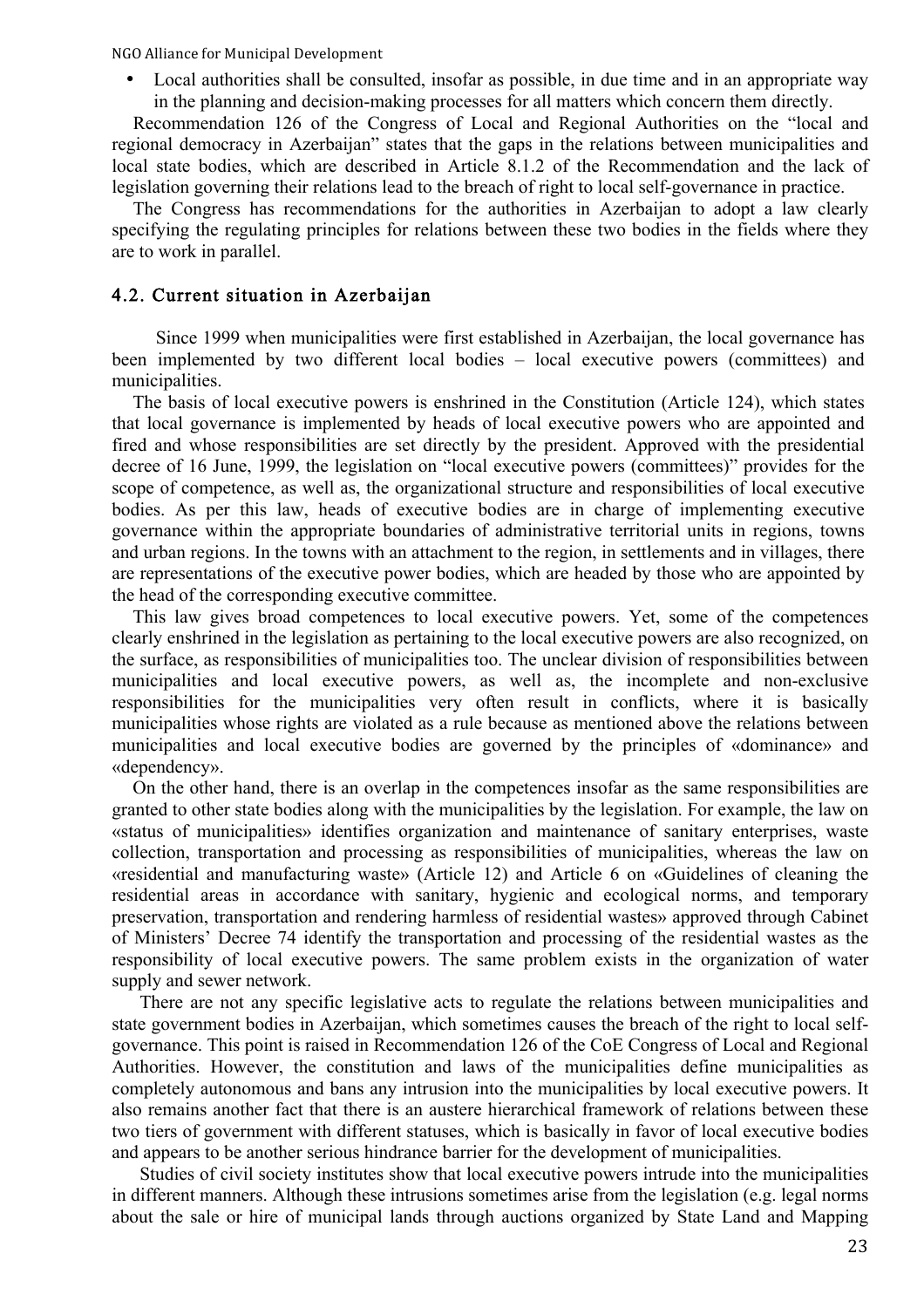Committee), in most cases they are of informal nature. Intrusions into the discretionary decisionmaking of municipalities about their budget resources are also common. As per the laws in force, local budget resources are to be directly spent on the needs of citizens residing in the territory of a municipality. However, the studies suggest that local executive powers regularly ask the municipalities informally for funds to do some renovation work in the territory of a greater region, while expenses related with such kind of works are supposed to be covered from the state budget. In many cases, local executive powers also interfere with the financial assistance transferred from the state budget to municipal budgets allocated and it happens when municipalities have multiple socioeconomic problems waiting to be resolved in their own territories.

# 4.3. Recommendations

- 1. Competences shall be precisely divided between municipalities and local executive powers. In doing so, either a special legal act shall be adopted to regulate the relations or the existing legislation shall be modified accordingly.
- 2. As one of the major directions of removing the overlapping competences, local executive powers shall be cancelled, and their powers shall be delegated to municipalities.

# 5. MUNICIPALITY PROPERTY: PROPERTY PROVISION AND PROTECTION

# 5.1. Council of Europe papers about the municipal property

Recommendation 132 (2003) on municipal property in the light of the principles of the European Charter of Local Self-Government recommends valuable thoughts, such as below, to the CoE member states about the effective implementation of the Charter in relation to the municipal properties:

- The constitutions of member states and/or national legislation must provide the local authorities with sufficient guarantees with respect to municipal property in the exercise of their functions (if not provided yet);
- the local authorities shall possess, within the limits of the law, the possibility of acquiring and using municipal assets;
- They confer municipal ownership rights, preferably, and without affecting the right to have recourse to forms of direct democracy, on the local authority's representative body and/or executive body, which must act under the authority of the local assembly;
- The local authorities with the right to own municipal property can fully exercise this right, in accordance with the law, and that any exceptions are provided for by law, serve a legitimate purpose, are necessary and comply with the principle of local self-government
- The possibility, where provided for by law, for municipal assets to be disposed of, constitute tangible security or be seized, must not have any detrimental effect on the general existence of municipal property and local self-government;
- The administrative supervision of municipal property, exercised in accordance with the law, is in principle only carried out to check legality and, in exceptional cases, expediency, while respecting the criterion of proportionality;
- In keeping with the rules of democracy, and in accordance with the law, there is genuine management transparency and openness in municipal property matters;
- In principle, the local authorities are able to use all charges for the use of municipal assets as their own resources;
- The taxation of municipal assets, where this exists, is not excessive and supports the actual existence of municipal property and local self-government;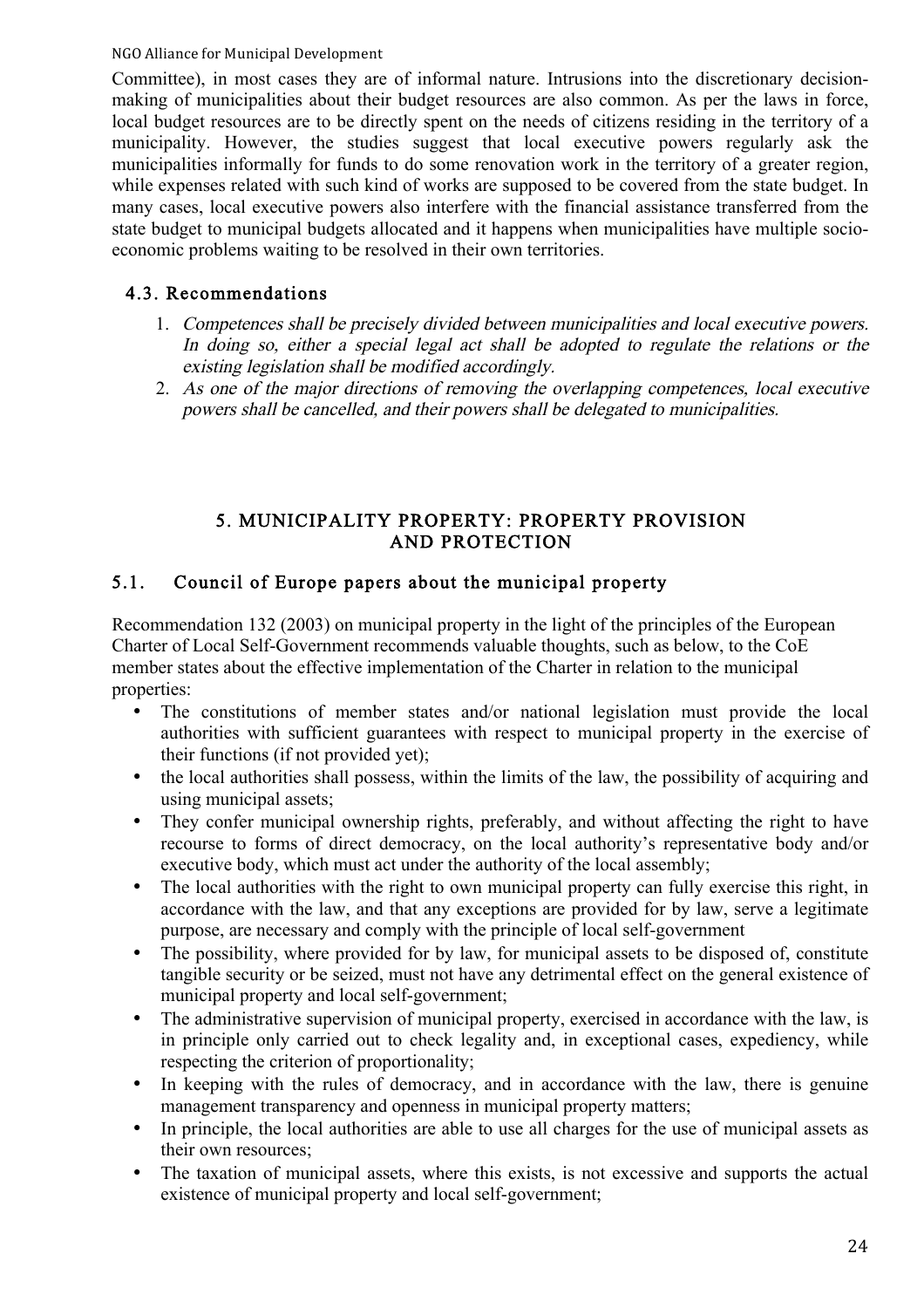- The transfer of new powers by the state to the local authorities is accompanied, as far as possible and in accordance with the law, by not only the transfer of financial resources but also the transfer of assets – at least the assets allocated to the public services transferred, that are necessary for the exercise of the new powers;
- The state does not transfer to the local authorities the assets that constitute a burden, likely to put unnecessary strain on their budgets rather than useful resources required by these authorities to perform their functions.

Recommendation 126 (2003) on "local and regional democracy in Azerbaijan" mentions about no properties of municipalities (especially in Baku) and incomplete process of transferring powers from state bodies to municipalities in spite of the presidential decree and thus recommends the following to the government of Azerbaijan:

- In accordance with the presidential decree and laws, the process of transferring properties to municipalities shall be completed;
- Accurate, objective and precise criteria shall be developed to ensure the balanced distribution of state funds across municipalities in the near future.

#### 5.2. Current situation in Azerbaijan

Issues regarding the acquisition and use of and discretion over municipal property are enshrined in the Constitution (13<sup>th</sup> Article), Law on "status of municipalities" (2 July 1999), law on "transfer of properties to municipalities" (7 December 1999) and other normative acts. According to the law on "transfer of properties to municipalities", municipalities are provided with land and other types of property.

In the transfer of lands to municipalities, the boundaries of municipal territories is regulated by the law on "municipalities territories and lands" (7 December 1999) and the law on "Land reforms". Article 3 of the law on "transfer of properties to municipalities" defines state properties transferred to municipalities and properties acquired otherwise, properties given by physical and legal persons, international organization and funds as the voluntary material support, properties that are without owners and transferred to municipalities and properties that are willed to municipalities as sources of generating municipal property.

Article 4 of the law writes that state-owned utility, social and cultural premises that are necessary for municipalities to carry out their responsibilities, other social and cultural premises, including those used by people are transferred to municipalities in the manner defined by law. Moreover, the same Article underlines municipalities shall be provided with necessary administrative buildings, rooms and equipment.

In line with Article 4, paragraph 5 of the law on "transfer of properties to municipalities", with the presidential decree of 2001, the regulations on "guidelines and durations of the transfer of state properties to municipalities", according to which State Committee on Properties Affairs is in charge of transferring the properties to municipalities. The regulations include procedures that need to be followed upon transferring state properties, which have been identified by the Cabinet of Ministers, to municipalities. The decree instructed Cabinet of Ministers and local executive committees to provide municipalities with necessary administrative buildings, rooms and equipment so that municipalities can carry out their activities properly.

With Decision 106 (8 July, 2002) of Cabinet of Ministers, the list of properties to be transferred to municipalities ended up having names of 96 properties, 58 of which are administrative buildings or rooms of administrative buildings, 16 parks, 9 fountains, 4 gardens, 3 hotels, 3 monuments, 1 boulevard, 1 kindergarten, and 1 square. Eighty four properties on the list have already been transferred to municipalities. It is worth noting that 8 out of 11 properties that have been transferred to Mingachevir municipality, to which the most properties have been delegated, are fountains. Through the same decree above, a total of 51 municipalities in the entire country have been provided with administrative buildings, which means that the rest 6 administrative buildings are not transferred yet, while Article 4 of the law on "transfer of properties to municipalities" states that municipalities need to be provided with administrative buildings, rooms and equipment.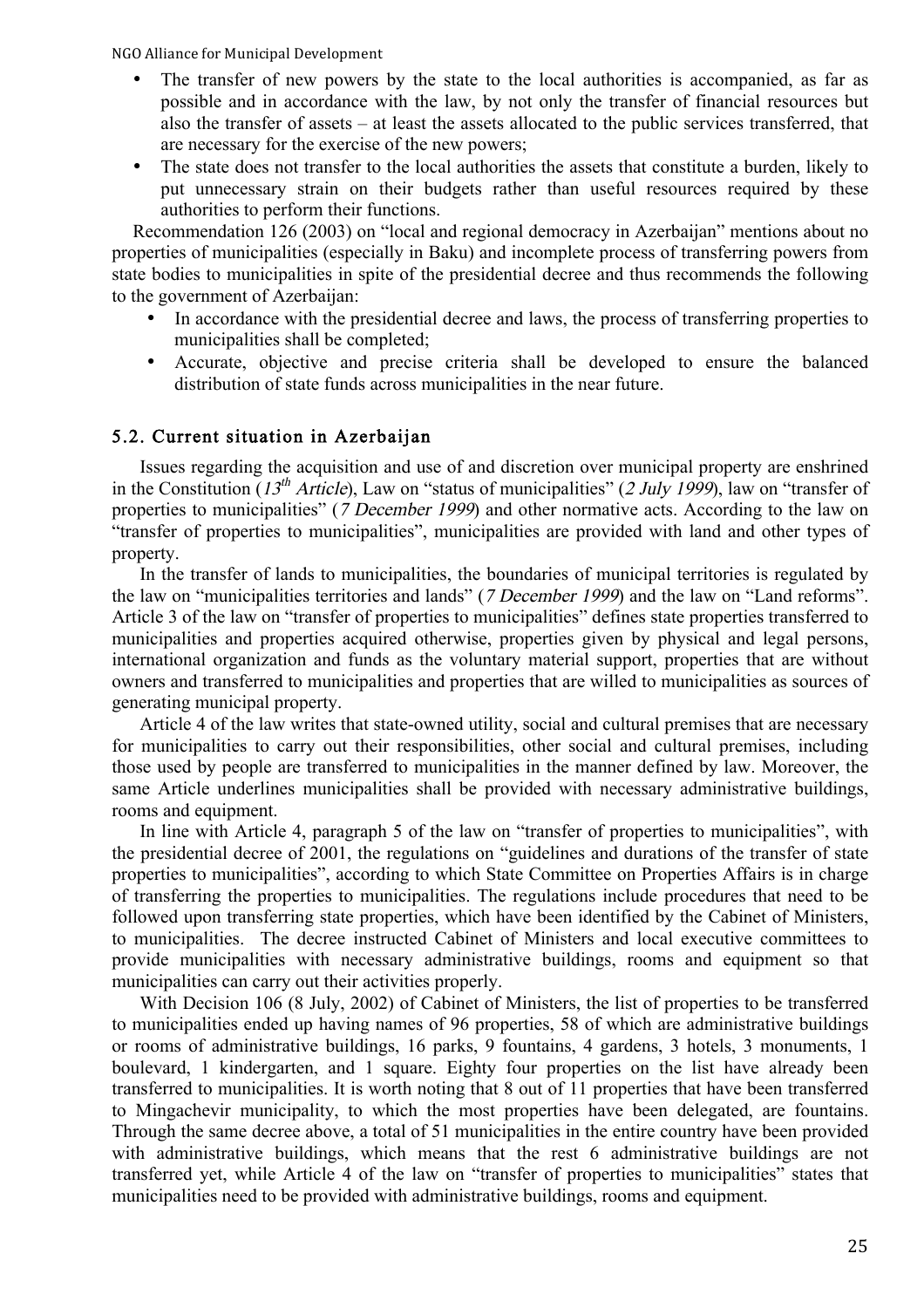The studies reveal that still a great majority of municipalities, especially rural ones do not have offices yet and many of them temporarily share the same buildings as office space with the representation of the local executive committee. In practice, there are even municipalities sharing the same room with the representation of the local executive committee. Despite the fact that some municipalities solved their problem of administrative buildings in the aftermath of the merger of municipalities, a number of municipalities still do not have the one.

Uncertainties evolving around the borders of municipal and state properties create problems for municipalities to be exclusive owner of the properties insofar as these owners of properties interfere in each other's lands, which is more common in the case of Baku and suburb municipalities. There was also a case when two municipalities issued a decision over the same territory.

As a result of the changes that were made to the law on "Management of Municipal Lands" in accordance with the presidential decree 2523 (23<sup>rd</sup> November 2007), municipalities are not allowed to sell municipal lands on their own. According to the changes made to Article 9.1 of the law, the ownership, use and hire of municipal lands can be obtained only through auctions or competitions, which are actually organized in partnership with the local executive bodies. It leads to the concentration of interests of various local executive bodies over the lands of municipalities and dependency of municipalities on them. Accordingly, municipalities lose their authority to make independent decisions about their properties.

Another major problem on the way of municipalities becoming property owners is that they do not have enough financial resources inasmuch as they cannot manage their properties normally without necessary financial resources. Even some municipalities appear to be uninterested in obtaining properties just because of lacking funds.

#### 5.3. Recommendations

Considering the challenges with the provision and protection of municipalities' properties in Azerbaijan, below are some recommendations:

- In line with the law of "transfer of properties to municipalities", all municipalities shall be provided by the state with administrative buildings in a short time;
- Relevant authorities shall finalize the granting of documents verifying the property right of municipalities, especially those in the capital;
- Effective and flexible mechanisms shall be worked out, within the limits of law, in order for the municipalities to be able to acquire properties;
- The legislation about the transfer of properties to municipalities shall provide for transparency and fairness both before and after the properties are acquired;
- The legislation about the transfer of properties to municipalities shall regulate the transfer of properties in such a way that the properties do not become additional burden for municipalities.

#### 6. MUNICIPAL ASSOCIATIONS

#### 6.1. Council of Europe's papers on municipal associations

Article 10 of the Charter of Local Self-Government is titled "Local authorities' right to associate". The first paragraph of the article states that Local authorities shall be entitled, in exercising their powers, to co-operate and, within the framework of the law, to form consortia with other local authorities in order to carry out tasks of common interest. The second paragraph enshrines the entitlement of local authorities in CoE member states to belong to an association for the protection and promotion of their common interests and requires that the entitlement of local authorities to belong to an international association of local authorities shall be recognized in each state. Lastly, the third paragraph of the same article states that local authorities shall be entitled, under such conditions as may be provided for by the law, to co-operate with their counterparts in other states.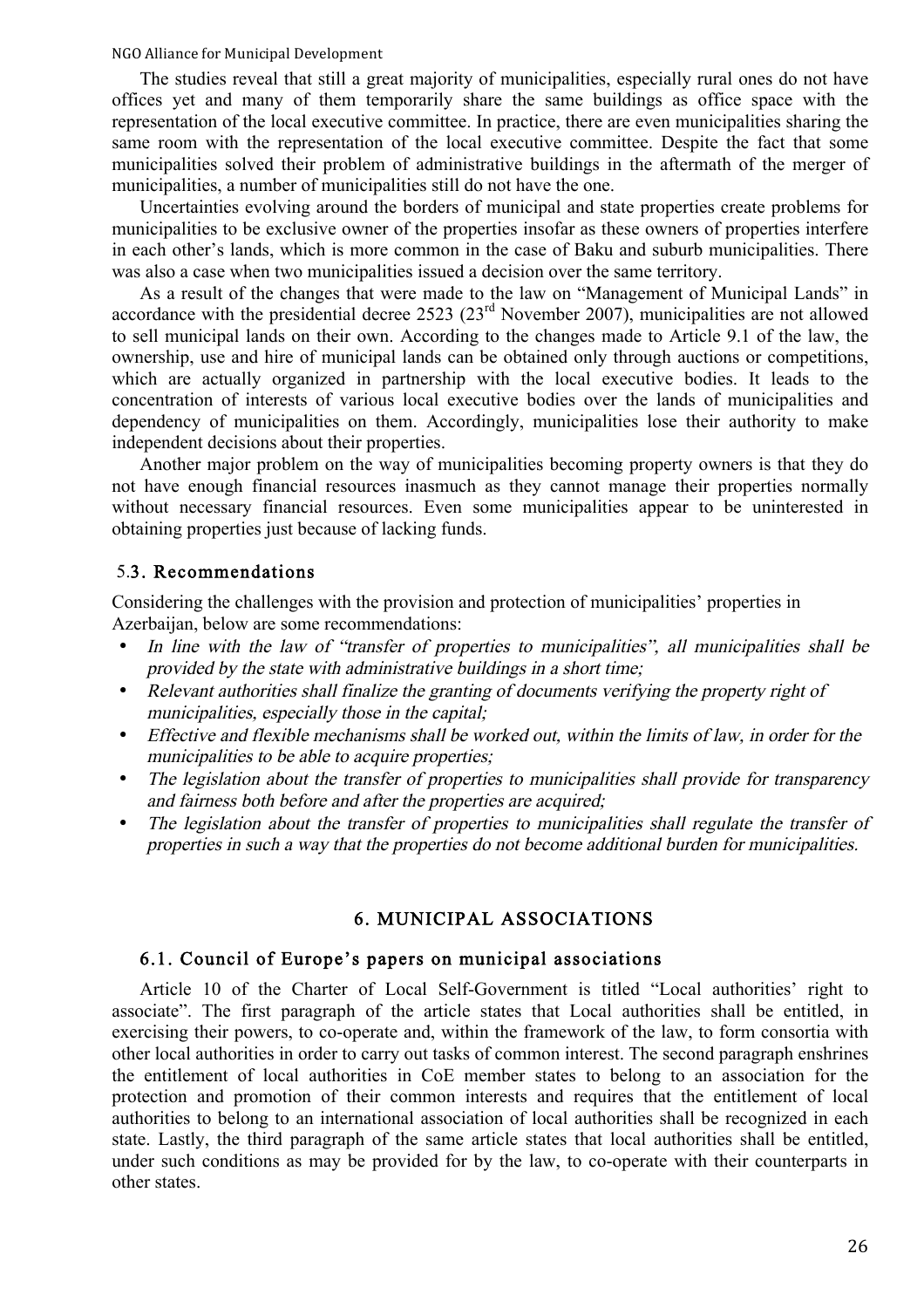Article 7 of Recommendation 171 (2005) on "Consultation of Local Authorities" that European Congress of Local and Regional Authorities adopted in 2005 states that the government shall consult with local authorities in planning and deciding about issues that directly concern local authorities. Article 8 of the Recommendation states that the institutional dialogues that the national and regional associations of local authorities build with the government in the defense of overall interests are vital for such consultations. Article 19 of the paper contains specific recommendations for the national governments about municipal associations. The position of Congress is that central government should officially recognize local authorities as its partners, decide with representatives of national associations to found a body for permanent consultations, support the development of national and regional local government associations, and continuously involve them in the discussions of vital issues such as responsibilities and financial resources of local authorities<sup>7</sup>.

Provisions regarding the municipal associations are also reflected in Recommendation 221 (2007) on " The institutional framework of inter-municipal co-operation" of the Congress, stating that in countries where municipalities are small and scattered and, regionalization is weak, the effective organization of local public services calls for the inter-municipal co-operation and local government association and associations represent a tool for such a cooperation<sup>8</sup>.

In its recommendations to various states, the Congress gives advice for stronger municipal associations. For example, Recommendation 226 (2007) on «local and regional democracy in Croatia» states that Croatian government must assign necessary funds to build the administrative and professional capacity of local government associations operational at the local and regional levels<sup>9</sup>.

### 6.2. Current Situation in Azerbaijan

The effective organization of municipal associations is one of the preconditions of the formation of effective local government institute. Such associations must represent municipalities' interests before the central government rather than be the platform of inter-municipal cooperation. Therefore, in international practice, the effectiveness of municipal associations tends to be more gauged on the basis of the extent that they represent the interests of their members.

Three municipal associations, representing village, town and city, were established in Azerbaijan in 2006. About 81.5 per cent (up to 1400) village, 13.9 per cent (around 240), and the rest are members of the associations. Although it is already five years since they were established, no initiatives have been taken to further develop municipalities and thus decentralize the administration system. From its inception up to now, there have been doubts about the operation of the associations in accordance with their mandate and the necessary capacity (especially staff) they have. In international practice, municipal associations are used as platforms to exchange and promote best practices of running municipalities across all municipalities, to facilitate the communication of municipalities with each other and benefit mutually from each other's resources, defend their members' interests vis-à-vis the higher tiers of government, take part in drafting legislations that impact municipalities interests, conduct monitoring of challenges municipalities encounter, and lastly, train and retrain necessary personnel for municipalities. Municipal associations in Azerbaijan carry out none of these important functions.

 $\overline{a}$ 

<sup>&</sup>lt;sup>7</sup> For the full text of the recommendation see the link:<br>https://wcd.coe.int/wcd/ViewDoc.jsp?Ref=REC%282005%29171&Language=lanRussian&Ver=original&Site=Congress&BackColorInternet=C3C3C  $\frac{3\&\text{BackColorIntranet} = \text{CACC9A} \&\text{BackColorLogged} = \text{EFEA9C}}{8}$  For the full text of the recommendation see the link:

<sup>8</sup> For the full text of the recommendation see the link: https://wcd.coe.int/wcd/ViewDoc.jsp?Ref=REC%282007%29221&Language=lanEnglish&Ver=original&Site=COE&BackColorInternet=DBDCF2&B ackColorIntranet=FDC864&BackColorLogged=FDC864<br>
9 Ecs the C.H.

For the full text of the recommendation see the link.<br>ttps://wcd.coe.int/wcd/ViewDoc.jsp?id=1624515&Site=Congress&BackColorInternet=C3C3C3&BackColorIntranet=CACC9A&BackColorLogged=EFEA9C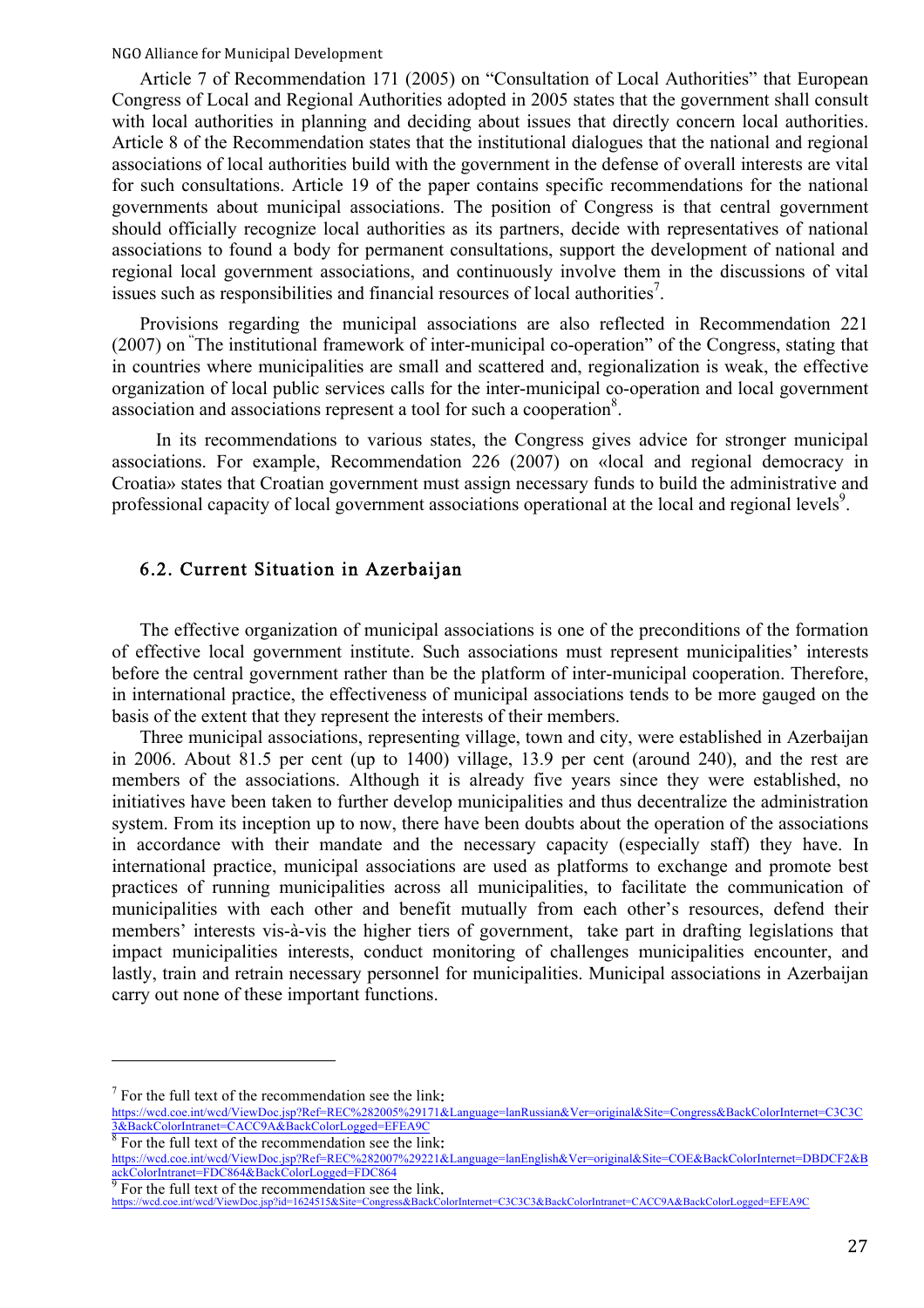The legal basis of municipal associations in Azerbaijan is the law on "status of municipalities", which in its Article 10 states that municipalities can establish associations to protect their rights and interests more effectively. Compared with the Council of Europe's relevant standards and legislation of associations in other countries, there are some shortcomings in the legal and normative regulation of municipal associations in Azerbaijan. For example, Article 10.2 of the Charter requires the entitlement of municipalities to join similar international associations to be recognized, while there is no such provision in Azerbaijan's legislation.

Article 7 of Recommendation 171 of "Consultations of Local Authorities" underlines the involvement of local authorities in planning and deciding on issues that directly concern local authorities, whereas Azerbaijan's legislation misses such a provision about the consultations with municipalities. only in Article 13 of the law on "status of municipalities" states that identification and change of municipal territories, including the identification of the boundaries of municipal territories upon creating, merging, splitting, and reorganizing, or cancelling the municipalities are regulated by the legislation through the consideration of socio-economic condition, historical and other economic peculiarities, and the views of peoples living in the that area. Obviously, even in making significant decisions such as the change of boundaries, the legislation does not consider the participation of municipalities working in that area.

Finally, the associations in Azerbaijan do not have a professionally developed strategic plan, while such a plan is a sign of the fact that an entity is not working on an ad-hoc basis and has a clear vision into the future and mechanisms of efficient use of resources at its discretion. Further, municipal associations do not have internet webpage and periodical publications in Azerbaijan, whereas without such tools of communication it is impossible for the associations to regularly provide their members with necessary information and contact each other.

#### 6.3. Recommendations

- Municipal associations shall be recognizes as an equal partner of the central government in defining the policy about local self-governance and real legal framework shall be prepared to facilitate such a partnership;
- A permanent (also) consultative body between the central government and municipalities shall be established in order to sustain consultations between them;
- Real guarantees shall be established for the independent operation of associations;
- In line with the European Charter of Local Self-Government, national legislation shall recognize the entitlement of municipalities to belong to international associations;
- Municipal associations shall develop their short and long-term strategic plans with clear directions of activities and professional structure;
- Associations shall mainstream information and communication technologies into their activities, especially create website and provide online legal services in order to contact with their members virtually and effectively and increase awareness about their activities;
- Associations shall be report before the member municipalities and shall do in a transparent and accountable manner;
- Inter-municipal cooperation shall be promoted in each region, district and specific areas and municipalities shall be independent and free from any administrative pressure to choose ways of cooperation;
- Associations shall continually review the legislation and present to the parliament any initiative of legislation based on the findings from the analyses or feedbacks.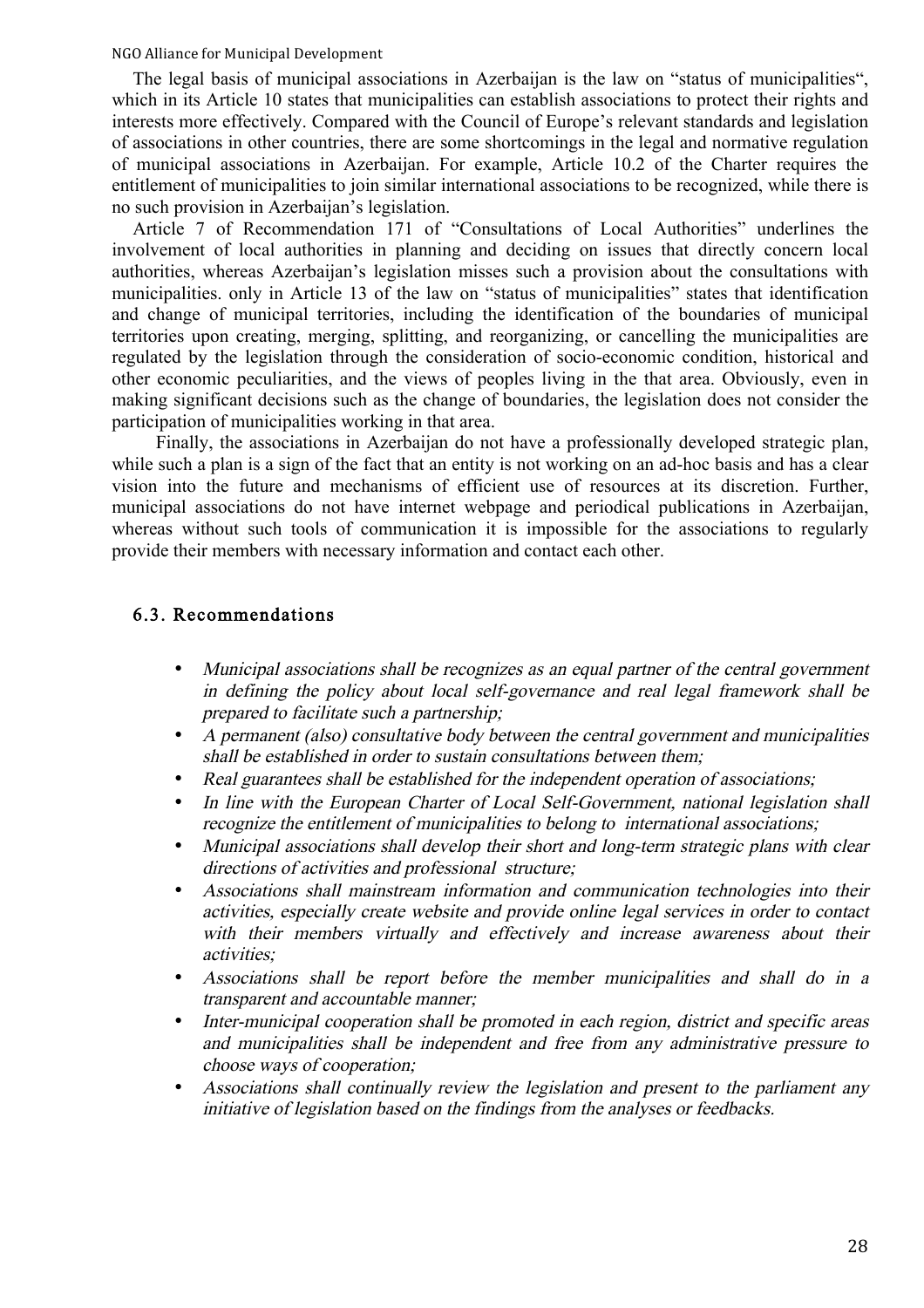### 7. STATUS, WORKING CONDITIONS, AND ALLOWANCES OF ELECTED MUNICIPAL COUNCILORS AND MUNICIPAL SERVANTS

### 7.1. Council of Europe's papers on the status of municipal councilors and servants

European Charter of Local Self-Government contains certain provisions about the status and working conditions of municipal councilors and servants. Article 6, paragraph 2 of the Charter states that the conditions of service of local government employees shall be such as to permit the recruitment of high-quality staff on the basis of merit and competence; to this end adequate training opportunities, remuneration and career prospects shall be provided. At the same time, Article 7 of the Charter is titled "Conditions under which responsibilities at local level are exercised" and it states that they shall allow for appropriate financial compensation for expenses incurred in the exercise of the office in question as well as, where appropriate, compensation for loss of earnings or remuneration for work done and corresponding social welfare protection. Any functions and activities which are deemed incompatible with the holding of local elective office shall be determined by statute or fundamental legal principles.

Although European Congress of Local and Regional Authorities does not have a specific recommendation on the status, working conditions and remuneration, it made its position on these issues clear in various recommendation papers that it provided to individual states. For example, the one (120) on «local and regional democracy in Poland» (2002) states that proper working conditions, remuneration and promotion perspectives shall be provided in local authorities<sup>10</sup>.

#### 7.2. Current situation in Azerbaijan

The activities of municipal employees and elected representatives are governed by 3 different laws.

As per the law on "status of municipalities", the state shall guarantee the effective and uninterruptable operations, rights, honor and self-esteem of municipal employees. Also, the legislation shall defined social warranties for different positions of municipal employees.

According to the law on "status of municipalities", elected representatives of municipalities have entitlements to address to local executive committees about local issues, lead elected posts at municipalities, take part in municipality's meetings and make necessary decisions. The law also enshrines the training and retraining of municipal employees at state education premises on regular basis. While in post, a municipal employee working with a labor contract cannot be fired from his or her post or transferred to a post with a lower pay without having prior permission from the municipality. The major workplace of an elected representative that gets a pay from the municipality is considered to be the municipality. Employees without pays from the municipality can continue to carry out his or her responsibilities at the municipalities and at the same time work in production or service industries, as well as engage in his or her academic, training and creative activities. While at the municipality's meetings or at the meetings of the permanent commissions of the municipality, a municipal employee is free from carrying out his or her duties at the workplace.

The law on "municipal service" governs the status and activities of people – municipal servants – who hold designation and pay-based positions at a municipality, stating that municipal servants include heads, deputy heads of different departments, experts and inceptors. The basic function of municipal servants is tom implement decisions made by the municipality. As per the law, necessary conditions shall be created for the municipal servants to obtain necessary information from relevant bodies and organizations, special training and retraining courses shall be provide so that municipal servants can fulfill their functions properly.

<sup>&</sup>lt;sup>10</sup> For the full text of the recommendation see the link:<br>https://wcd.coe.int/wcd/ViewDoc.jsp?id=942731&Site=Congress&BackColorInternet=C3C3C3&BackColorIntranet=CACC9A&BackColorLogged=EFEA9C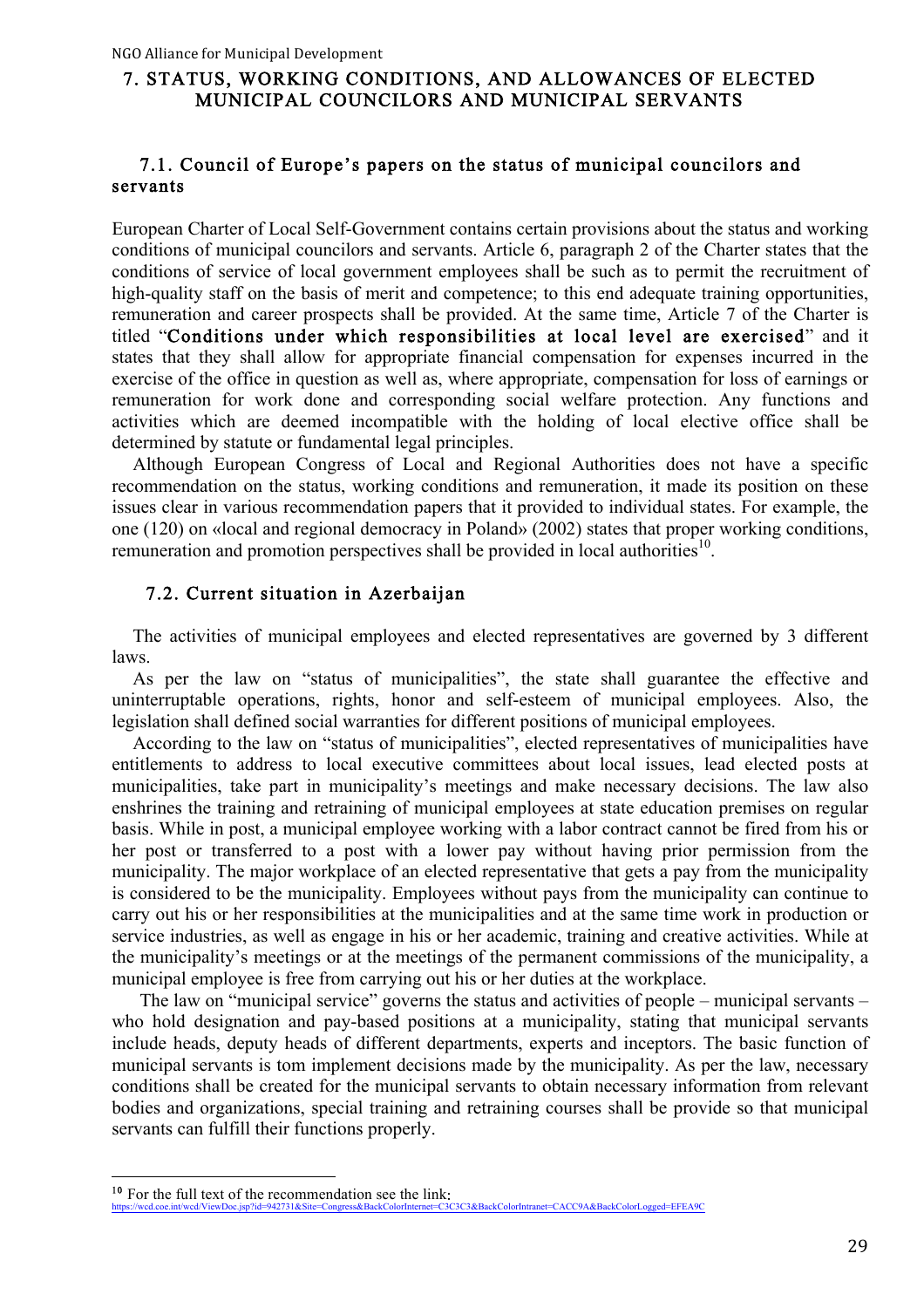Social welfare protection of municipal servants and other paid-staff members is provided through working hours, holidays, pensions and other benefits (including pays). However according to the law on "municipal service", they are additionally given other compensations and payments within the financial competence of municipalities. Pays of municipal servants are covered from the municipal budget and calculated on the basis of work schedule approved by the municipality.

The above mentioned is the brief summary of the status of municipal representatives and servants as enshrined in the legislation, the review of which proves leads to say that there are even more problems with regard to status of municipal servants than with regard to the status of municipal employees. As for the municipal representatives, in the context of current approaches and responsibilities of municipalities, the major problem is the inadequate financial security of municipalities, in the absence of which, problems will inevitable emerge in social security issues (e.g. calculation of pension, etc.). A greater number of gaps are noticed in the regulation of the status of municipal servants.

The existing status and responsibilities of municipalities in Azerbaijan significantly have considerably impacted the legislation of municipal service. Missing necessary legal tools to promote the recognition of municipalities as local government bodies and the fact that municipalities are not regarded as part of the overall public administration system have led to the regulation of status of municipal servants in a different way from that of status of public servants, whereas in developed countries with local self-governance system there is the same approach towards the category of "servant" as municipal service is established and functions in the public administration domain and local governance is part of the overall administration system. This feature of municipal service makes it similar to the public service. Municipal and public governance are part of the public administration and both stem from the same source, which is people. As public and municipal servants work in the public domain fulfilling state and municipal functions, the status of municipal servants, like that of public servants, need to be clearly regulated. Hence, the law of "municipal service" is far from perfect insofar as this law does not specify major principles of municipal services, which would significantly help to identify much more clearly the basis of organization and implementation of municipal services.

No classification of municipal servants, especially that of high-rank people at municipalities in the law of "municipal service" and no definition of who are 'high-rank' officials is still legal gaps too.

The law specifies conditions neither for the recruitment into municipal service nor for obtaining the status of municipal servant. It remains unclear as to what the qualifications are for a person in municipal service. For example, things regarding whether the recruitment of relatives of municipal officials into municipal service is banned and whether courts' decisions are considered still remain unclear. The tools of recruitment – whether through competition or other means - remain vague too and therefore the law does not specify other details or conditions of the competition into municipal service. The law fails to consider an important aspect – probation period of employees – in the public administration system and proposes a rather strange approach to the recruitment process stating in its Article 5 that heads of the executive structures which are established to carry out service delivery to local people and socio-economic programmes are assigned by the chair through the decision of municipality, and the rest employees are directly appointed by the chair. Thus, this or another ambiguous points about the recruitment into municipal legislation in the law do not help to create legal basis for the municipalities to build professional personnel and in the absence of particular criteria, it is legally easy for nonprofessional and accidental people to be recruited into municipal service.

Just as the law on "municipal services" does not provide any legal basis regarding the procedures of recruitment, it does not contain clear regulations about the dismissal from municipal service. The law fails to consider that a municipal servant works in the public domain, where the hiring and dismissal cannot be realized on the basis of Labor Code only.

Article 8 of the law on "municipal service", which is about the restrictions related with the recruitment into municipal service, is full of legal gaps. Municipal servants are banned to hold a post in legislative, executive and judiciary bodies and use information collected during service for "other purposes". In this regard, the law lags behind Article 4.3 of the regulations "tax service body of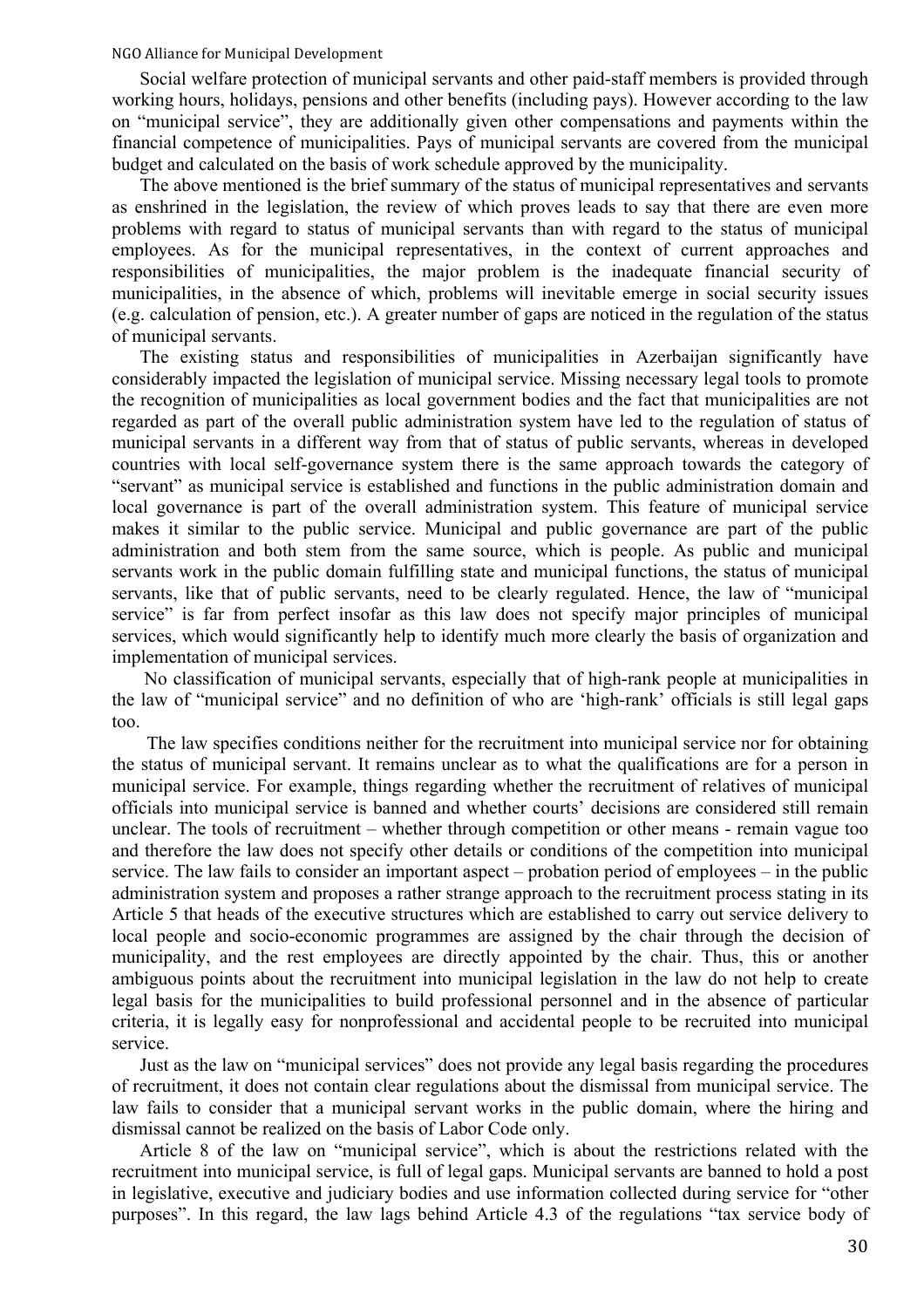municipalities", which shows that tax officials at municipalities are not supposed to engage in business and other paid activities, except for scientific and creative activities. It means that an official in the tax service department of the municipality cannot be a paid employee at any other enterprise.

It can be inferred from Article 8 of the law that a municipal servant can work as a manager at a firm, an engineer at a plant, a tractor driver at a farm, an accountant at a bank, etc.

The law is totally inattentive towards the determination of salaries of municipal servants; Article 11 states that the servants will be paid within the financial capacity of local budgets and according to the schedule. Further, the article does not state anything about the salary payments in accordance with the positions and work experience. It fails to consider that on top of salaries in accordance with the schedule, there have to be additional bonuses too. In some cases, schedule-based salaries need to be multiplied with certain coefficients. In one word, this article treats the issue of salary – the importance of salary as an incentive – rather on the surface. Municipalities are granted "unlimited autonomy" in deciding upon the amount of salaries and it is obvious that this "autonomy" is bound to yield negative consequences.

Article 7 of the law on "municipal service" fails to mention about the necessity for the people working in private sector to abide by certain time-limits in municipal service and obligation of municipal servants to report about their incomes and properties while in post. Nor does it mention that the transparency of the financial situation of a servant working in the private sector is critical for the resolution of an important issue – avoiding any robbery of the public funds.

The law on "municipal service" does not define grounds and implementation mechanisms of legal responsibilities of municipal servants. The law fails to care for punishments – reprimands, dismissal, etc for those municipal servants that do not fulfill their duties and awards for the best performers, which can imply as though municipal servants have the status of "immunity". The law does not provide anything about the responsibility of a municipal servant who causes damages to the municipality without mentioning that a servant carries a responsibility for his or her illegal behavior and shall avoid any unlawful behavior.

#### 7.3. Recommendations

Given the above-mentioned problems with the status, working conditions and social welfare of elected representatives and servants of municipalities in Azerbaijan, below are the relevant recommendations:

- Guarantees shall be provided for the sustainability of the salaries for the municipal representatives during their permanent period of employment at municipalities;
- The law shall enshrine the major principles of municipal service.
- The law shall include classification of municipal servants;
- The law shall define the conditions of recruitment into municipal service and obtaining a status of a municipal servant;
- The lash shall outline the principles and criteria for the performance assessment of municipal servants and for taking motivation measures;
- Gaps about the bans of municipal service will be abolished in the law;
- The law shall specify the responsibility of municipal servants to report about their incomes and properties;
- The law shall specify grounds and implementation mechanisms for the legal responsibility of municipal servants.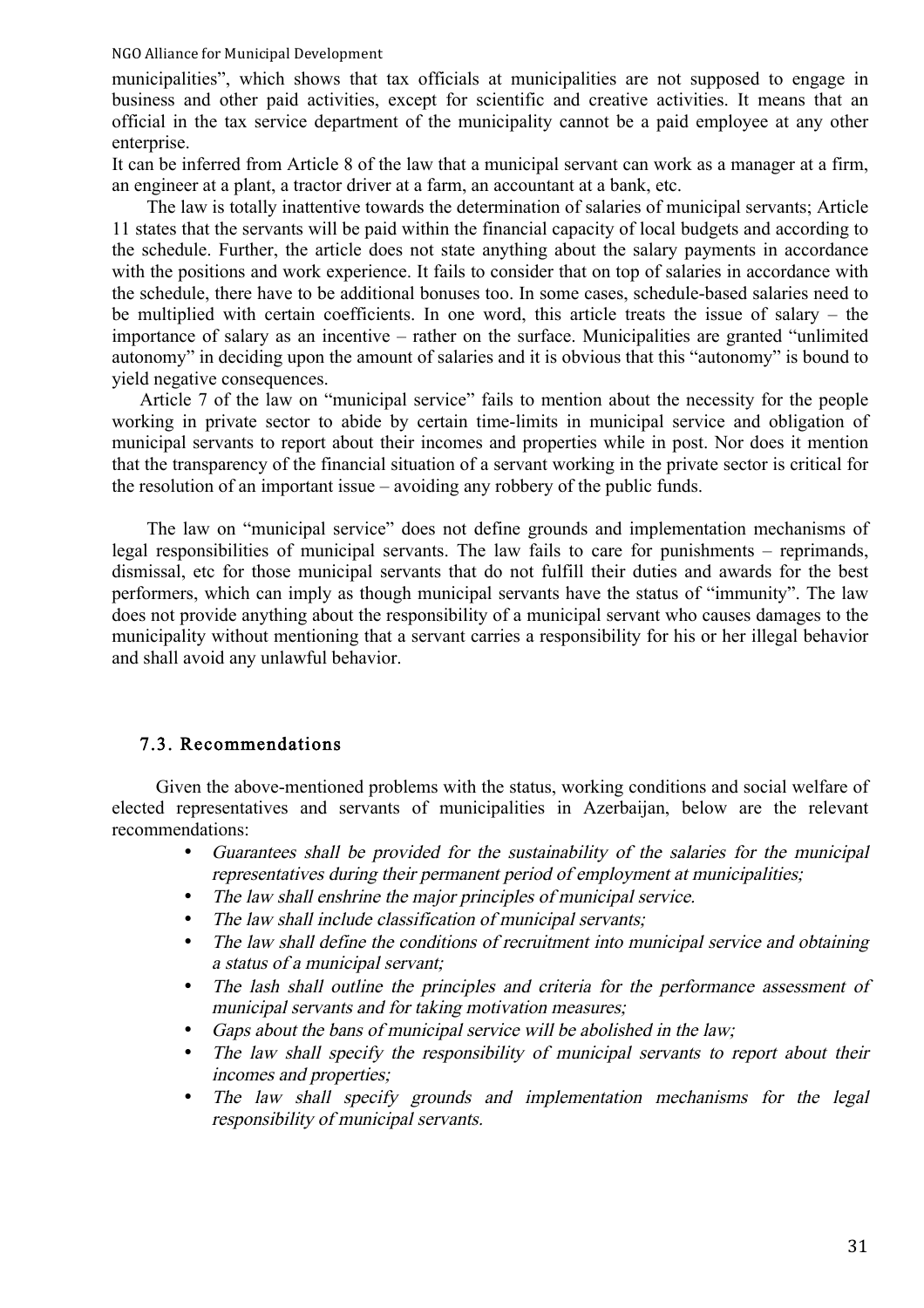#### 8. MUNICIPAL PERSONNEL

### 8.1. Council of Europe's papers about stronger capacity of personnel at municipalities

The quality of services which local authorities provide hinges very much on the knowledge and skills of elected and appointed personnel at municipalities. It is not by chance that European Charter of Local self-government and other Council of Europe's papers underline the training capacity, knowledge and skills of people working at municipalities. This issue is also reflected in Recommendation 126 of the Congress to Azerbaijan.

Council of Europe Committee of Ministers' Recommendation 12 (2007) to member states on capacity building at local and regional level (an excerpt is provided below), European Congress of Local and Regional Authorities' Second European Conference's Recommendation 8 (1995), Decision 10 (1995) of Local and Regional Authorities' Second European Conference's Recommendation, and European Committee on Local and Regional Democracy's (CDLR) Review on "capacity building at the local level" all recommend designing a comprehensive training for the personnel of local authorities, including both elected representatives and municipal servants – to enhance their knowledge and skills without getting away from their service, as well as, developing a primary training system. The mentioned papers emphasize the relationship between the quality of services local authorities provide and personnel of local authorities.

Council of Europe Committee of Ministers' Recommendation 12 (2007) to member states on capacity building at local and regional level recommends to the member states that they should recognize experience of elected representatives, corporate management skills of the municipality, skills of personnel (experience, recruitment and retention of personnel) as major elements of the capacity of a local authority and ensure their future development. The paper also contains specific recommendations regarding the inter-organizational cooperation and international cooperation in order to develop occupational, leadership and other skills of personnel working at local authorities, and enhance knowledge and incentives for them.

#### 8.2. Current situation in Azerbaijan

One of the preconditions of efficient operations of municipalities is personnel since it is very much related with the quality of services and effective decision-making of municipalities. There are currently 15 thousand people elected to the municipalities and even more people work as municipal servants in Azerbaijan.

The studies show that the existing personnel at municipalities are not capable of organizing the activities of municipalities efficiently, which is firstly due to the unfair and non-free municipal elections, as well as, because of the legislation. The law on "municipal services" does not specify qualifications for particular positions at municipalities and nor does it define terms of competition for work. Rather, it proposes a different approach to personnel recruitment by stating in its Article 5 that heads of the executive structures which are established to carry out service delivery to local people and socio-economic programmes are assigned by the chair through the decision of municipality, and the rest employees are directly appointed by the chair. Thus, the legislation does not guarantee the basis for the professional personnel recruitment at municipalities and in the absence of particular criteria it is legally easy for nonprofessional and accidental people to be recruited into municipal service.

Despite the recent amalgamation of municipalities, many municipalities are still small in size, which, combined with the weaker financial potential, hinders the personnel development at municipalities. As a result, municipal commissions are not fully formed. There is a deficiency of qualified personnel in this specific area since municipalities lack necessary finance to maintain and develop people. This all leads to the less attractive municipal service in the country.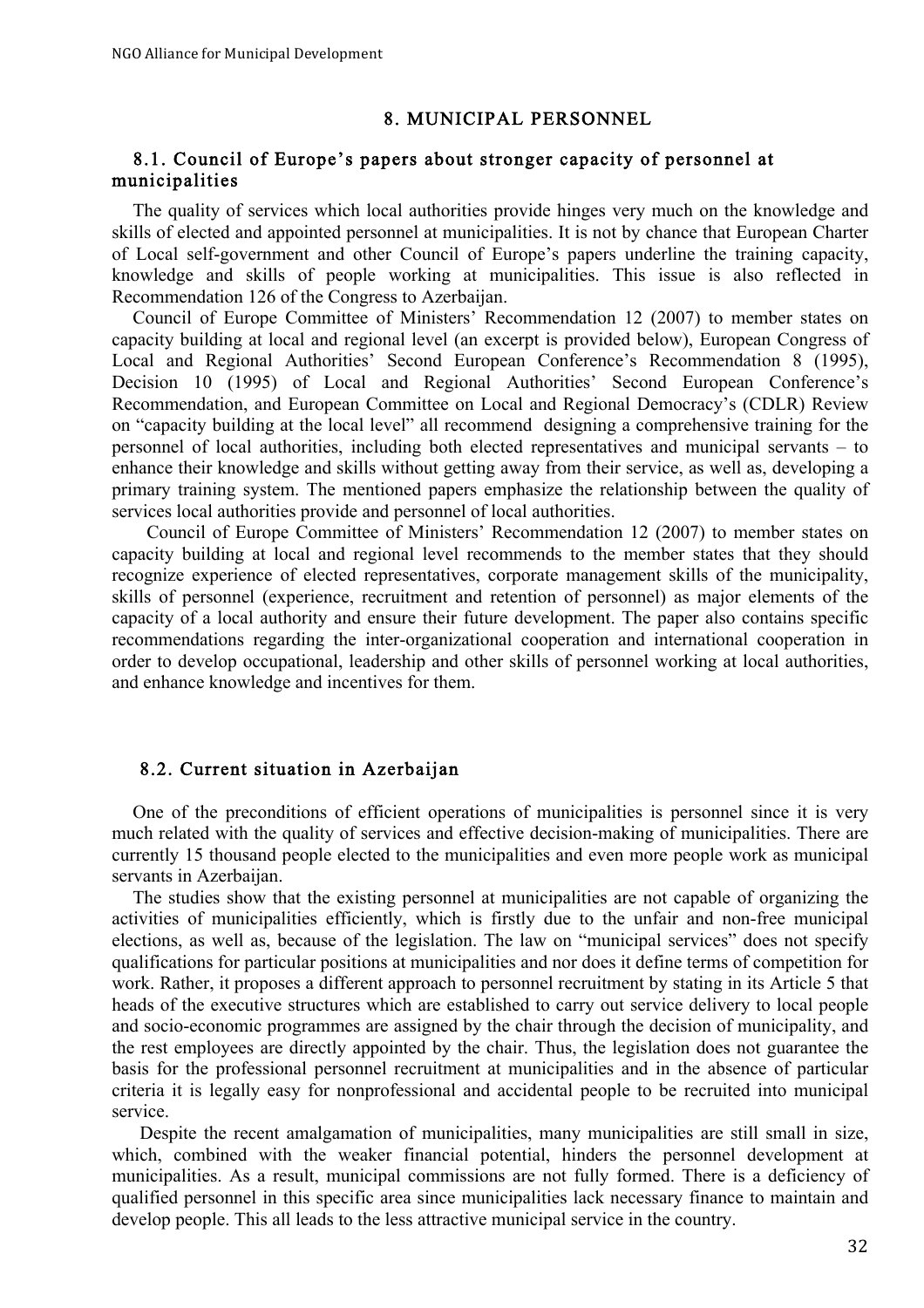Another important reason for the weaker personnel at municipalities is because there is no system of training and retraining municipal staff. True, some measures have been taken over the last periods on the way to train and retrain municipal personnel. Yet, they are inadequate for the improvement of the municipal administration.

The training of personnel for local self-governance is carried out in the Academy of Public Administration under the President of the Azerbaijan Republic, State Economic University, Baku Business University, Qafqaz University, Azerbaijan International University, Nakhchivan State University and Ganja State University.

The enrolment capacity for the specialization in "state and municipal governance" was 150 seats in 2009 and no substantial changes in the number of seats occurred in 2010 and 2011. There is not any significant change recorded in the number of seats for 2009. Since there is not any staff capacity development system for municipalities, appropriate curriculum planning and development is not carried out and advanced teaching methodology and technologies are not adequately applied in the teaching process. The training opportunities for staff capacity are not so many compared to their needs (there are more than 15 thousand officials working in municipal service). Since there is not profession-oriented course system in Azerbaijan it remains a challenge to divert the school leavers into municipality specializations.

There is so-called unsystematic approach towards the development of municipal staff capacity and it comes from the law on "municipal service". According to article 6 of the law, municipal servant has the right to increase specialization and qualification level, whereas in practice municipal servants are not that interested to realize their right as the law does not contain the classification of municipal servants and specify the particular qualification requirements. This results in the chairman of the executive apparatus making any changes the way he thinks within the municipality.

Every year there are short-term courses organized at for municipal servants at the Public Administration Academy under the President for and Academy of Justice. However, it is not clear how the training needs and criteria are assessed for these courses (training topics). Besides, the number of course attendants are not that many compared to the total number of municipal servants. The 2010 yearly Ministry of Justice Report on the administrative supervision of municipalities states that there were organized 17 capacity building courses for municipal servants at the Academy of Justice and 327 participants. Also, Academy of Public Administration provided lectures on different topics to 381 elected representatives and servants, 24 per cent more than in 2009. From the official statistics it can be inferred that there is a need for more expedient capacity building and retraining for municipal staff.

As a result of the fact that there is not a single state policy on retraining and capacity building for municipal staff, only a small part of the municipal servant can benefit from the short-tern courses organized by individual institutions. Also, for there is not an accreditation system for the programs covered in training courses of various institutions, the provided training sometimes end up having lower quality.

Despite the fact that the challenges of municipalities with responsibilities and funding have been partially resolved, the lower qualification level of staff could lead to people having limited access to quality services. That is why it is inevitable to execute some measures to enhance the staff capacity of municipalities. There are some measures taken under the state programme on "Poverty Reduction and Sustainable Development in the Azerbaijan Republic 2008-2015" are highly appreciated. The programme envisages that there will be training workshops for municipal servants and members to enhance their skills and potential, which will be in the format of exposure visits both in the country and internationally. Also, there will be activities in the education system to train qualified professionals for the management of municipalities.

#### 8.3. Recommendations

- The law on "municipal service" shall be improved, qualification standards shall be set for particular positions in municipal services and job recruitment conditions be set out;
- Training System for Municipal Staff shall be built, teaching curriculum be improved, and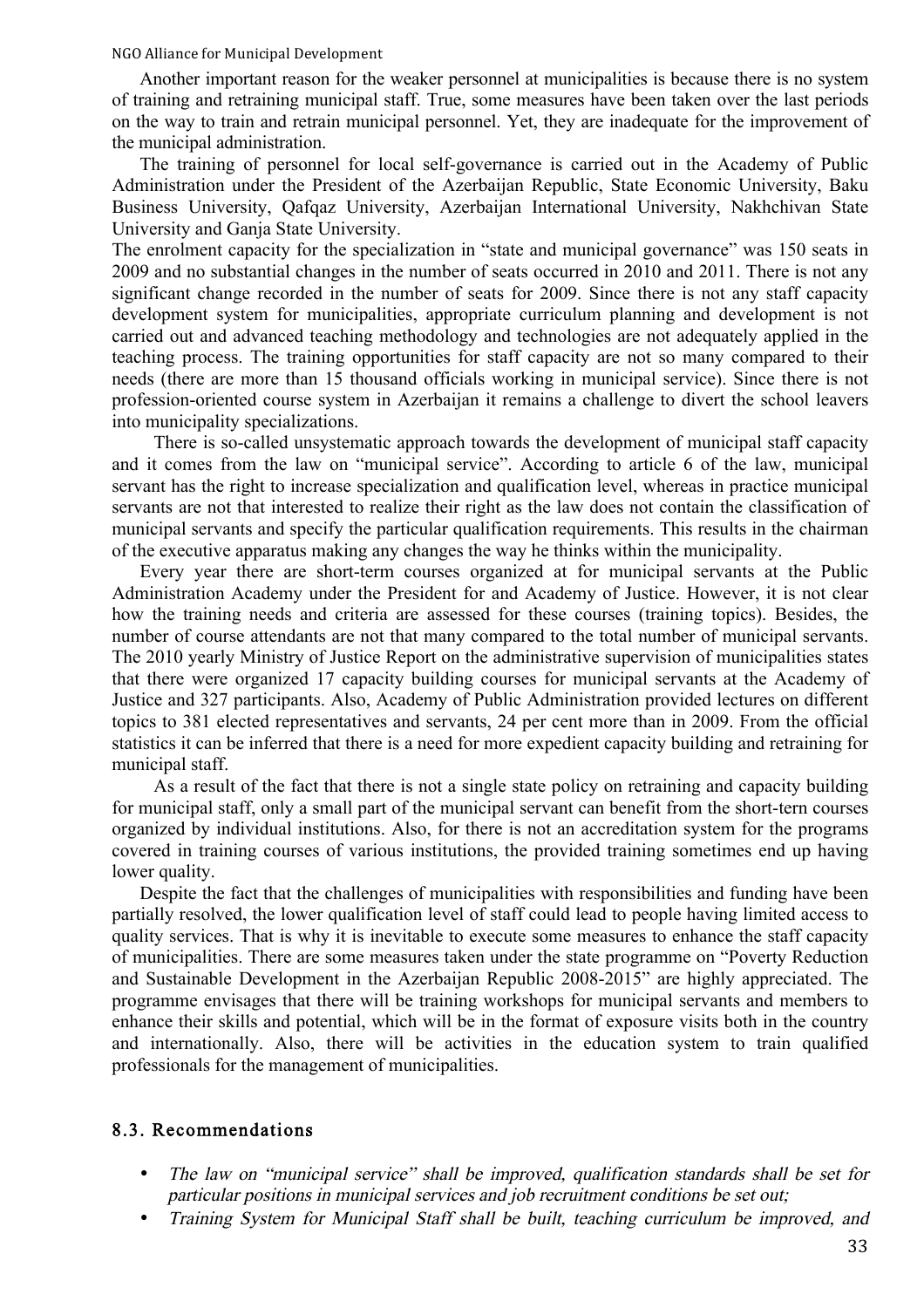official accreditation be organized for the teaching-training programs;

- The comprehensive re-training and specialization courses shall be provided under the Public Administration Academy and special institute be created for qualified municipal officers;
- Capacity-building courses shall be based on needs-assessment. Municipal associations and authority state bodies should design mechanism to enable the proper and regular assessment of the capacity needs;
- Cabinet of Ministers shall establish qualification and professional standards for municipal service. It is possible to prepare the qualification-profession survey-booklet similar to those that are already available for a number of professions (e.g. education and healthcare workers);
- Municipal associations shall establish an information bank for the training and re-training and capacity building of municipal associations, where the number of undergraduates or graduates, trained and retrained staff members in municipal issues for each municipality and the list of topics provided during the courses throughout the year would be recorded. When there is no such information it is virtually impossible to assess the current qualification level of municipal members and identify the future development perspectives;
- A national strategy on re-training and capacity building of municipal officers should be worked out along with the establishment of regional teaching and training centers that would cover the majority of municipal members

### 9. STATUS OF BAKU AS CAPITAL CITY AND FORMATION OF ELECTED CITY COUNCIL

### 9.1. Council of Europe's papers on management and status of capital cities

The capital cities play a significant role in the local self-governance system along with the symbolic meaning that these cities carry for the countries whose capitals they. In other words, capital cities are also sometimes regarded as economic, political and cultural centers of the countries in international insofar as main political institutions are based and more people live in capital cities, thus playing a significant role in the economies of countries they represent. These very common features of capital cities differentiate capitals from other big settlements and industrial centers call for the determination of a special status for capital cities.

The Council of Europe's general attitude is that no agglomeration other than the capital city brings together so many administrative territorial units, which are in turn connected with each other through the dense network of infrastructure.

In the event of no single management and coordination among them, there would be a chaos and anarchy in the management of a capital city economy. Capital cities are such an intricate and permanently developing mechanism that in case of the absence of agreed-upon strategy the consequences would, on the one hand, require a lot of resources of the country to be liquidated. On the other hand, in such a complex arrangement, all the residents within the same city must have an equal access to public services. It would otherwise be hard to eliminate the misbalance in case if there were not integrity of the management.

Council of Europe has addressed 2 recommendations over the last six years to its member states. As per Recommendation 133 on «Governance of capital cities», there need to be such conditions and resources in the capital cities that they can independently carry out their administrative functions. According to Article 12 of the recommendation paper, one of the major conditionalities of the governance of any capital city is the public participation in decision-making process $^{11}$ .

 $11$  The full text of the recommendation is available at the following link: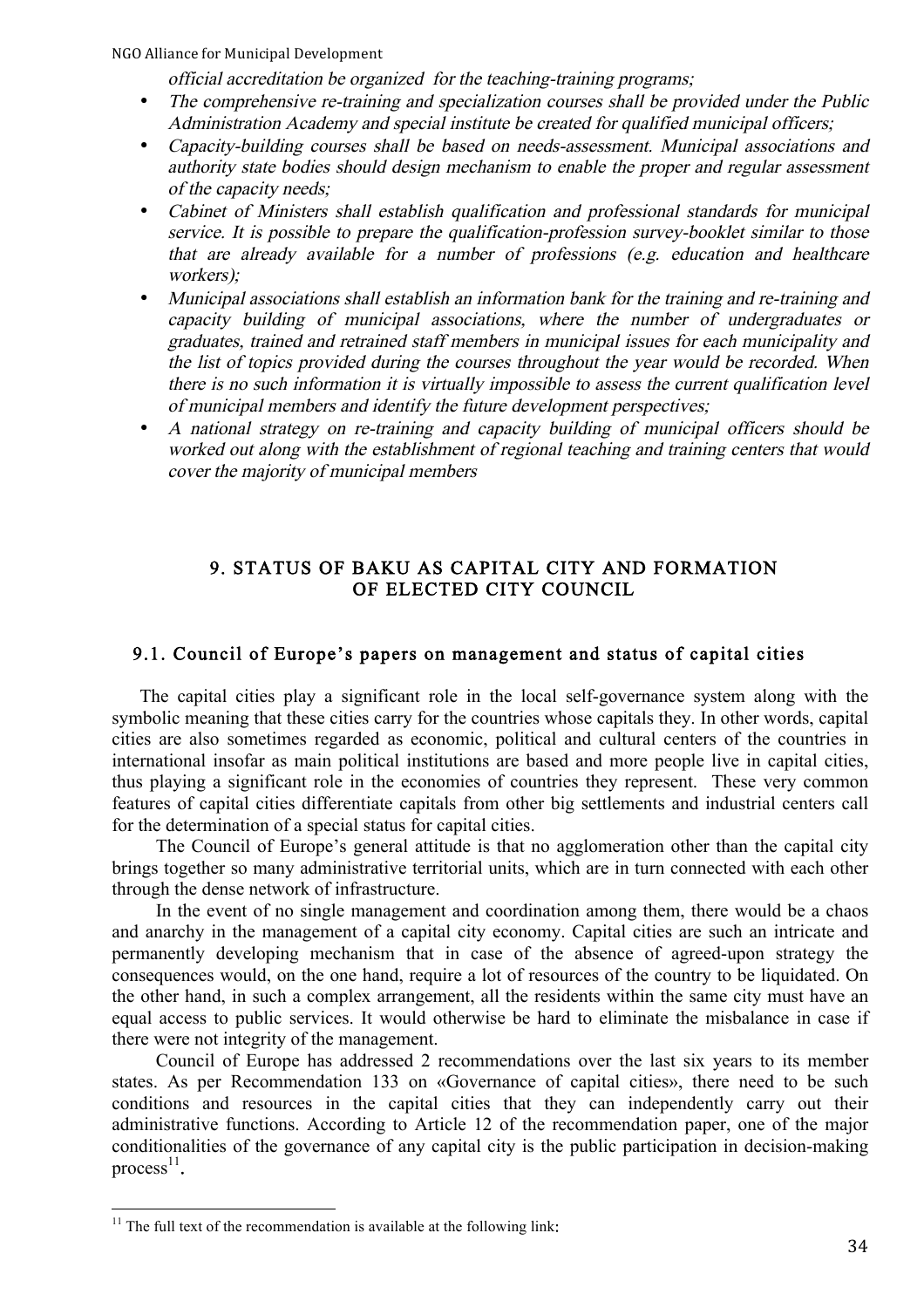Moreover, Council of Europe's Recommendation 219 on «Status of capital cities » (adopted in 2007) stipulates single local self-governance principles in central cities. Article 8 of the paper states that bodies under the supervision of the central government cannot compensate the affairs of the capital city's local self-government bodies $^{12}$ .

Finally, based on the CoE experts' studies among the member states, the following generalized findings emerged regarding the capital cities of the member states and the recommendations were developed on the basis of these findings. According to the recommendations and European Charter of Local Self-governments, unlike other cities, the capital cities with a special importance must have a single local self-government and capital cities must be allowed to create their own local selfgovernance system to ensure the principles of local self-governance are in place upon establishing the status of the capital city and centralized local self-government. Capital cities must also have adequate sources to generate their own incomes. Council of Europe assumes that the management of capital cities by appointed executives or local governments comes in contradiction with the principles of European Charter.

Finally, Congress Recommendation 188 (2006) on good governance in European metropolitan areas envisages several approaches about capital cities<sup>13</sup>, stating that due to the locomotive of the country's economy, the economic, political and cultural roles of European metropolitan areas are increasing. However, they have undergone some serious structural changes. Therefore, the congress believes that the application of good governance principles metropolitan areas is one of the major preconditions of ensuring the more democratic and effective governance in the large cities.

This governance should be subject to effective supervision mechanisms and regular evaluation. It should be open to political and public debate in local elections in order to mobilize citizens and lead a majority of urban citizens to support the collective urban political project. To promote the exercise of modern local democracy the Congress recommends the setting up of elected councils.

#### 9.3. Current situation in Azerbaijan

The issues of establishing a single municipality in the capital city of Baku, as well as, in Sumgait, Ganja and Shirvan cities where there are a number of small-size municipalities are still not resolved yet. The mayoral election in Baku is one of the major provisions of Recommendation 126 of May 21, 2003 ("local and regional democracy in Azerbaijan") addressed to the government of Azerbaijan by Council of Europe. Article 8.2.6 of the paper states: «Baku is governed by the state's executive body at the moment.

It is worth considering that capital cities are expected to deal with issues that transcend the frame of local interests. In order to ensure savings and efficiency in favor of these interests, there must be elected a city-wide democratic council. According to Council of Europe, this council does not come in contradiction with an idea of establishing municipalities in small areas. Its role is limited to founding a municipality that would cover and represent the whole city.

In the light of the above-mentioned approaches of Council of Europe, it is impossible not to see a sharp disparity in the access to services in Baku, be it electricity, gas or water supply, road and public transportation, which are for instance in a worse shape in Sabunchu, Garadagh or Surakhani districts than in Nasimi and Sabail districts. Another important argument in favor of the single management in the capital city is the fair distribution of financial resources across various districts of the capital city thorough equalization mechanisms. No doubt that the resources of areas densely populated by the people, including businesses, the rich need to be distributed in a way that favors the areas where the poor live. In view of Article 4.3 requirements of the European Charter on Local self-

<sup>12</sup> The full text of the recommendation is available at the following link:<br>https://wcd.coe.int/wcd/ViewDoc.jsp?id=1132951&Site=Congress&BackColorInternet=C3C3C3&BackColorIntranet=CACC9A&BackColorLogged= EFEA9C

 $\frac{13}{13}$  the full text of the recommendation is available at the following link:

https://wcd.coe.int/wcd/ViewDoc.jsp?id=935987&Site=Congress&BackColorInternet=C3C3C3&BackColorIntranet=CACC9A&BackColorLogged=EFEA9C

https://wcd.coe.int/wcd/ViewDoc.jsp?id=994937&Site=Congress&BackColorInternet=C3C3C3&BackColorIntranet=CACC9A&BackColorLogged=E FEA9C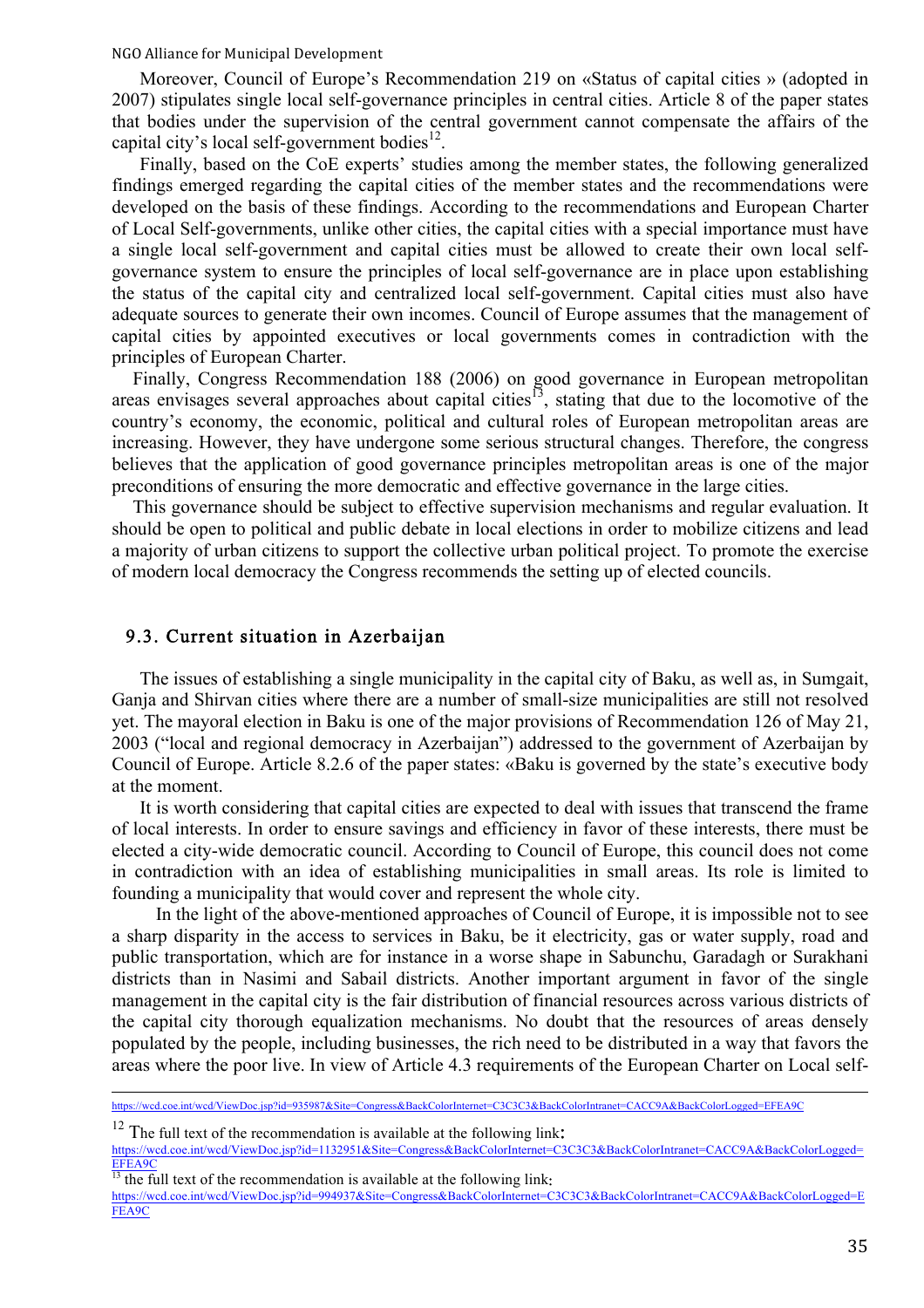governments ('subsidiarity' principle states that the responsibilities for carrying out public affairs related with local issues should be devolved to local self-government that are the closest to the residents), there is a need to delegate responsibilities of Executive Committee of Baku city, which is centrally appointed and not accountable to its residents, to a mayoral institution through democratic elections. Given all this, Council of Europe Congress of Local and Regional Authorities recommends that Azerbaijani government should adopt a special law about the capital city soon.

The governance of Baku is currently realized by 11 executive committees covering different administrative districts and one Baku City Executive Committee that provides overall management over the other district-level executive committees. The relations between Baku City Executive Committee and district level executive committees are bottom-up and based on mutual cooperation. Despite the fact that there is a local executive committee covering the whole city in Baku, there is not a municipality at the city level. As per the law on «municipal territories and lands» there are 52 municipalities in Baku city. Since the municipalities are all part of the same tier, there is not subordination among them and each of the municipalities is only responsible for the socio-economic issues and their management in its territory. The current local self-governance system excludes the establishment of a single municipality in cities including Baku with many districts. The municipality of Baku cannot be established because of the Election Code of the Azerbaijan Republic either; according to the election code the number of members of municipalities in Azerbaijan is defined based on the number of population in their territories. The maximum number of the population in the election code is set to be up to 299 999 people so that municipal members are elected and now in Baku there are around 3 million people. The status of Baku city is ascertained by the law of the Azerbaijan Republic on «territorial structure and administrative territorial division » and Article 5.9 of the law states that there must be adopted a law about Baku city.

It is vital to establish single city municipalities in Azerbaijan. Presently, the Election Code bans the single municipality in areas with a total population of more than 300 thousand people and therefore the territories of big cities with more than 300 thousand people, such as Ganja and Sumgayit, are split among several municipalities. It must be noted that such cities, just like capital cities, have a connected network of infrastructure and when a territory is split among various independent municipalities, it becomes difficult to effectively run the infrastructure and make decisions to address problems. Therefore, the ban on the establishment of local government council within the boundaries of the same administrative-territorial unit based on the maximum number of population should be abolished in the legislation of Azerbaijan.

### 9.3. Recommendations

- 1. Legal obstacles should be removed for the establishment of single municipality of Baku city and the law on "Status of Baku city" be adopted to regulate the complexities around the status of Baku;
- 2. Conditions for the elections to Municipal Council of Baku city, number of elected municipal people irrespective of the type of municipality and representation guidelines for all administrative units within the boundaries of the capital city should be reflected in the legislation;
- 3. The division of responsibilities between to-be-established Baku municipality and Baku City Executive Committee and other state bodies and coordination of activities between them should be regulated through the law;
- 4. The law on the "Status of municipalities" should clearly identify the responsibilities of the Baku City Municipal Council, status of the City administration to be founded through the Council's decree and structure and scope of responsibilities of local administrative units;
- 5. The municipality of Baku should be provided with necessary financial resources to effectively function and carry out its duties properly.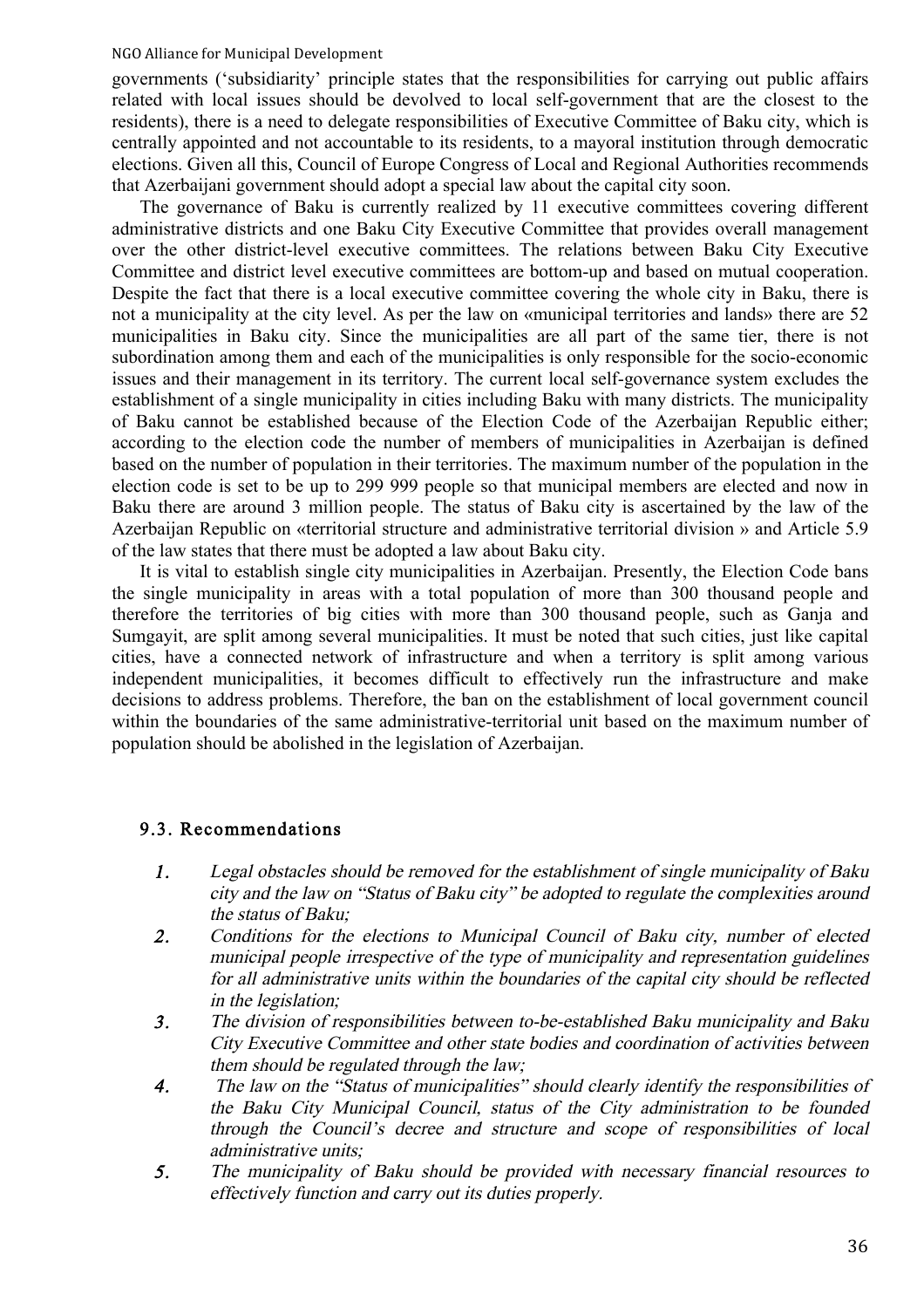# 10. REGIONAL ADMINISTRATION IN AZERBAIJAN

### 10.1. Council of Europe's papers on regionalization

Council of Europe, as well as, European Union member states pay special heed to the regional administration and it is not by chance that CoE has adopted several recommendations promoting the regional administration in member countries. Since these recommendations are aimed at regional administration in CoE member states, they are of importance for Azerbaijan too.

Congress Recommendation 65 on "current state of and prospects for regionalization in Europe" recommends to the member states the following:

- Recognize the value of regionalization as a political instrument for avoiding tension, or even conflicts, within the state;
- draw inspiration from the positive experience of certain European countries, where regionalization has been a not insignificant factor in improved national cohesion;
- Take greater advantage of the work of the Congress of Local and Regional Authorities of Europe to obtain fuller information on the characteristics of regionalization in member countries and its contributions to political stability, cultural fulfillment and economic development in particular.

Here the Congress also recommends that the Committee of Ministers should consider the current status of regionalization and include regionalization as an issue in their monitoring activities.

Congress Recommendation 83 (2000) on evaluation of regionalization in central Europe, especially in Poland recommends to the member states the following:

- Recognize the positive effects which can have regionalization on the development of the economy at national as regional level and to consider therefore the creation of regions as an important step for adapting the economic and political structures to the needs resulting from European integration and globalization;
- attach in the preparatory work for establishing regions the priority to the clarification of the division of competencies between the different tiers and to the means and systems planned for the redistribution of budgetary resources and financial transfers;

Congress Recommendation 126 on "local and regional democracy in Azerbaijan", article 8.2.8 on "Regional issues" states that the appraisal of the situation of (or potential for) regional democracy in Azerbaijan must also take account of a further series of factors:

- the division of the country into eighty-six state districts directed by devolved authorities whose officials are reluctant to give up the extensive powers and prerogatives which they enjoy;
- the institutional situation of Baku which, as mentioned above, has no form of selfgovernment, despite its size and population;
- $\blacksquare$  the persistence of the conflict of Nagorno-Karabakh;

The recommendation states that this situation is obviously unlikely to encourage the Azerbaijani authorities to consider implementing a regionalization process which would only undermine the country's unity. However, the Congress recommends that the competent authorities of the Republic of Azerbaijan undertake to find solutions to each of the problems mentioned in sub-paragraph ii above, so that the debate on possible regionalization of the country can begin.

Congress Recommendation 278 on "regions with legislative powers: towards multilevel administration"

Congress Recommendation 278 (2009) Regions with legislative powers: towards multi-level governance" and other Recommendations, as well as, European Committee on Local and Regional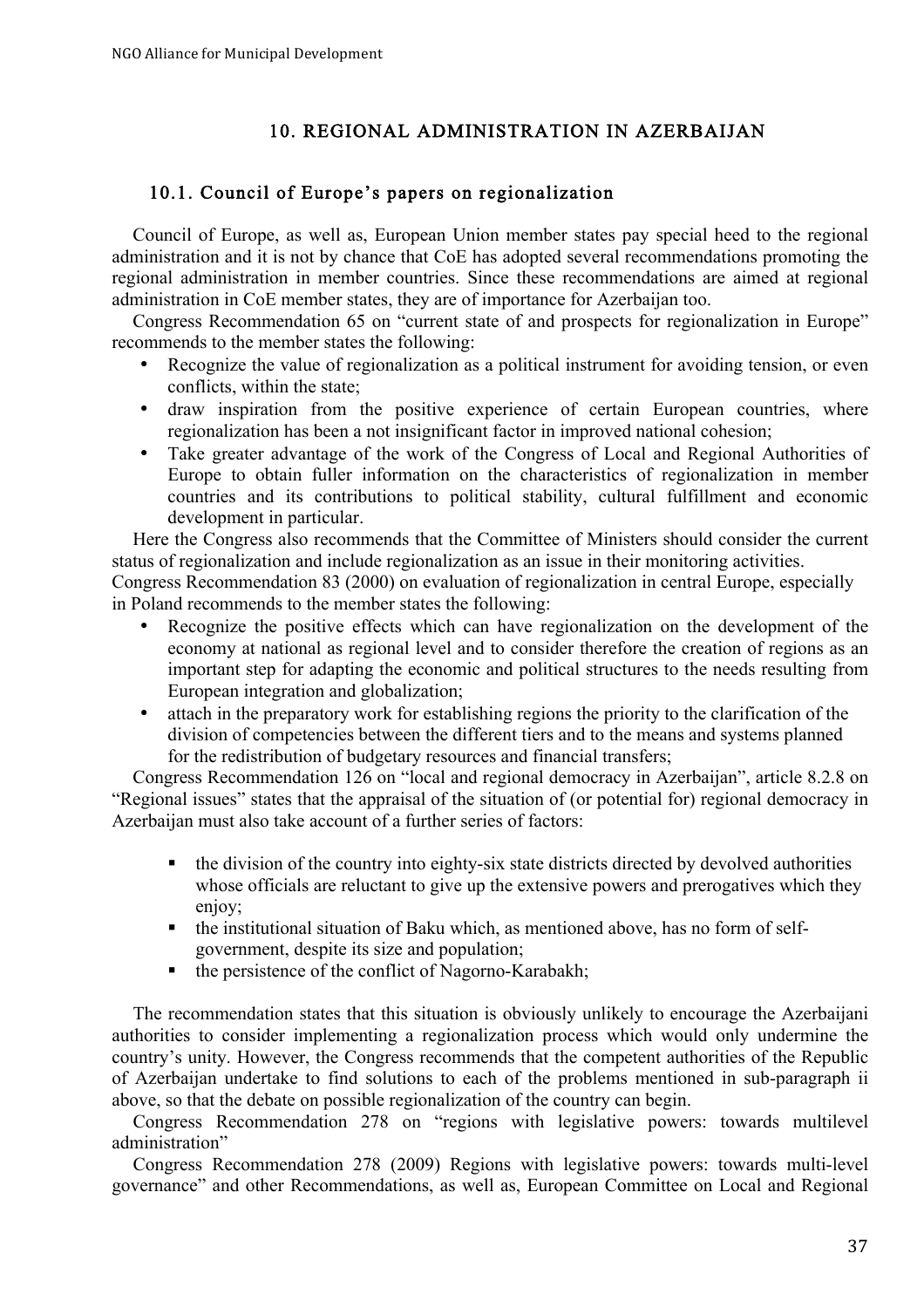Democracy (CDLR) report on "Regionalization and its effects on local self-government" talks about the effects of regionalization in federal and unitary states.

#### 10.2. Current situation in Azerbaijan

There are a number of specificities of established local governance practices hindering the efficient public administration in Azerbaijan. First of all, there is no clarity about the principles of municipalities in Azerbaijan insofar as they are established neither based on administrative-territorial units nor on the basis of residential settlements (the present legislation does not envisage any restrictions for establishment of municipalities on the basis of the number of population and territorial boundaries. As a result, up to 2009 Azerbaijan surpassed European countries for the total number of municipalities and a special share of small municipalities within all municipalities. Following the amalgamation process of municipalities in 2009, their number decreased and became larger. But it still remains unclear as to which principles guided this process because although it was stated that the amalgamation was don on the basis of administrative-territorial unions, in fact this principles was not followed in most cases).

Since there is no principles of local self-governance based on administrative-territorial units (village, town, district and city), there was not applied the practice of differentiating municipal responsibilities in accordance with these units, whereas in international experience, the type of administrative-territorial units inevitable affects the differentiation of municipal responsibilities. For example, village infrastructure, relevant requirements and structure of the economy in villages are different from those of urban settlements $^{14}$ .

The evidence shows that the practice of local authorities with the same competences and duties across all types of units does not prove effective and the application of 'subsidiarity' principle in multi-level governance is considered more appropriate, which is also endorsed by the Congress Resolution  $293$  (2009)<sup>15</sup>. The structure of mutual relations between different levels of the public administration is not only determined by the number of existing levels, but also by the division of authorities among them. For example, it is quite obvious in the case of Poland, which has switched to a more stable economic development path compared with other Eastern Europe countries, where 2 additional tiers – 'povit' and 'voyevod' – were introduced in the aftermath of the public administration reforms of 1999, making it 3 tiers. Responsibilities are clearly divided among the three tiers<sup>16</sup>. In the case of other European countries too, there is a multi-level governance system. For example, in France, districts and cantons represent public administration and communes represent local self-governance. There is a clear division of competences among them and also the way they are organized varies across administrative territories<sup>17</sup>. There is a two-level governance in Hungary too: municipalities and precincts and there does not exist any hierarchical relationship between them and each of them has their own clearly defined responsibilities. There is also a two-tier governance system in Czech Republic, like in Hungary: municipalities as representing the lower tier and regions representing the higher tier. As of January  $1<sup>st</sup>$ , 2000, the administration covers 14 regions, including Prague and the regional administration system that had existed by then got abolished. The clear division of competences for municipalities and regions has been carried out. There are many more similar examples from other countries<sup>18</sup>.

There are significant differences between the administrative-territorial division in the countries mentioned above and that of Azerbaijan. Azerbaijan has preserved the administrative-territorial

<sup>&</sup>lt;sup>14</sup> Better mechanisms of identifying responsibilties of municiplaities in Azerbiajan. Support for Economic Initiatives. Baku, 2010

 $15$  Regions with legislative powers: towards multi-level governance. Resolution 293 (2009). The Congress of Local and Regional Authorities of the Council of Europe.

<sup>16</sup> Децентрализация: эксперименты и реформы. Органы местного самоуправления в Центральной и

Восточной Европе. OSI/LGI. 2000 100 и муниципальное управление в зарубежных сранах.

www.humanities.edu.ru/db/msg/49349<br><sup>18</sup>Local Government and Public Service Reform Initiative (LGI) http://lgi.osi.hu/countries.php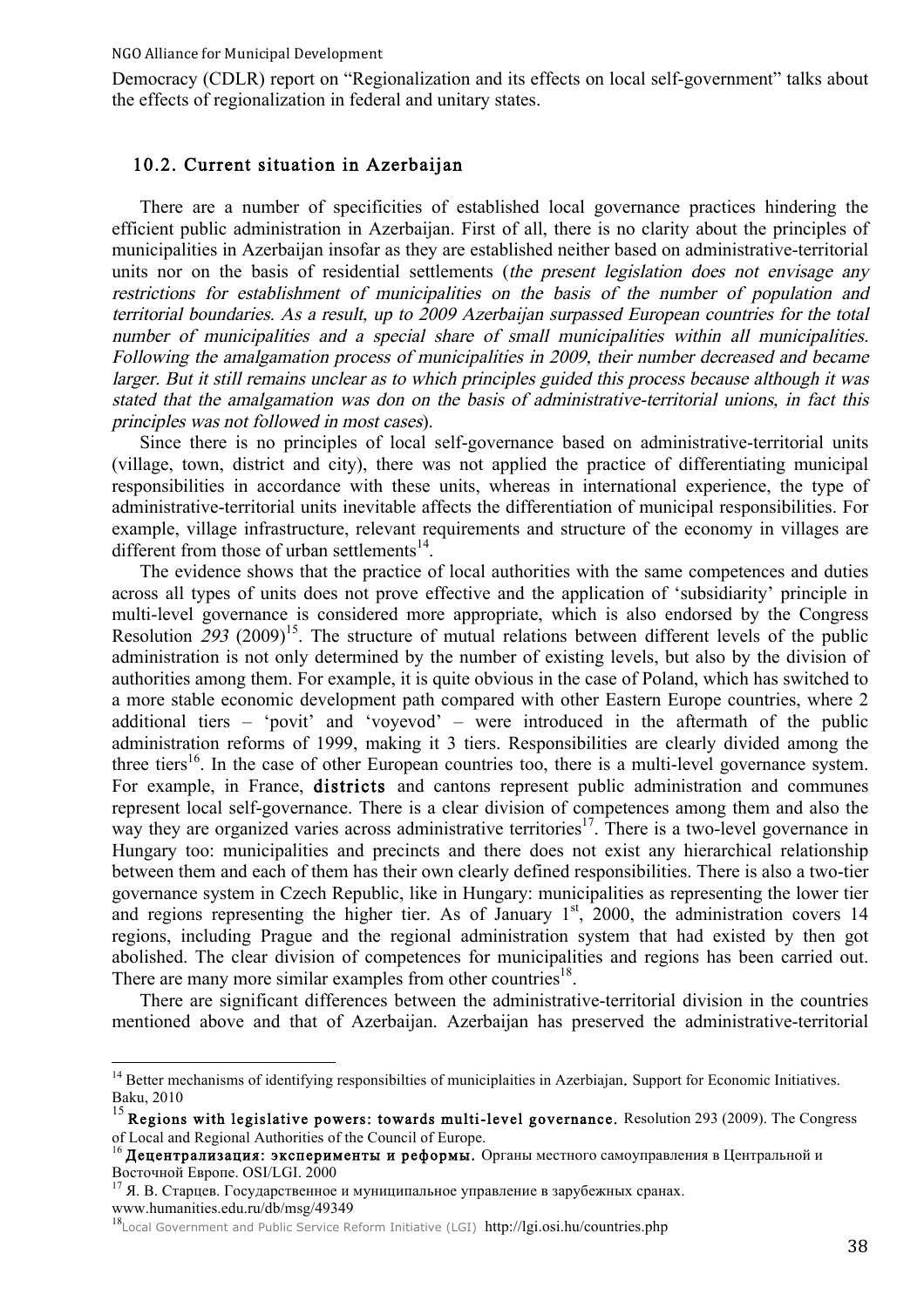division principles of soviet period and the existing territorial structure accounts for the current public administration system. It is a reality that the current administrative-territorial system is quite centralized in Azerbaijan with no local authorities in regions and cities, while each of them have a single infrastructure network functioning as a single organism, and face problems that need to be addressed at the regional and city levels. The administration of regions and cities are fully assigned to the local executive bodies and municipalities work in parallel to the representatives of local executive bodies located in each of the villages.

The existing form of territorial administration, which is like one-tier governance with heads of executive committees mainly centrally appointed, drains the effectiveness of local governance. Therefore, this system needs reforms from the transition to regional administration to organization of local governance in line with the existing administrative and territorial structure. The public discourses on various approaches can result in the discovery of the most effective.

One of the arguments uttered in favor of the regional administration in Azerbaijan is that regionalization could reinforce the tendencies of separation. In fact, the Nagorny Karabagh war does justify such a claim, which was also mentioned by Congress of Local and Regional Authorities, which shows an understanding towards why Azerbaijan does not hurry up switching to regional administration system. Recommendation 126 of the Congress to Azerbaijan underlines this issue and recommends that state bodies should begin discussions about the creation of regions in Azerbaijan.<sup>19</sup>

Even though the administrative-territorial structure of units in Azerbaijan remains unchanged, there has been economic regionalization with now 10 economic regions. This existing economicallydriven division could ease the transition to regional administration through the reforms in the territorial division.

#### 10.3. Recommendations

Discussions around possibilities of regional administration and possible scenarios of adapting the current local administration system to regionalization shall be launched to make local governance more effective in Azerbaijan.

## 11. PUBLIC PARTICIPATION AND ACCOUNTABILITY

#### 11.1. Council of Europe Papers on public participation and accountability

Public participation and accountability are the core issues representing the spirit and philosophy of European Charter of Local Self-Government and it is not by chance that the preamble of it states that countries signing the paper agree to "consider that the right of citizens to participate in the conduct of public affairs is one of the democratic principles that are shared by all member states of the Council of Europe".

The charter envisages that local governments shall regulate and manage a substantial share of public affairs under their own responsibility and in the interests of the local population.

The public involvement in local decision-making is the theme of additional seven papers of the Council of Europe, which are the following:

> Resolution 91 (2000) of the Committee of Ministers on "responsible citizenship and participation in public life".

<sup>&</sup>lt;sup>19</sup> See Annex 2. Recommendation 126 of Council of Europe Congress of Local and Regional Authorities on "local and regiona democracy in Azerbaijan".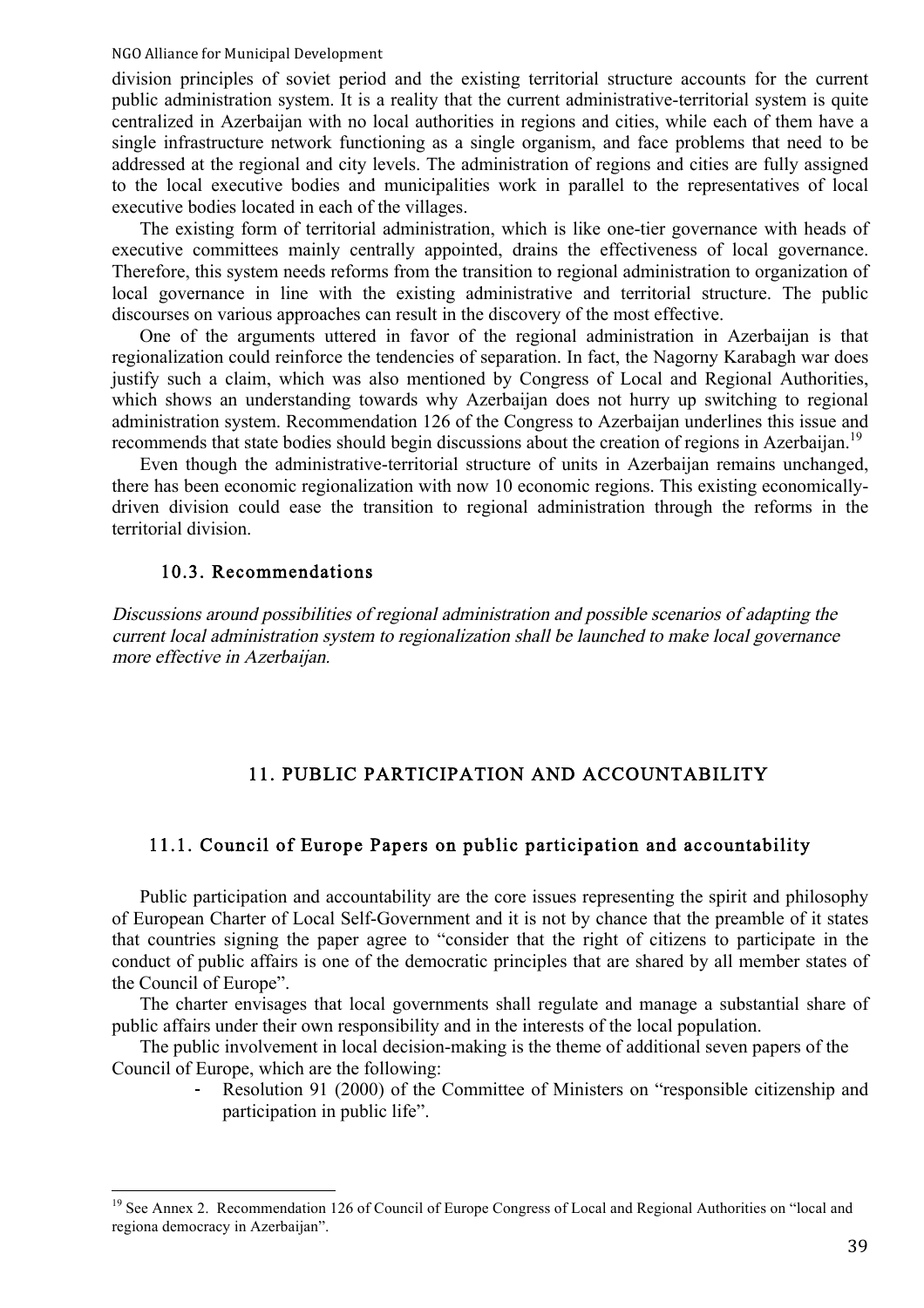- Recommendation (2001) 19 of the Committee of Ministers to member states on "the participation of citizens in local public life" (Adopted by the Committee of Ministers on 6 December 2001)
- Recommendation (2004) 13 of the Committee of Ministers on "Participation of young people in local and regional life"
- Recommendation (2005) 182 of the Committee of Ministers on "*public participation* in local affairs and elections"
- Recommendation (2008) 242 of the Committee of Ministers on "Integration and participation of young people at local and regional level"
- Recommendation (2011) 307 of the Committee of Ministers on "Citizen participation" at local and regional level in Europe"
- Resolution (2011) 326 of the Committee of Ministers on "Citizen participation at local and regional level in Europe"

Recommendation (2001) 19 of the Committee of Ministers to member states on "the participation of citizens in local public life" discusses efficient forms and mechanisms of public participation in decision-making processes, especially the increased role of greater women's participation in shaping local policies, and the role of young people and children in sustainable development of the society. The committee recommends to the member states that they should create opportunities for local governments and their representatives and ensure functional decentralization (e.g. more powers and autonomy for the schools, kindergartens, elderly houses, hospitals, sports and resort centers, etc.) in order to stimulate greater public participation, motivate local governments towards greater public participation (through designing a code of conduct for municipalities and ensuring the compliance with it), make information accessible for the local decisions to become of public nature and keep people informed about the local decisions.

Recommendation (2004) 13 of the Committee of Ministers on "Participation of young people in local and regional life" emphasizes favorable conditions for the active participation of young people, through certain incentives, in local and regional life, and increase their role in building the cooperation between youth organizations and local and regional authorities, enable the young people to make comments at youth councils, youth parliaments or forums on the local and regional policies regardless of their affiliation with associations or organizations.

Recommendation (2011) 307 of the Committee of Ministers on "Citizen participation at local and regional level in Europe" proposes the following:

- creating an 'open data' source for public government information, which is a valuable element to increasing dialogue with citizens at the local and regional level;
- Introduce incentives to encourage local and regional authorities to use new information and communication technologies, including social networks, to increase citizen participation, and improve transparency and services to the public;
- Ensure that national and, where applicable, regional rules governing citizens' initiatives are straightforward and not a disincentive for those wishing to launch an initiative.

Resolution 91 (2000) of the Committee of Ministers on "responsible citizenship and participation in public life" and Resolution (2011) 326 of the Committee of Ministers on "Citizen participation at local and regional level in Europe" underline the possibility of citizens to directly contact with officials as the cornerstones of effective governance at the local and regional level. They state that local and regional authorities shall take a leading role in the development of various networks and associations to encourage citizens' participation, because citizens can better express their needs and rights and mobilize to influence local decisions in a balanced manner.

### 11.2. Current Situation in Azerbaijan

The existing legislation of Azerbaijan envisages duties for the local authorities to regularly update citizens on their activities and involve them in local self-governance.

The law on "status of municipalities" of Azerbaijan entails the principle of transparency for municipalities' activities. Article 15 of the law states that municipalities shall report to their voters no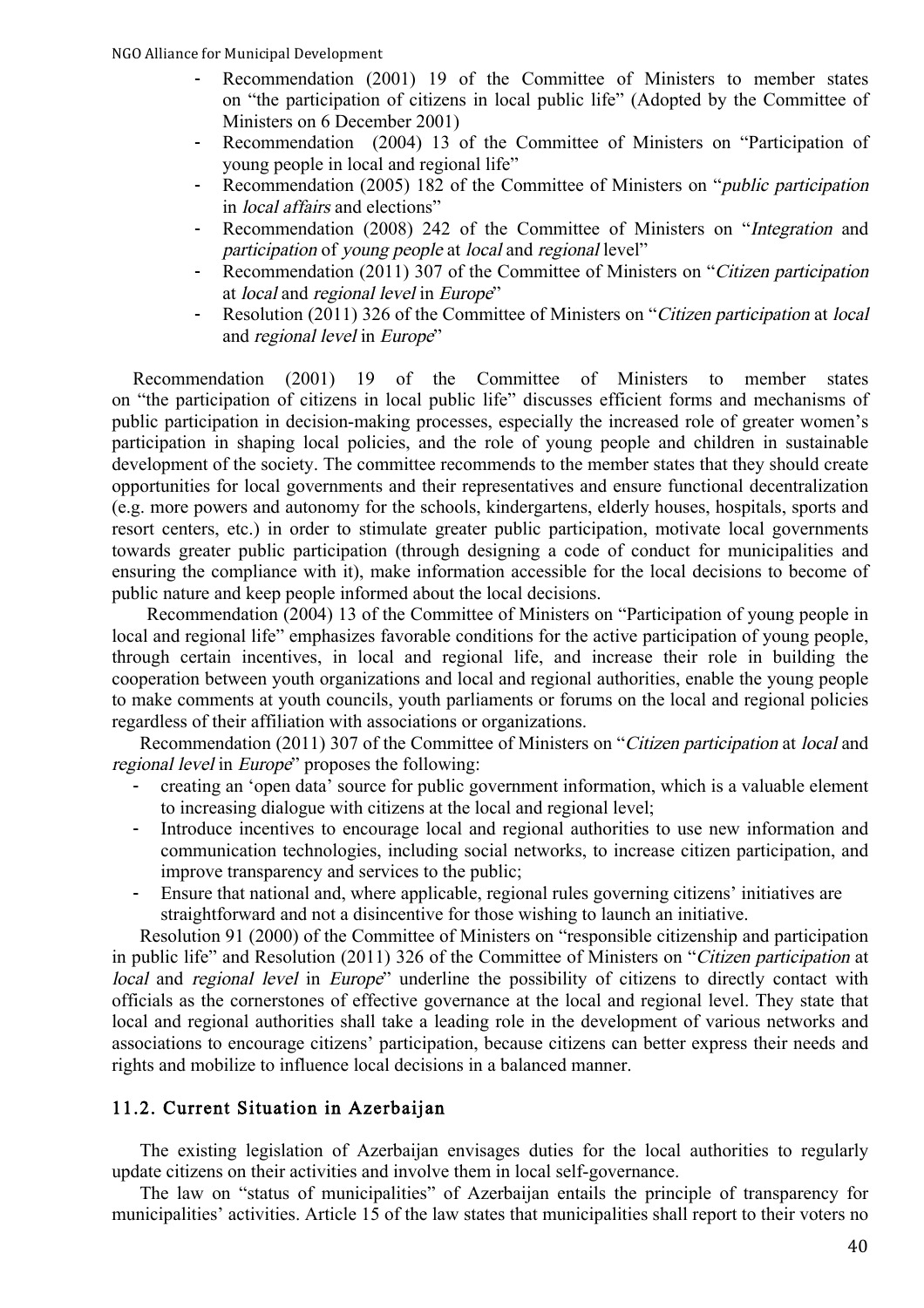less than once every six months. Yet, the law fails to identify the forms and mechanisms of reporting as a result of which it is difficult to control and appraise the reporting of municipalities.

The law also states that municipalities shall disclose and make the information equally available for everybody without any hindrances and Article 30 mentions that municipalities, their administration and councilors shall respond to the requests of people accordingly within a month.

As per the law adopted in 2005 on "access to information" in the Azerbaijan Republic, municipalities, as "owners of information" are legally responsible to collect and store information, ensure an easy access to information, and communicate it to the public. According to Article 29 of the law, all kinds of information, except those banned by law, including budget figures, instructions of municipalities activities, timetables, detailed information (full name, telephones, address, education, specialty, etc.) about the officials working at municipalities, conditions and results of public and municipal procurement, as well as, sales and change of ownership of public and municipal properties, reception hours of municipal heads, shall be disclosed to the public. Dealing with the techniques of information disclosure, Article 30, paragraph 1, of the law states that public information shall be disclosed through internet. However, the later paragraphs of Article 30 fail to mention the disclosure of information through other means such as official publications, libraries, and premises used by the public.

The above-mentioned makes an impression that everything is ok regarding the responsibilities of municipalities to disclose the information. However, there is a tiny yet critical difference between the disclosure and dissemination of information. The disclosure of information is rather passive process this process at best provides an opportunity for the public to get familiar with official papers – whereas the dissemination of information is quite active with officials disseminating the information of public importance that has accumulated during their tenures through publications, announcements, press and other contemporary means.

The review of the situation regarding the use of the most common technology of publicizing the information nowadays – online resources (WebPages) – shows that a great majority of municipalities do not have internet resources.

It is partly because of weak financial resources of municipalities (especially, village municipalities), and partly because municipalities themselves are not tempted to disclose the information. In the past, some NGOs realized projects to create websites for municipalities, yet, this has not contributed to the solution of the problem. Only two per cent of municipalities have websites in the country.

There are some provisions in the law about the supervision over the activities of municipalities; Article 10 of the law on «financial sources of municipalities» states that the draft budget for the next year shall be published to let the local people have an idea of it within ten days of discussing it in a municipal sitting.

Article 12 of the law on «local (municipal) taxes and fees» (5) provides that supervision over the collection, transfer into the local budgets of the local taxes and fees and their use is carried out by appropriate municipal commissions, or by those not employed by elected bodies or in municipal service, who are proposed in the local "mahalla" (quarter) or citizens' gatherings, or by supervision commissions that are approved at municipal sittings. If need be, an independent outside auditor can be involved to carry out the appropriate investigations upon the decision of municipalities in order to make things clear with the collection and use of local taxes and fees. The collection and use of local taxes and fees must be done in a completely transparent way. As per the legislation, for the transparency, municipalities and a corresponding supervision commission must report to their citizens, publish brochures, and post their annual reports on boards in front of their municipal buildings.

Also, the law on "management of municipal lands" states that municipalities shall report to their citizens once a year about the turnover of lands. Yet, this provision is not specific enough and does not entail the punishment for the municipalities that breach this law.

The law on "local polls" states initiatives groups of 15 people can be created to carry out a local poll in the territory of a municipality. The initiatives groups can hold a meeting and introduce issues that will be in the polls, appoint a responsible person for the poll and go to the poll commission in the territory to get registered.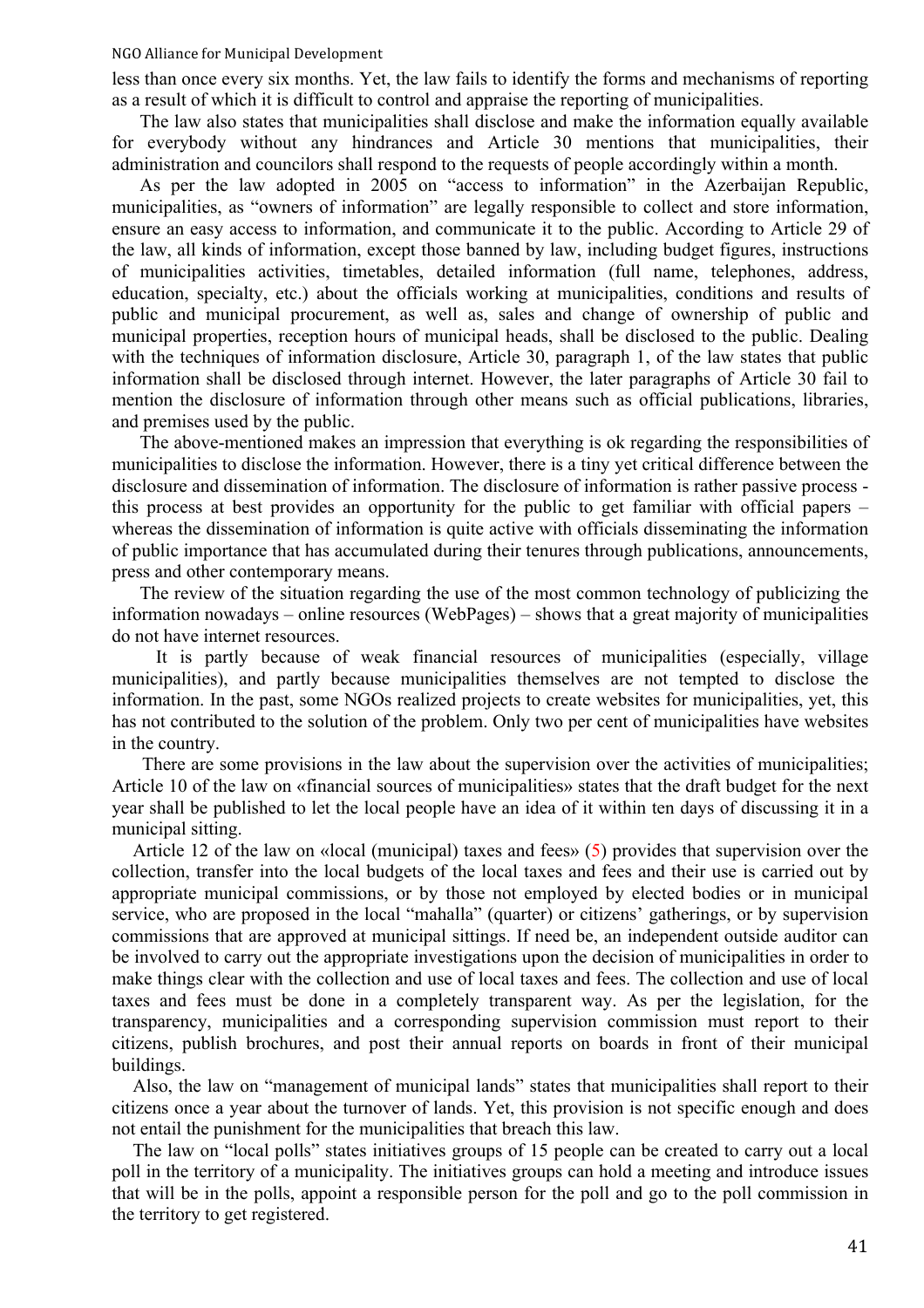Thus, the legislation has a number of provisions for the transparent operations of municipalities, as well as, for the citizens to get closely involved in the affairs of their municipalities. However, the studies demonstrate that in many cases municipalities are disinterested and neglect to follow the provisions of the law in this regard. There are several reasons for that; firstly, the present financial and authority status of municipalities does not enable them to look as reputable bodies in the eyes of citizens. Even though municipalities collect the taxes and fees assigned to them (there are serious problems here too), they are still unable to implement a project due to lacking funds. Thus, the level of trust begins to decline between citizens and municipalities.

Unfair and not-free municipal elections in the country, illegal interventions of local executive committees and state bodies in the affairs of municipalities and many other factors discourage municipalities to function in a transparent and accountable manner.

Imprecise and uncertain legislation about the public accountability and absence of mechanism of holding people accountable for the breach of requirements of transparency and accountability and participation lead municipalities to avoid reporting to their citizens.

#### 11.3. Recommendations

The following are recommended to enhance accountability of municipalities before the public, as well as, public participation in local governance:

- The laws shall be modified to add specific and clear requirements of accountability and public participation;
- The provisions on accountability and public participation in the present laws shall be made more precise and effective operational mechanisms shall be worked out;
- Mechanisms of responsibility for the breach or ignoring of requirements of accountability and participations shall be made precise;
- The government shall stimulate municipalities to work in a transparent and accountable manner with the public and involve citizens, especially women and young people, in the local decision-making processes;
- The laws shall entail duties to create and operate Public Relations department at municipalities and;
- Action plans shall constantly be developed for the public participation and accountability at municipalities and to increase the awareness among citizens of local government affairs.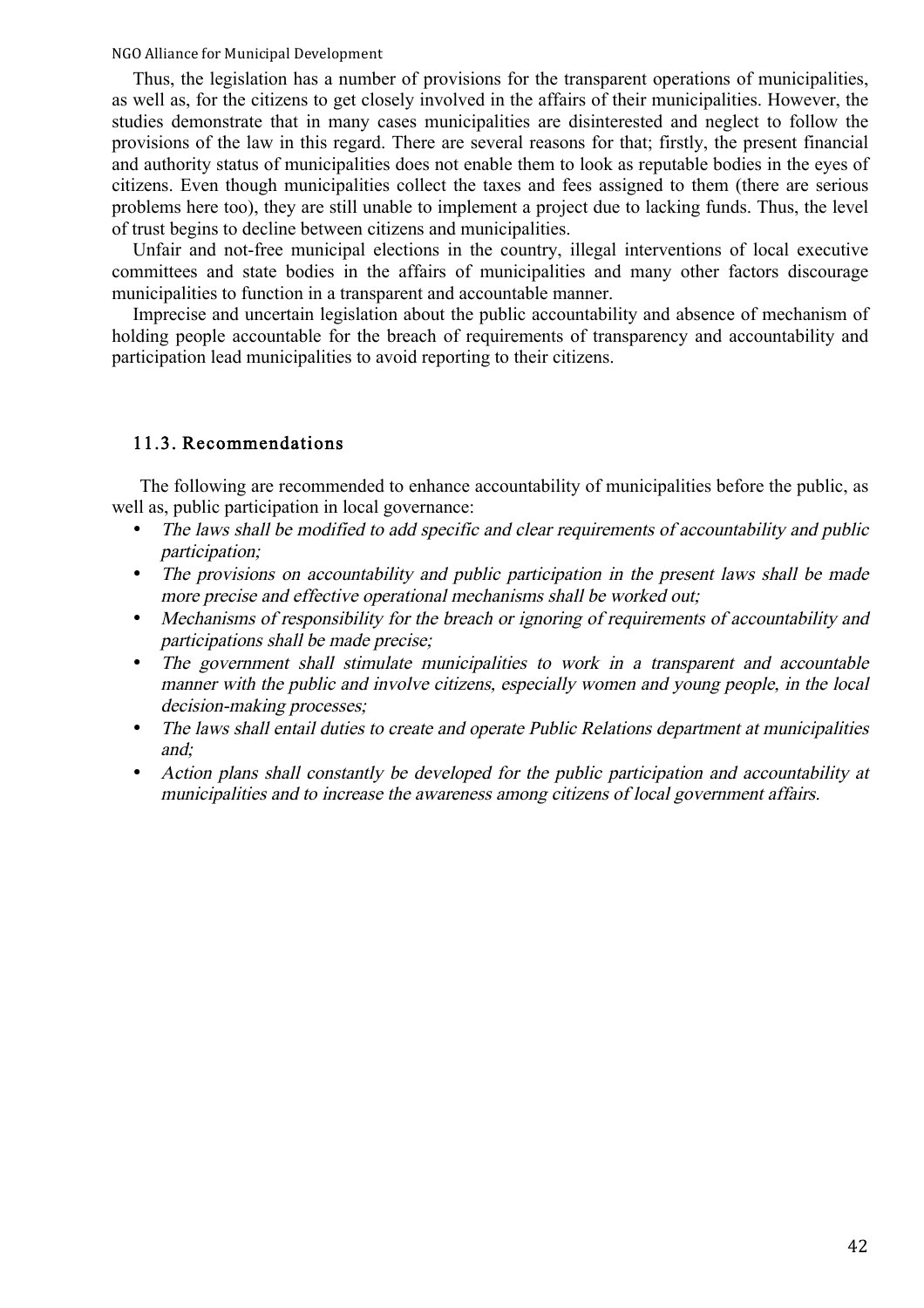### References

# Legislation:

- 1. The Constitution of Azerbaijan Republic
- 2. The law of the Azerbaijan Republic on "status of municipalities"
- 3. The law of the Azerbaijan Republic on "financial resources of municipalities"
- 4. The law of the Azerbaijan Republic on "local (municipal) taxes and fees"
- 5. The law of the Azerbaijan Republic on "management of municipal lands"
- 6. The law of the Azerbaijan Republic on "financial resources of municipalities"
- 7. The law of the Azerbaijan Republic on the approval of a resolution on "Coordination Councils for the local self-governance in Azerbaijan"
- 8. The law of the Azerbaijan Republic on "status of municipal representatives"
- 9. The law of the Azerbaijan Republic on the approval of the Resolution on "Permanent and other Commissions of Municipalities"
- 10. The law of the Azerbaijan Republic on "joint operations, mergence, separation and cancelation of municipalities"
- 11. The law of the Azerbaijan Republic on the approval of "exemplary Resolution on "Regional Associations of Municipalities"
- 12. The law of the Azerbaijan Republic on "transfer of properties to municipalities"
- 13. The law of the Azerbaijan Republic on "municipal service"
- 14. The law of the Azerbaijan Republic on the approval of the Exemplary Resolution of Municipalities.
- 15. The law of the Azerbaijan Republic on "municipal territorial and lands"
- 16. The law of the Azerbaijan Republic on "administrative supervision of municipalities"
- 17. The law of the Azerbaijan Republic on "access to information"
- 18. The law of the Azerbaijan Republic on "residential and production wastes"
- 19. The law of the Azerbaijan Republic on "budget system"
- 20. The law of the Azerbaijan Republic on "territorial structure and administrative division of territories"
- 21. Code of Land of the Azerbaijan Republic
- 22. Code of Taxes of the Azerbaijan Republic
- 23. Code of Election of the Azerbaijan Republic
- 24. Resolution on "Local executive committee"
- 25. «Guidelines of cleaning the residential areas in accordance with sanitary, hygienic and ecological norms, and temporary preservation, transportation and rendering harmless of residential wastes» approved through Cabinet of Ministers' Decree 74.
- 26. 2008-2015 state programme of poverty reduction and sustainable development in the Azerbaijan Republic approved with presidential decree of 15 September 2008
- 27. Resolution on the guidelines and periods of the transfer of properties to municipalities approved by the presidential decree (498) of 11 June 2001
- 28. Decision 106 (8 July, 2002) of Cabinet of Ministers, the list of properties to be transferred to municipalities
- 29. The law of the Azerbaijan Republic on "land reforms"
- 30. Presidential decree on the changes to certain laws to regulate "the sale or hire of municipal lands through auctions".
- 31. The law of the Azerbaijan Republic on "establishment of new municipalities through the merger of municipalities"
- 32. The law of the Azerbaijan Republic on "establishment of new municipalities through the merger of municipalities in the Nakhchivan Autonomous Republic".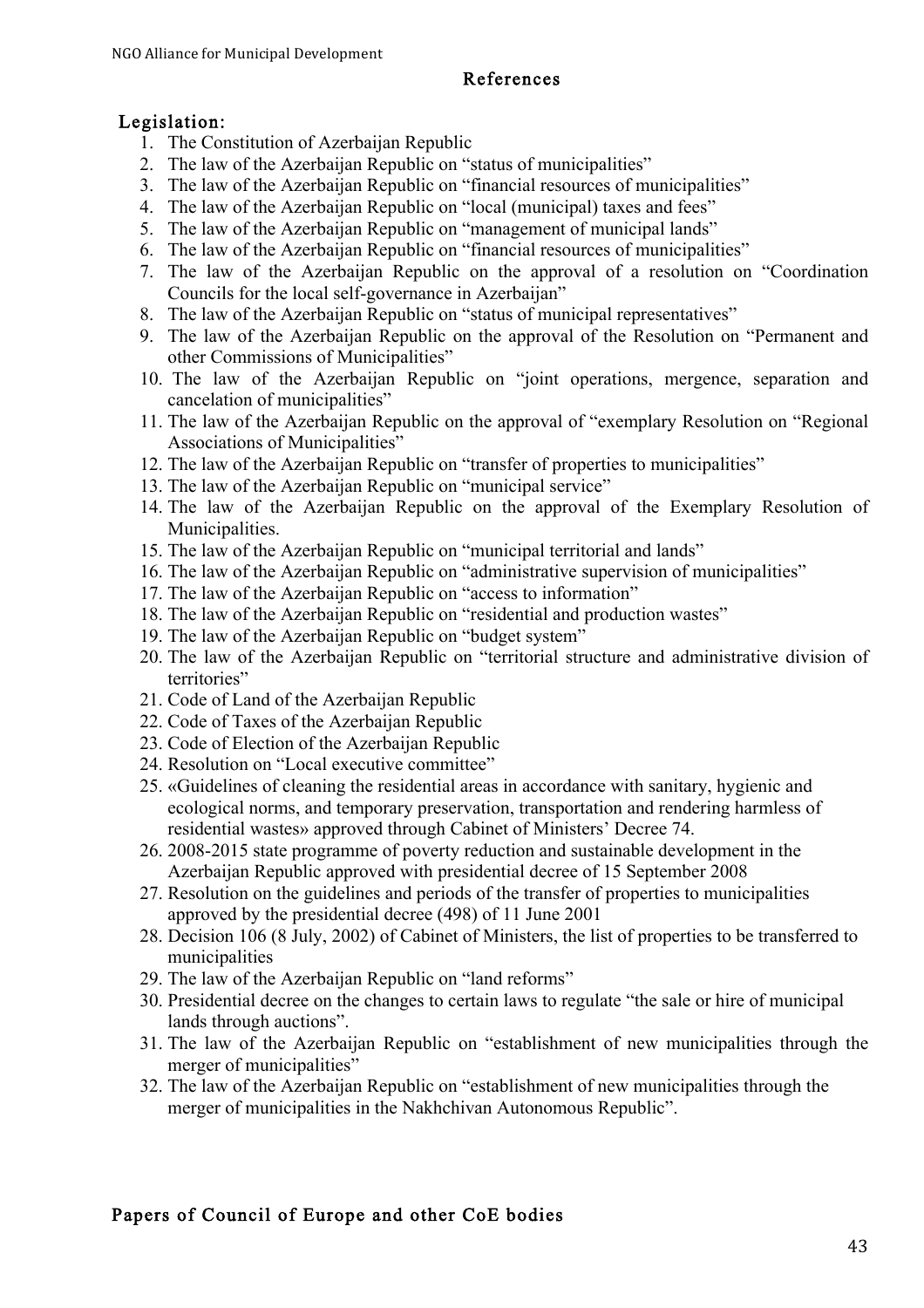- 33. Charter of Local Self-Government
- 34. Explanatory "notes" of Council of Europe's experts to the provisions of the Charter
- 35. Recommendation 126 (2003) of Council of Europe on "local and regional democracy in Azerbaijan"
- 36. Recommendation 79 (2000) of the Council of Europe on "The financial resources of local authorities in relations to their responsibilities: a litmus test for subsidiarity".
- 37. European Committee on Local and Regional Democracy (CDLR) under Council of Europe on "local authorities competences in Europe" in 2007
- 38. Recommendation 157 (2004) of Council of Europe on "local and regional democracy in Georgia"
- 39. Recommendation 226 (2007) of Council of Europe on "local and regional democracy in Croatia"
- 40. Recommendation (2004) 13 of the Committee of Ministers on "Participation of young people in local and regional life"
- 41. Recommendation (2005) 182 of the Committee of Ministers on "public participation in local affairs and elections"
- 42. Recommendation (2008) 242 of the Committee of Ministers on "Integration and participation of young people at local and regional level"
- 43. Recommendation (2011) 307 of the Committee of Ministers on "Citizen participation at local and regional level in Europe"
- 44. Resolution (2011) 326 of the Committee of Ministers on "Citizen participation at local and regional level in Europe"
- 45. Resolution 91 (2000) of the Committee of Ministers on "responsible citizenship and participation in public life".
- 46. Recommendation 132 (2003) on municipal property in the light of the principles of the European Charter of Local Self-Government
- 47. Recommendation (2001) 19 of the Committee of Ministers to member states on "the participation of citizens in local public life" (Adopted by the Committee of Ministers on 6 December 2001)
- 48. Recommendation 221 (2007) on " The institutional framework of inter-municipal cooperation" of the Congress
- 49. Recommendation 133 (2003) on " Governance of Capital cities" of the Congress
- 50. Recommendation 219 (2007) on " status of capital cities" of the Congress
- 51. Recommendation 188 (2006) on "good governance in European metropolitan areas" of the Congress

# Reports

- 52. (Report on local and regional Democracy in Azerbaijan CG (10) 4 Part II Rev
- 53. Ministry of Justice Annual Report (2010) on Administrative supervision of municipalities
- 54. Statistical reports 2005-2010 of the State Statistics Committee of Azerbaijan
- 55. Statistical bulletins of the State Statistics Committee of Azerbaijan on the budgets of municipalities.
- 56. Reports on the findings from the monitoring of auctions and competition in Barda and Salyan districts for the sales of municipal lands, Baku -2009. SEI, www.sei.az
- 57. State Statistics Committee bulletin on "local budget information for 2010"

# Reviews and Recommendations

- 1. Recommendation 113 (2002) on relations between the public, the local assembly and the executive in local democracy (the institutional framework of local democracy)
- 2. Recommendation 151 (2004) on advantages and disadvantages of directly elected local executive in the light of the principles of the European Charter of Local Self-Government
- 3. Recommendation 219 (2007) on " status of capital cities" of the Congress